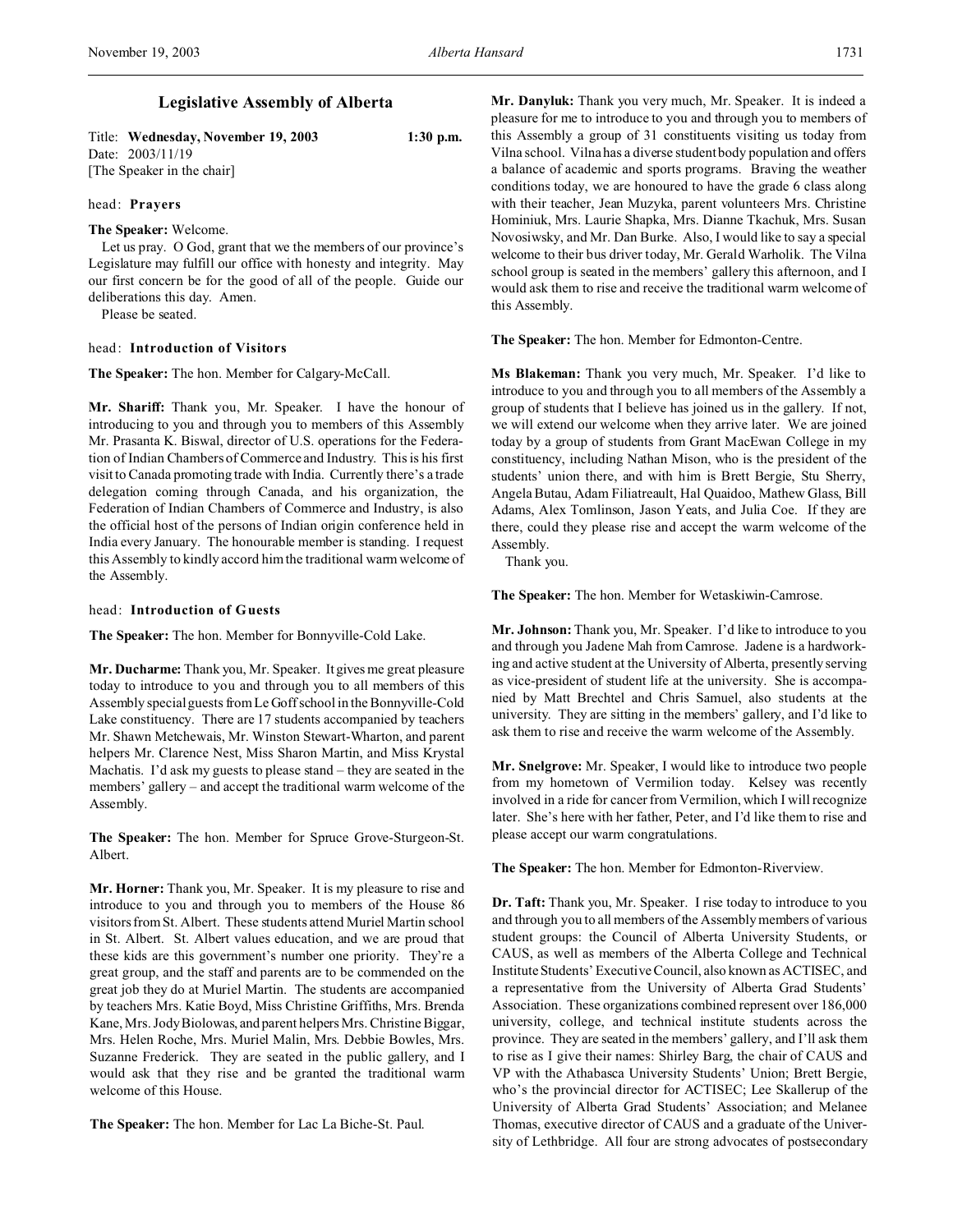education in Alberta and are concerned about rising tuition levels. Please give them a warm welcome.

**The Speaker:** The hon. Member for Edmonton-Highlands.

**Mr. Mason:** Thank you very much, Mr. Speaker. I'd like to introduce some visitors who, I understand, will be arriving at 2 o'clock, but if they are here, I'll ask them to rise. They are students who are very concerned about the passage of Bill 43. They are Chris Wudarck, Chelle Kelly, Lisa McLaughlin, Terra Melnyk, and Heather Wallace. I guess they'll be with us later.

Thank you.

**The Speaker:** The hon. Member for Redwater.

**Mr. Broda:** Thank you, Mr. Speaker. It's certainly my pleasure to rise today to introduce to you and through you to members of the Assembly five individuals from the county of Smoky Lake who are here attending the Alberta Association of Municipal Districts and Counties convention. I'll ask them to rise as I introduce them and to please remain standing: Reeve Dareld Cholak, Deputy Reeve Mike Franchuk, Councillor Terry Katerenchuk, Councillor Bernice Van Iderstine, and executive assistant Lydia Cielin. Please give them the warm welcome of this Assembly.

## head: **Oral Question Period**

**The Speaker:** First Official Opposition main question. The hon. Leader of the Official Opposition.

### **Automobile Insurance Reform**

**Dr. Nicol:** Thank you, Mr. Speaker. Today the Finance minister announced her government's plan for auto insurance, which is the same flawed plan that MLAs rejected a month ago. To the Minister of Finance: how can you promise lower premiums to 80 percent of Albertans when your program doesn't significantly reduce the costs of delivering insurance?

#### *1:40*

**Mrs. Nelson:** Well, first of all, Mr. Speaker, the government caucus has approved the plan that we have put forward, and they have taken many months of deliberations to make sure that we've put forward the plan that will work for the 3 million consumers within the province of Alberta.

The second part of the question from the Leader of the Opposition was: how does this work without a reduction in the cost of insurance? Well, if he read the press release, he would realize that in the very first paragraph it talks about the \$250 million that is coming out of the system through reforms that will lower the cost to the consumers but give them wonderful coverage, the coverage they need to have within this province.

## **Dr. Nicol:** But she can't document them.

To the same minister: why is the government introducing a cap on compensation for pain and suffering when a poll by TeleResearch Inc. shows that 86 percent of Albertans believe they should still have access to the courts for fair settlement?

**Mrs. Nelson:** Mr. Speaker, we absolutely agree. We have not taken access to the courts away from anyone that's involved in an automobile accident. What we have done, though, is put a cap on for what we call minor strains and sprains, and we've put that in place to do a number of things. One is to keep costs down but also to process

claims on a quicker basis. If, in fact, someone is not satisfied with being classified as a minor strain or sprain, they have the right to go to court and to provide their case before the judicial system within this province. That has not been removed.

**Dr. Nicol:** So everybody will go to court.

My third question is: why doesn't your program guarantee that every Albertan with the same driving record will pay the same premium no matter where they live?

**Mrs. Nelson:** Well, let's go back in time. Mr. Speaker, back in 1991 there was a territorial split determined to address the cost of insurance. Now, that split was to have northern Alberta, with sparsity and density of population factors coming into play, and southern Alberta and then the large metropolitan areas being brought into two separate areas, so we would have four geographical districts within the province.

Now, based on accident claims experience, there has been a differentiation between the cost of insurance, and that means that the experience that they've had within those regions would warrant a cost of a premium to be this or that. In this particular case we saw that there was a differentiation between the city of Edmonton and the city of Calgary, and I'm sure that's what this question is going towards. What we've said in this reform package is that we will move to three geographic jurisdictions over time and that time would be over three years, Mr. Speaker.

But let me make it abundantly clear. Under this new scheme any increase will be felt by all – by all – drivers throughout the province because this new plan is based on personal responsibility, and if you're a good driver, you will receive discounts. In fact, about 80 percent of the drivers in the province of Alberta will be discounted 65 percent off the base maximum premium. If you're a bad driver, however, you're going to be penalized, and you will pay surcharges to have the right to drive in this province.

#### **Energy Prices**

**Dr. Nicol:** Mr. Speaker, yesterday the Premier announced that during his trip to London he will meet with board members of the British energy firm Centrica. Centrica owns Direct Energy, whose application to enter the Alberta energy market is currently before the Energy and Utilities Board. A Consumers' Coalition report to the EUB warns of higher prices for Alberta utility consumers if Direct Energy's application is approved. My question is to the Minister of Energy. Does the Premier's meeting with Centrica in London interfere with the regulatory process here in Alberta?

**Mr. Smith:** No.

**Dr. Nicol:** Again to the same minister: doesn't the Premier's meeting threaten the independence of the Energy and Utilities Board hearing?

**Mr. Smith:** No.

**Dr. Nicol:** To the same minister: how will this government protect Albertans from "serious financial harm" that the Consumers' Coalition warns "will be wrought on [consumers] upon approval of these applications"?

**Mr. Smith:** Well, Mr. Speaker, the board is an independent, quasijudicial entity. Its hearings are held in public, and various groups are intervenors. This sounds like one of them. I've not read the particular intervention, nor have I read the transcripts of the hearing.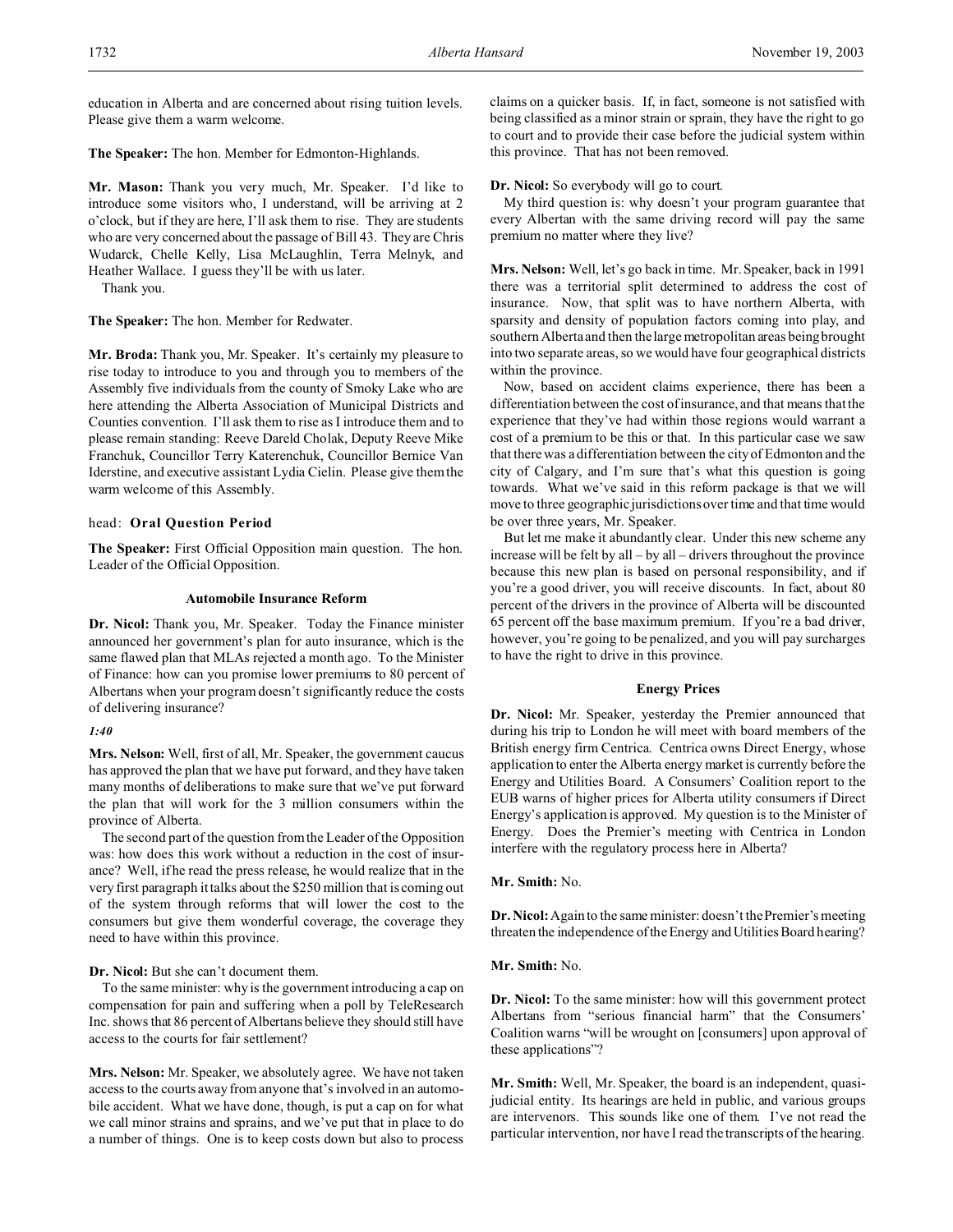Also, the member was on the Dave Rutherford show earlier this morning talking about a report from the advisory council on electrical issues, that already has established a consumer advocate, housed in consumer and corporate affairs with the Minister of Government Services, who, I know, wants to supplement this, which is one step towards increased protection for consumers.

The other step, of course, that sits there is with the EUB with respect to erroneous meter reads. There is a present policy in that consumers get a credit from that. So there are mechanisms established by law in this marketplace as well as other marketplaces that protect consumers from fraudulent practices, Mr. Speaker.

# **The Speaker:** The hon. minister to supplement.

**Mr. Coutts:** Thank you, Mr. Speaker. With regard to consumer protection advocacy, we presently have appointed a consumer advocate, and the office will be announcing within a short period of time some of the things that that office is going to be doing in terms of protecting consumers around the province but, more importantly, to have a role to play in the regulatory proceedings in terms of advocacy for consumers. How we go about that is presently being determined, and we'll be making some announcements on that.

More importantly, when it comes to the marketing and new marketers coming onstream in Alberta, Direct marketing has put forward a million and a half dollar bond and are going to be out there making contracts for Albertans. Through contracts and through the provisions put in place under the Fair Trading Act, there are provisions that protect customers against a company that might be doing unscrupulous selling.

**The Speaker:** Third Official Opposition main question. The hon. Member for Edmonton-Riverview.

## **Postsecondary Education Policy**

**Dr. Taft:** Thank you, Mr. Speaker. Many groups, including the Council of Alberta University Students, are concerned with this government's postsecondary education policy. The government's plan to off-load costs onto students and centralize power over the entire postsecondary education system spells trouble for Alberta's 200,000 voting postsecondary students. My questions are to the Minister of Learning. Will this government adopt the Learning Commission's recommendation to conduct a comprehensive review of postsecondary education before making any changes to the system?

**Dr. Oberg:**Well, Mr. Speaker, first of all, I think that what needs to be said here is that the postsecondary education system in Alberta is absolutely second to none in this country and, indeed, in the world. When students such as the students up here attend postsecondary education systems, they are getting an absolutely excellent education.

With regard to the Learning Commission's recommendations, we are taking a look at each and every one of them. It's going through our process, and we hope to have a response within probably the next two or three weeks.

**The Speaker:** The hon. member.

**Dr. Taft:** Thank you. To the same minister: why has the government shifted costs onto students by allowing tuition fees to double in the past 10 years while at the same time decreasing its per student funding in real terms by 20 percent?

**Dr. Oberg:** Mr. Speaker, about eight or nine years ago after extensive consultation – and I actually do believe that the tuition fee policy, the one that is adopted in legislation, was suggested by the University of Calgary Students' Union – that tuition fee was put in place.

Quite simply, the tuition fee policy states that the students should pay a maximum of about 30 percent in education costs. We have run into some issues with that in that we have some institutions that are at 30 percent. To give you an example, right now the University of Alberta is 24th, the University of Calgary is number 25, and the University of Lethbridge is number 40 out of approximately 50 universities in Canada when it comes to tuition fees, which is right where we would expect them to be.

```
1:50
```
**Dr. Taft:**To the same minister: why won't this government heed the cries of university and college students and enshrine affordable tuition in legislation?

**Dr. Oberg:** Well, Mr. Speaker, I really don't know how to answer that one considering that Bill 43, which deals exactly with the topic that the hon. member is talking about, is up for discussion this afternoon and, subsequently, this evening.

**The Speaker:** The hon. leader of the third party.

## **Automobile Insurance Reform** *(continued)*

**Dr. Pannu:** Thank you, Mr. Speaker. Today the government announced an insurance package promising a \$250 million reduction in the total premiums collected, which is about \$2 billion in this province. That represents at most a 12 percent reduction after a 57 percent increase last year, and while the government is eliminating discrimination based on age and gender, it has decided that eliminating discrimination against Edmonton can wait. To the Minister of Finance: given the rate increases of 57 percent last year, how is a 12 percent reduction going to satisfy Albertans who are feeling gouged by private auto insurance companies?

**Mrs. Nelson:** Mr. Speaker, when we embarked on this process to review automobile insurance rates within this province, we did that keeping in mind that we have a law in Alberta that says that you must carry automobile insurance. What we were having difficulty with was the fact that it was too pricey, that it wasn't accessible to all, and it wasn't comparable to other jurisdictions. So as a caucus we said that we have to make some changes that put in place a structure that allows people to obey the law that we have in the province. So this structure came forward to meet all those objectives.

We also added another element. I won't tell you which member, but one of them spoke so eloquently about personal responsibility that our caucus embraced it immediately. There had to be some element of personal responsibility, and just because you were a male or a female or you were 25 or 35 or 85 shouldn't have mattered. So the structure was put forward to accomplish the goals of having the availability, the accessibility, and the comparability in place to meet the laws of Alberta.

Insofar as the difference between Edmonton and Calgary, Mr. Speaker, I did address this briefly on the other question from the Leader of the Opposition. When this was put in place – you know, the media reports that somebody wins, somebody loses, that this is a political situation, but clearly it is not  $-$  it was based on the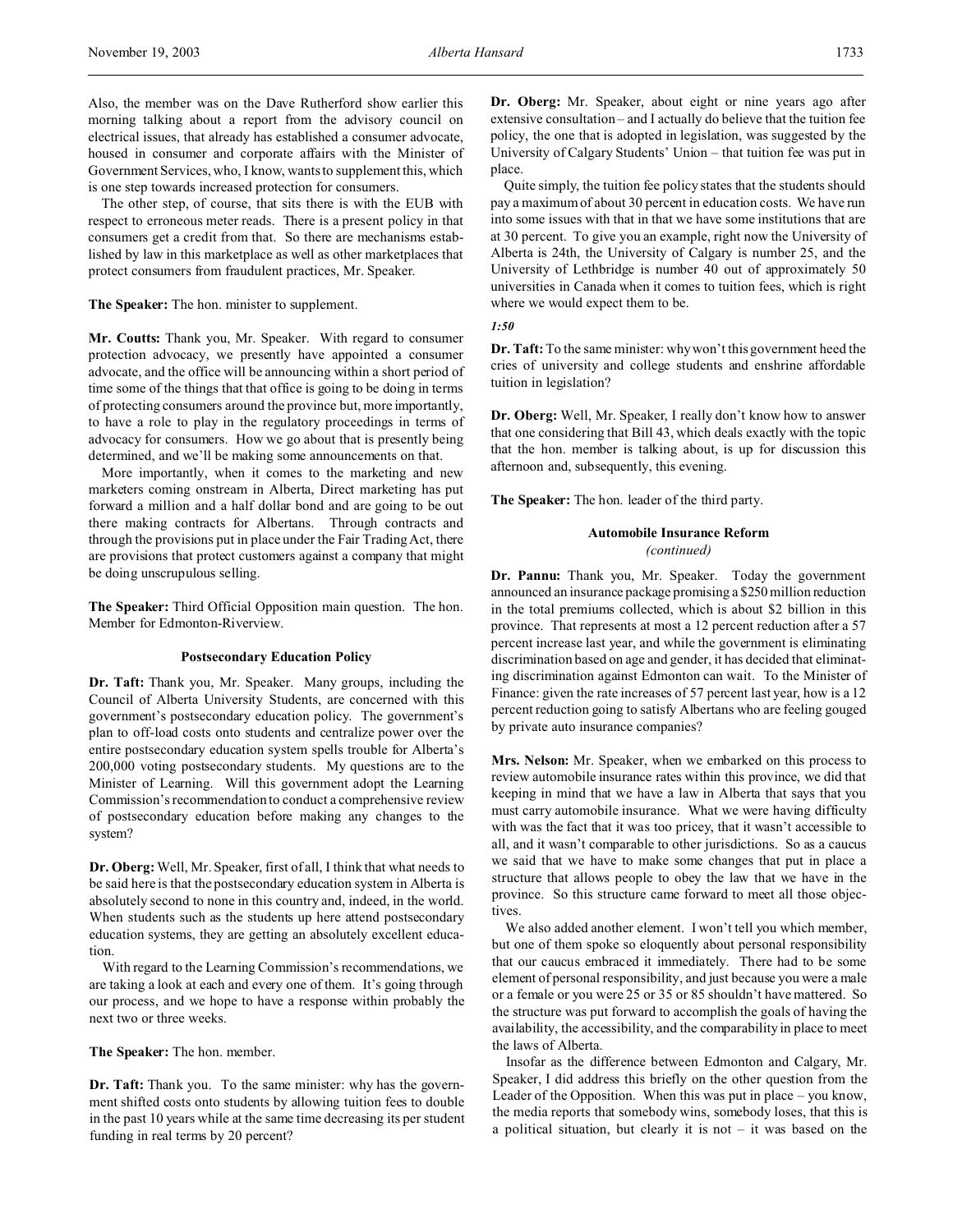actuarial facts of the claims experience within this area. It could very well have been the other way around, but the fact is that the claims in the city of Edmonton were higher than what they had been in Calgary.

Now, what we do know is that under the new system the rates will even out, and we believe that that will take less than three years, so there won't be a differentiation in the geographical territories within the province. Plus, we're going to move to three jurisdictions.

# **Speaker's Ruling Anticipation**

**The Speaker:** I appreciate that the intent of the question could lead to considerable debate, which allows for amplification, for answer, but this is question period. I suspect that the Legislative Assembly will probably be dealing with the bill on this matter, which would afford some debate. Let's deal with the question and answer.

#### **Automobile Insurance Reform** *(continued)*

**Dr. Pannu:** Thank you, Mr. Speaker. Why is this government so intent on limiting the rights of accident victims, when B.C.'s public insurance plan lowers rates without picking on the injured?

**Mrs. Nelson:** I didn't hear the rest of it.

**Mrs. McClellan:** Just say that we're not.

**Mrs. Nelson:** Well, we're not, Mr. Speaker.

**Dr. Pannu:** Mr. Speaker, my final question to the Minister of Finance. She seems to be a little slow on her feet today.

**The Speaker:** Oh, oh, oh, please. We're going to have civility. We're going to have decorum. There were people talking back and forth, and the hon. member's colleague does it. That's not required. Please.

**Dr. Pannu:** Thank you, Mr. Speaker. Given that the minister is in regular meetings with insurance companies and injury lawyers, why is the government refusing to hold more broad-based, open-door consultations with Albertans and Alberta drivers across the province?

**Mrs. Nelson:** Well, first of all, I'm not in regular meetings with the insurance companies and injury lawyers; I can tell you that right now. I have met with the two groups. In fact, I asked the two groups last May to come to the table and work with us on the reforms that we were anticipating bringing forward. In fact, I said to them: park your scud missiles at the door and come and be the solution; don't be the problem. Guess what happened? They didn't come, so we had to call them in and have a meeting with them, and they still have been doing the lobbing of scud missiles.

So our caucus came together, and under the guidance of the Member for Medicine Hat we put together an implementation team to take the policy direction from our caucus and move it forward. Did we ask these people to come to the table again? Yes. Yes, we did. Did they? No. All they did was lob scud missiles. So our cochairman of the implementation team continued on, Mr. Speaker, all summer and fall, and we are today at a position where we have agreed upon a framework, and we will be bringing legislation forward this session.

**The Speaker:** The hon. Member for Peace River, followed by the hon. Member for Edmonton-Gold Bar.

# **Edmonton City Centre Airport**

**Mr. Friedel:** Thank you, Mr. Speaker. My first questions are to the Minister of Economic Development. Yesterday afternoon we all heard that the Edmonton Regional Airports Authority is going to shut down all scheduled passenger service at the downtown airport by the end of 2004. This is devastating news and a slap in the face for many northern communities that obtain services and do business in the city of Edmonton and, I would suggest, for many communities not so far north who support the capital city. To the minister: could he tell us if he or his ministry is aware of the negative economic impact that this decision might have on Edmonton and Alberta in general?

**The Speaker:** The hon. minister.

**Mr. Norris:** Well, thank you very much, Mr. Speaker. Before I give my answer, I would like to thank the hon. Member for Peace River for not only articulating so well the concern but for being a lead on this through the Northern Alberta Development Council, which has really, really been a strong voice for the north. Thank you for that.

Obviously, Mr. Speaker, the impacts of this decision that came out yesterday are devastating not only to Edmonton, the city of many of us, but to northern Alberta and all of Alberta. As far as quantifying the economic amount, it doesn't take rocket science to say that with the proposal of two pipelines coming through the north to Alberta, with some \$50 billion worth of projects in the oil sands, with the ongoing forestry industry that's booming, with the ongoing northern agricultural industry that's booming, that airport provides a hub to this city and to all of northern Alberta. To that end our department is going to be doing an economic impact study in the very short term to quantify the number.

Let me put it out very, very clearly. That airport services the north not only in the euphemistic gateway-to-the-north title but as a symbolic gesture to the north that (a) we understand where development is happening in Alberta and that (b) as long as we're the government, it's not going to close down.

**Mr. Friedel:** To the same minister, Mr. Speaker: given the farreaching impacts of this announcement, should there be a role for the government of Alberta in this issue?

**The Speaker:** The hon. minister.

**Mr. Norris:** Thank you again, Mr. Speaker. To the hon. Member for Peace River, yes, obviously there should be a role. The airport authority is operating under the Municipal Government Act and the transportation act, and they do so at the willingness of the city of Edmonton, who is the landlord of that airport. But, clearly, it's got to a point now where the decisions that they are reaching do not coincide with the economic development plans for this province, they don't coincide with the economic development wishes for the citizens of Edmonton, and certainly they have absolutely nothing to do with the wishes of the north, which I've traveled extensively and heard over and over what an absolute jewel for economic development that airport is, what a convenience it is, and if it isn't there, guess what? They're going to Calgary. So we are going to do everything in our power as a government to get involved and deal with this issue.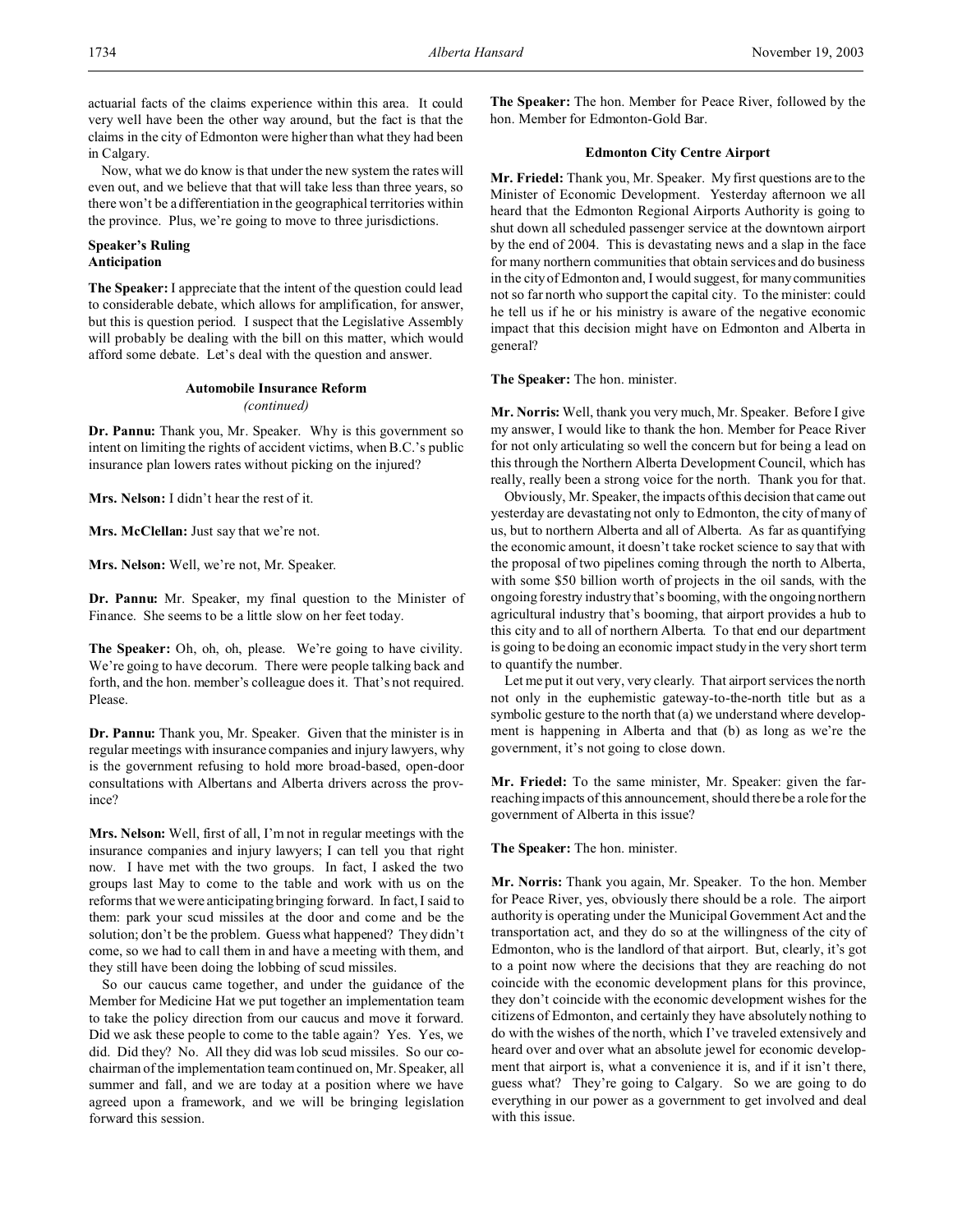## *2:00*

**Mr. Friedel:** My final question, Mr. Speaker, is to the Minister of Aboriginal Affairs and Northern Development. Could she tell us if she or her ministry is aware of the impact that this announcement would have on northern communities in particular, considering that northern development is a part of her responsibility?

## **The Speaker:** The hon. minister.

**Ms Calahasen:** Well, thank you, Mr. Speaker. First of all, absolutely. Northern Alberta, of course, is one of the best places to do work, and it is the next bastion of economic development in this province. We have minerals; we have mines; we have forestry. We have everything in the north. What we want to be able to see is Edmonton as our choice of city to work with, and either Edmonton is going to be a gateway to the north or it's going nowhere. So what we have to do is be able to find a solution to see that northern Alberta is the best place to work with and that they will see some solutions that they can find for this.

**The Speaker:** The hon. Minister of Municipal Affairs to supplement.

**Mr. Boutilier:** Yes, Mr. Speaker. Just to supplement, I want to say that I was very pleased to learn that the mayor of Edmonton, in fact, stated that it is his intention to have that airport open for the next 45 years.

**The Speaker:** The hon. Member for Edmonton-Gold Bar, followed by the hon. Member for Spruce Grove-Sturgeon-St. Albert.

### **Automobile Insurance Rates**

**Mr. MacDonald:** Thank you, Mr. Speaker. Regarding auto insurance this government could be charged with a hit and run: hit consumers with large premiums, increases, skyrocketing bills, and then run behind closed doors with the insurance industry to discuss it. In fact, this government continues to discriminate against the citizens of Edmonton. This time the discrimination is against Edmonton drivers. Yesterday the Premier confirmed that discrimination against good Edmonton drivers by making them victims of bad government policy. My first question is to the Provincial Treasurer. What evidence does this government have that justifies this discrimination of Edmonton drivers with good driving records by forcing them to pay more for their auto insurance than other drivers in the province?

**Mrs. Nelson:** Well, Mr. Speaker, I don't like to break it to the hon. member, but the government is not the insurance company. We're not in the insurance business, unlike what they would like.

The industry has had a formula over the years that has determined how they set rates, and one of them was based on claims experience in four geographical areas within this province. We have said through this reform package that we want to review those and that we want to have some regulations come in so that Albertans have the best advantage in this country in having affordable, accessible, and comparable rates with other provinces. That's the move we're making, and I hope you'll buy into it, because obviously you're dissatisfied with the current system. So thank you for your support.

**Mr. MacDonald:** Your job is to regulate the insurance industry.

Now, given that the Consumers' Association of Canada study in September indicated that average auto insurance rates and costs in Calgary and Edmonton are equal, the same, why continue to discriminate with this bad government policy against Edmonton drivers?

**Mrs. Nelson:** Well, I'm going to ask him to read the *Hansard* and get the answer from the last three times I've answered the question, Mr. Speaker.

Under our new system we will move away from any kind of discriminatory practices on that basis. That's what our announcement was today. We're going to go from four territorial areas to three. We will move Edmonton and Calgary closer together over those three years. Now, I would ask him the question: if, in fact, the claims experience had been the opposite, would he have the same feeling?

**Mr. MacDonald:** Again, Mr. Speaker, to the same minister. So you do admit that there is discrimination against good Edmonton drivers. What are the total extra costs to private vehicle owners in this city and also to businesses that register their vehicles and insure them in this city because of your bad government policy? What are the total costs to drivers and businesses in this city?

**The Speaker:** The hon. minister. [interjections] Actually, the Minister of Finance has the floor. She has been recognized.

**Mrs. Nelson:** Once again, Mr. Speaker, Edmontonians will not have any additional charges coming forward in this plan that anyone else won't experience. When he talks about good drivers, there are good drivers in Edmonton. There are a lot of good drivers in Edmonton. However, the cost of claims and the cost of claims over a number of years, which creates the claims experience, has driven up the premiums in Edmonton above what they were in Calgary. Now, it could very well have been the other way around.

With this plan we have, we've said that we don't want to be satisfied with that, so let's move away from that and put in place a system that has Calgary and Edmonton in the same geographical territory, and that will take away any kind of political play that this hon. member wants to put on a reality. So we are moving to a new system that takes away the fourth territory and cannot have us bantering whether it's a Calgary issue or an Edmonton issue. Clearly, what we're putting forward is a reform to benefit the people of Alberta, all of Alberta.

**The Speaker:** The hon. Member for Spruce Grove-Sturgeon-St. Albert, followed by the hon. Member for Edmonton-Glengarry.

## **Electricity Rates**

**Mr. Horner:** Thank you, Mr. Speaker. Many of my constituents and small business operators in Spruce Grove-Sturgeon-St. Albert want to know more about what is happening in the electrical market as it relates to things like contracts, regulated rate options, forward purchases, flow-through pricing, competition, et cetera. The Minister of Energy announced some time ago that the regulated rates would be extended to protect consumers until a more heated smalluser market materializes. So my first question is to the Minister of Energy. The regulated rate option has been extended for lowvolume users of electricity. Why was this done, and how long will it last?

**Mr. Smith:** Mr. Speaker, the regulated rate option is a regulated rate that is put in front of the Alberta Energy and Utilities Board for approval. It applies to everybody who uses under 250,000 kilowatt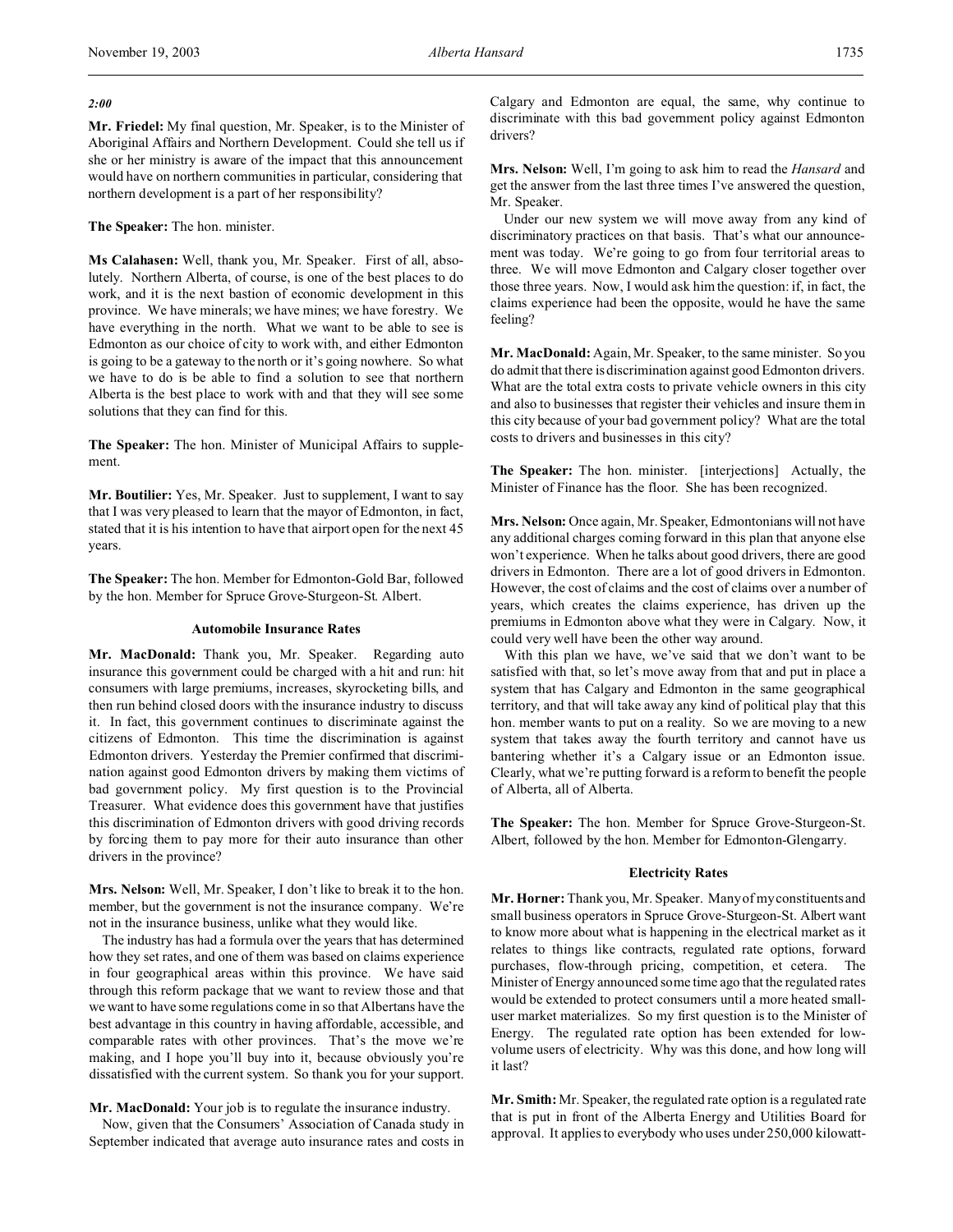hours per year. That small marketplace was scheduled to come under regulation under a different rate structure January 1.

The CFIB, the Canadian Federation of Independent Business, did quite an extensive study. We consulted with members and also consulted with companies across Alberta, and we found out two things. One was that they didn't like the idea of changing any rate structure in January. There's a much better time to change a rate structure, and that's June or July, when there's a little more time and a little bit more analysis can be put forward to making good decisions.

Secondly, Mr. Speaker, the decision on whether Direct Energy will be in the marketplace, as was brought forward in an earlier question, has not been finalized yet. Also, the marketplace wasn't ready to accept this full-blown competition option, so in fact we responded to what consumers asked for and we extended the regulated rate option until July of 2006.

**The Speaker:** The hon. member.

**Mr. Horner:** Thank you, Mr. Speaker. My first supplemental is also to the Minister of Energy. Given that one of the main issues in the Aquila/EPCOR area was high rate riders these past two years, will we see energy rate riders in 2004?

**Mr. Smith:** Well, Mr. Speaker, that's a very good question. What we do see is that there's no expectation of a rate rider in 2004 for the power used in 2003. Rate riders are generally for power gone past. Under the new regulated rate option structure suppliers are asked to hedge or buy long-term contracts for 75 percent of their power and only buy 25 percent of their power on the spot market. This will lead to a minimized requirement for any type of deferral account. So not only will we start to see deferral accounts drop off that were in the charges for the last two years and a published rate structure that shows lower rates; we're going to have reduced capability for rate riders as well. So Albertans in the Aquila/EPCOR network will have seen a reduction in their transmission rate, will see the drop-off of deferral accounts and a reduction in their energy charges.

*2:10*

**The Speaker:** The hon. member.

**Mr. Horner:** Thank you, Mr. Speaker. Given that the minister just mentioned that the companies will be allowed to hedge forward the purchases on the rate riders, is there any other situation which might arise that could also generate a rate rider?

**Mr. Smith:** Well, Mr. Speaker, there is one way that you can absolutely make sure you don't have a rate rider, and that's to sign a contract. So that could get you into something where you know exactly what you're going to pay and how much you're going to pay for it. Those contracts are around. The probability of a rate rider that I know of at this point would be minimal indeed. I think that we've seen a consumer market that has asked for changes. We've responded to those changes, and we're looking forward to a market that has a certain element of consumer protection in that marketplace.

#### **Calgary Courthouse**

**Mr. Bonner:** Mr. Speaker, in 2002 the U.K. Centre for Public Services produced a report on the impact of P3s in the criminal justice system. The report outlines the many failures of P3s including a decrease in the independence of the judiciary. Considering that the use of P3s to fund such projects is so high risk, the government owes it to the people of Alberta to reconsider its use of P3s to go ahead with the Calgary courts centre project. To the Minister of Justice: will the minister table any reports produced outlining the issue of loss of independence of the judiciary relating to the Calgary court centre P3 project?

**Mr. Hancock:** Well, last I looked on the Order Paper, there's a place for written questions and motions for returns with respect to asking for tabling of reports, and I believe that there may be a written question on there asking for tabling of reports now.

The bottom line though, Mr. Speaker, is the question in constructing a courthouse or any other public building through a public/private partnership or any other mechanism by which we can ensure that Albertans have the services they need and the facilities and infrastructure they need. The question is: who gets to make that decision, how is that decision made, and what are the important factors in that decision?

Clearly, we've looked very closely at how to make sure that we have the court facilities necessary in Calgary to serve the community of Calgary and the surrounding communities over the long term, the 35- to 50-year horizon. That's a very necessary project, but it's a project of such magnitude that we have to look at innovative ways to do it. In the P3 partnership process, which we've gone through very carefully over the last two years, putting out requests for qualifications, requests for information, requests for proposals, working through the process, we've always been cognizant of the risks that might be involved in that, but I can say with a great deal of certainty that the risk to judicial independence is exceedingly small.

Albertans know that the courts in this province and the courts across this country are independent and that the judicial tradition is one of independence and that there's no appropriate way for a government to interfere with the independence of the courts. They get to make their decisions without any interference from government. The fact that they're in a public building or a private building or a public/private partnership building makes no difference to that. The Court of Appeal of this province in Calgary is located in a private building now. Courts in Ontario are located in private buildings, courts in other jurisdictions are located in private buildings, and there's been no suggestion that the independence of the court has been compromised.

**Mr. Bonner:** To the same minister: is the province's P3 proposal for the Calgary courthouse the first step in the unification of the criminal court system in Alberta?

**Mr. Hancock:** Mr. Speaker, the two processes are entirely separate processes, and neither is necessarily dependent on the other. Obviously, having all three courts in the same building in Calgary will be of assistance if and when in the future we proceed to the concept of a single trial court. It's useful to have the facilities together even if we don't proceed with a single trial court because there's an opportunity to share both facilities and manpower resources when you have the courts aligned in that fashion.

So, no, the Calgary court project is neither necessary nor dependent upon a single trial court, but there are two processes, and I make no apologies for the concept that we're discussing the organization of the courts in the 21st century in this province and how we can best deliver court services and justice services to the people of the province of Alberta. But the two projects are not dependent upon each other.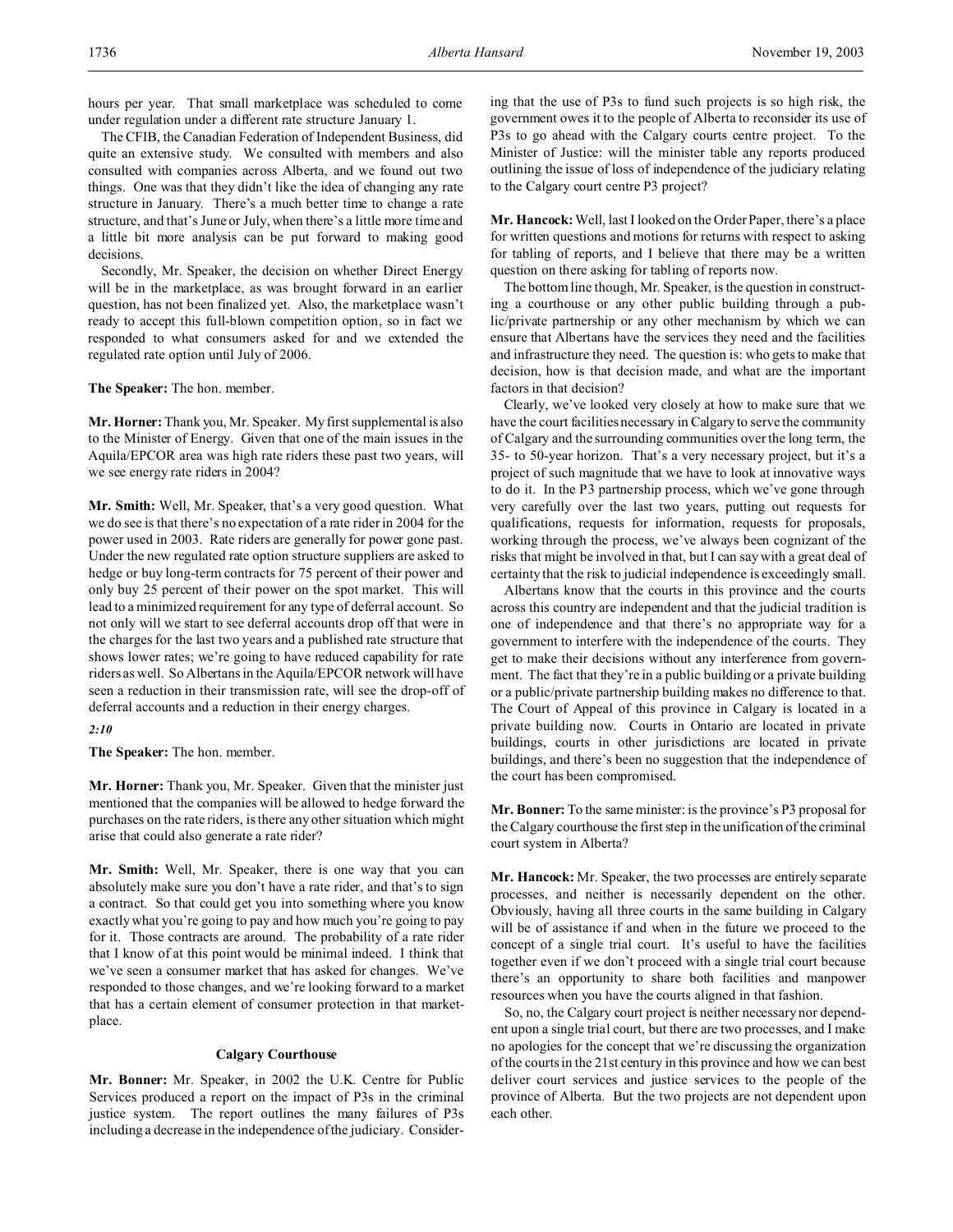**Mr. Bonner:** To the same minister: is this government more concerned with preserving a political monopoly through the P3 project than it is with preserving justice in Alberta?

**Mr. Hancock:** Mr. Speaker, that's a really ridiculous question. There has been no question throughout all the discussions we've had with all the stakeholders we've had that the most important thing we can do, starting from the justice summit in 1999, which was organized by my predecessor, where we learned that people were concerned about understanding the justice system, is have a justice system that was simplified and accessible and cost effective, and that's what we've been striving for. We've made incredible progress on that objective with all of the stakeholders that have been involved at the table. We took the steering committee from the justice summit, made a Justice Policy Advisory Committee. We've worked closely with them over the years to make sure that we achieve those objectives of access, lower cost, affordability, and that's what we've been striving toward. It has nothing to do with political power or political processes.

However, I will say that Calgary has suffered in terms of the delivery of justice services over the years because the court facilities in that community have been spread out, have not been accessible, and quite frankly are aged. There has been a problem with mold and other problems. So we've had to deal with that situation, and we've dealt with that situation in a very appropriate way and in a way which will make the city of Calgary and the surrounding area proud of the facility that they get and the services that they get.

**The Speaker:**The hon. Member for Lac La Biche-St. Paul, followed by the hon. Member for Edmonton-Ellerslie.

#### **Police Services**

**Mr. Danyluk:** Thank you very much, Mr. Speaker. Alberta municipalities are concerned about the types of crimes and level of police presence in their communities. There is a challenge to small communities when the costs of enforcement go up and budgets remain the same. In fact, there are some communities that are spending as much as 40 percent of their budgets on policing. To the Solicitor General: what is the government's participation in local policing, and can municipalities expect any funding assistance?

**The Speaker:** The hon. minister.

**Mrs. Forsyth:** Well, thank you, Mr. Speaker. The hon. member raises a good question and one that I know he deeply cares about in asking me the question. I met with him and members of his council this week.

Mr. Speaker, policing has become very complicated and a complex issue right across this province. Two and a half years ago when I met with mayors, we were talking about siphoning of gas in their communities or their mailboxes being smashed or some sort of graffiti on some of their machinery. Now when we speak with them, we are talking about meth that is hitting their communities, organized crime that is affecting them, and all types of serious incidents that are happening in their communities.

We are working through the process, and it is something that I am concerned about as well as many members here. I appreciate their patience. As I explained, it's very complicated, it's complex, but we believe that we have a solution. I hope that I have an answer for them very shortly.

**The Speaker:** The hon. member.

**Mr. Danyluk:** Thank you very much, Mr. Speaker. My only supplemental: given that crime, according to the Solicitor General, is becoming more sophisticated and rural communities are facing increased concerns over crime, can the minister tell the House the status of the Policing Review Committee report?

## **The Speaker:** The hon. minister.

**Mrs. Forsyth:** Thank you, Mr. Speaker. Yes, I certainly can. This review, the policing review, has been going on for some time, and again I want to thank all of the members in the House for being patient, including all of the mayors in communities across this province. We have finally come to an agreement, the first time in 30 years, with the AUMA and the AAMDC, which represent 3 million people in this province. We have an agreement from them regarding how to deal with policing, and we're just going through the final process of government. Again, hopefully we'll have an answer for him very shortly.

**The Speaker:** The hon. Member for Edmonton-Ellerslie, followed by the hon. Member for Edmonton-Highlands.

## *2:20* **Energy Retrofit Program**

**Ms Carlson:** Thank you, Mr. Speaker. Toronto introduced the GreenSaver home rewards program in 2001. Ontario runs an Energy Star appliance rebate program. Saskatchewan has a variety of retrofit programs. The UBC has announced the largest energy retrofit in Canadian university history, and the Yukon runs a home repair program. What has Alberta implemented? The city of Calgary has implemented a toilet rebate program, the province nothing. My questions are to the Minister of Environment. Why does this government refuse to take significant action to protect Albertans' environment and resources through the implementation of a retrofit program for consumers and industry?

**Dr. Taylor:** Well, Mr. Speaker, she gives me a very good opening to talk about what the Alberta government is doing, and I thank you very much for that, hon. member. The Alberta government has done more than any jurisdiction, including the federal government, in this country. We're 9 percent of the population, and we have spent more money than the federal government on greenhouse gas emission reduction programs.

Just to give you an example, through the good work of the Minister of Municipal Affairs and the Minister of Finance we just recently committed a hundred million dollars . . .

## **An Hon. Member:** How much?

**Dr. Taylor:** A hundred million dollars to the municipal energy efficiency program, Mr. Speaker, which will allow municipalities to redo new buildings or old buildings to make them energy efficient. That's just one program. I'd be happy to elaborate on others if the member would like me to.

**Mr. Lund:** Mr. Speaker, you know, the Alberta government has led the way in retrofits. Back in '96-97 we implemented a retrofit program, the energy retrofit, where we had the private sector come into agreements with the province. They paid for the retrofit, and then through a contractual agreement they got their money back out. That has decreased our energy costs by a considerable amount.

I must also comment about the fact that the Alberta government has signed a contract for green power. Ninety percent of our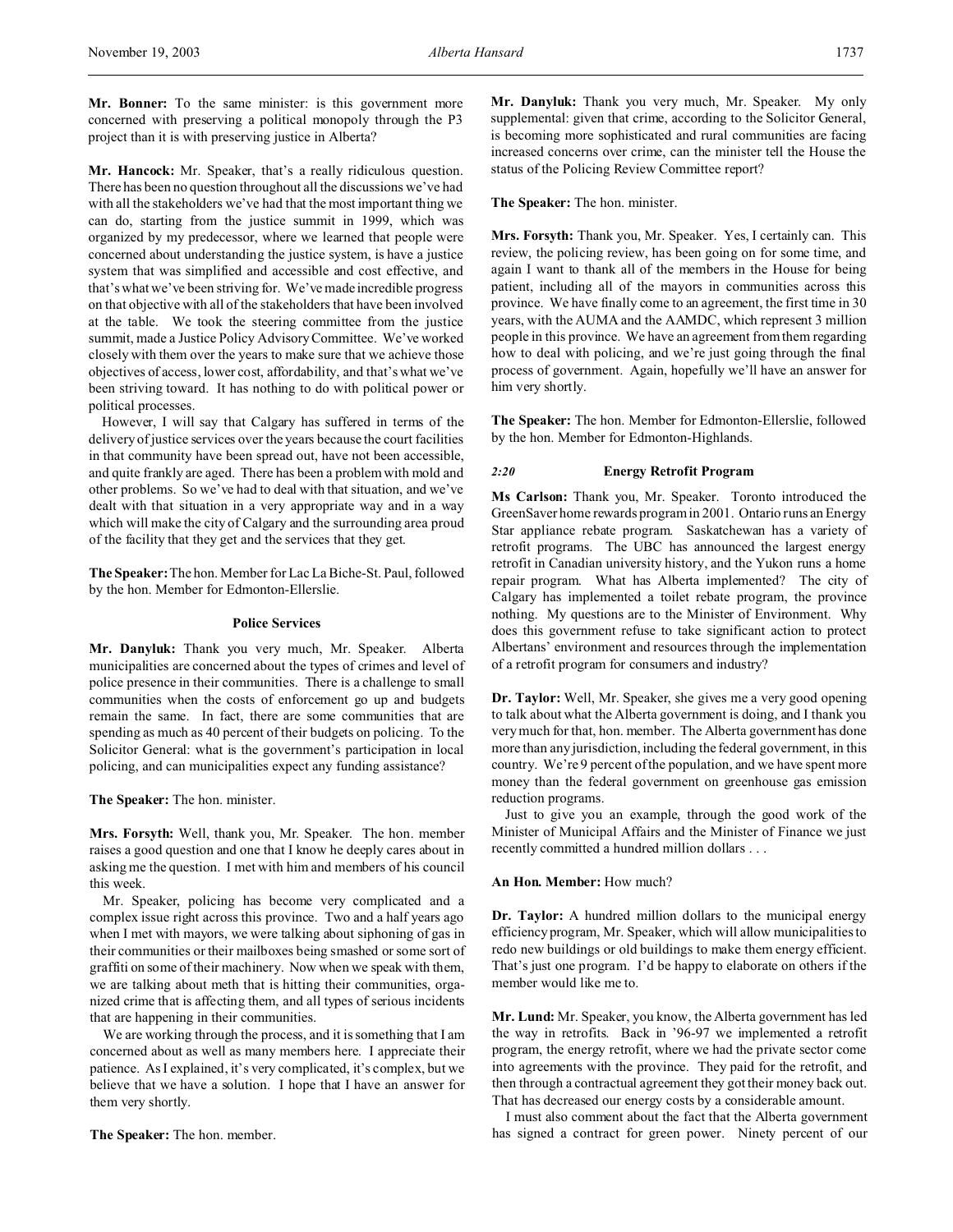electricity will be green power. So if the hon. member is suggesting for one moment that this government isn't leading the way in eliminating greenhouse gasses, I think she has just been asleep, or maybe she's been paying too much attention to that Liberal leadership.

**Ms Carlson:** Mr. Speaker, none of them can listen to the question. The question is: when are we going to get a retrofit program that benefits consumers in this province?

**Dr. Taylor:** Once again, Mr. Speaker, we have done that already. We are benefiting consumers through the MEET program, consumers that belong to municipalities. All of us, including the member, belong to some municipality, I think. It might be outer space, but it's still there. So we are already doing this. I can go on.

I might just add that the Kyoto target was to have emissions 7 percent below 1992 levels. This government has reduced its emissions by 22 percent below 1992 levels, bigger than any government, including the federal government, in the country.

**Ms Carlson:** Mr. Speaker, I've got to spell it out for them. When are consumers going to be able to access a rebate program or an interest free program so that they can retrofit their homes so they can lower the cost of consumption in their houses?

**Dr. Taylor:** Mr. Speaker, once again, I've indicated a number of alternatives. I will indicate a third alternative. We have a group called Climate Change Central. We have in that group an office called the office of energy efficiency, which is funded by the Department of Environment in this government. What we have is that the office of energy efficiency is designed to work with consumers, to help them and advise them on programs that can save money. So for a particular interest, if you have an older furnace in your home and you replace that furnace, the payback period to you as a person is seven years. You'll pay for your new furnace in energy savings in seven years. That's what the office of energy solutions is about at Climate Change Central, and that is where the consumer will be dealt with.

**The Speaker:** The hon. minister to supplement.

**Mr. Boutilier:** Yes. On the issue of the consumer, how we connect it to consumers is in this way. If you have a child that plays hockey, if you have a child that swims, in terms of the hockey arena or in terms of the swimming pool this \$100 million is going to be used for retrofitting those types of facilities that help consumers.

**The Speaker:** The hon. Member for Edmonton-Highlands, followed by the hon. Member for West Yellowhead.

## **Electricity Rates**

## *(continued)*

**Mr. Mason:** Thank you very much. Mr. Speaker, the Baghdad Bob of deregulation strikes again. Yesterday in this House the Minister of Energy suggested that deregulation had high power rates on the run. He made this astounding claim on the same day that Enmax customers saw an 8 percent increase in distribution charges approved by the EUB on top of another 11 percent to the regulated rate option that's also been requested by Enmax. If that wasn't enough, ATCO electricity customers have seen their rates go up by roughly a third since April. Why did the minister tell the House that power rates are going down when further increases, in fact, are being considered and approved as we speak?

**Mr. Smith:** Because, Mr. Speaker, unlike other parties in this Legislature I tell the truth.

**Mr. Mason:** Well, thank you very much for that enlightening answer.

Mr. Speaker, given that rates in two major service areas have been moving upwards, will the minister now listen to his own advisory council and admit that it was unrealistic all along to expect that deregulation would bring lower electricity prices?

**Mr. Smith:** Well, Mr. Speaker, I would challenge the member to determine how you would have lower electricity prices in 2004 when in fact it took 14 years under the regulated model to create the last approved coal-fired generating facility. In fact – and this is the NDs' solution – you wouldn't have to worry about the price of electricity today because there wouldn't be any electricity.

When you're the fastest growing economic jurisdiction in North America, you have to respond. Now, there are two ways. You can either, as we have in Alberta, deliver 45 percent more power in the last 10 years so that we can have the fastest growing economic jurisdiction in North America or you can take the New Democratic approach, and that's choke off economic growth, stifle it, put it down, put it to death, make sure there's no growth, add the debt, make sure people aren't working, increase all your unemployment insurance payments, increase all your welfare payments, and there you have it: B.C. or Manitoba.

**Mr. Mason:** Mr. Speaker, I would like to ask the minister whether or not he is prepared to apologize to this House for misinforming us about the direction of electricity prices as well as, as we just heard, the causes of the problem.

**Mr. Smith:** I will continue to tell the truth, Mr. Speaker, as long as he continues to prevaricate.

**The Speaker:** The hon. Member for West Yellowhead, followed by the hon. Member for Edmonton-Mill Woods.

## **Softwood Lumber Trade Dispute**

**Mr. Strang:** Thank you very much, Mr. Speaker. It is my understanding that last week the federal government sent a response to the most recent U.S. industry proposal for a possible interim solution to the softwood lumber dispute to the U.S. Department of Commerce. Residents and workers in my constituency have a great interest in the details of this proposal since the forestry industry is among the primary industries in West Yellowhead. My question is to the Minister of International and Intergovernmental Relations. Could the minister advise how close we are to arriving at an agreement in the dispute given that the decision towards an interim solution appears to be on again?

**Mr. Jonson:** Mr. Speaker, certainly I am well aware of the importance of this issue being resolved to the hon. member's constituency or for that matter to every part of the province which is dependent upon the forestry industry and particularly the softwood lumber industry.

Mr. Speaker, the recent proposal put forth by the Canadian side was a response to a previous position held by the U.S. industry which came forth in October. It's the nature of this whole process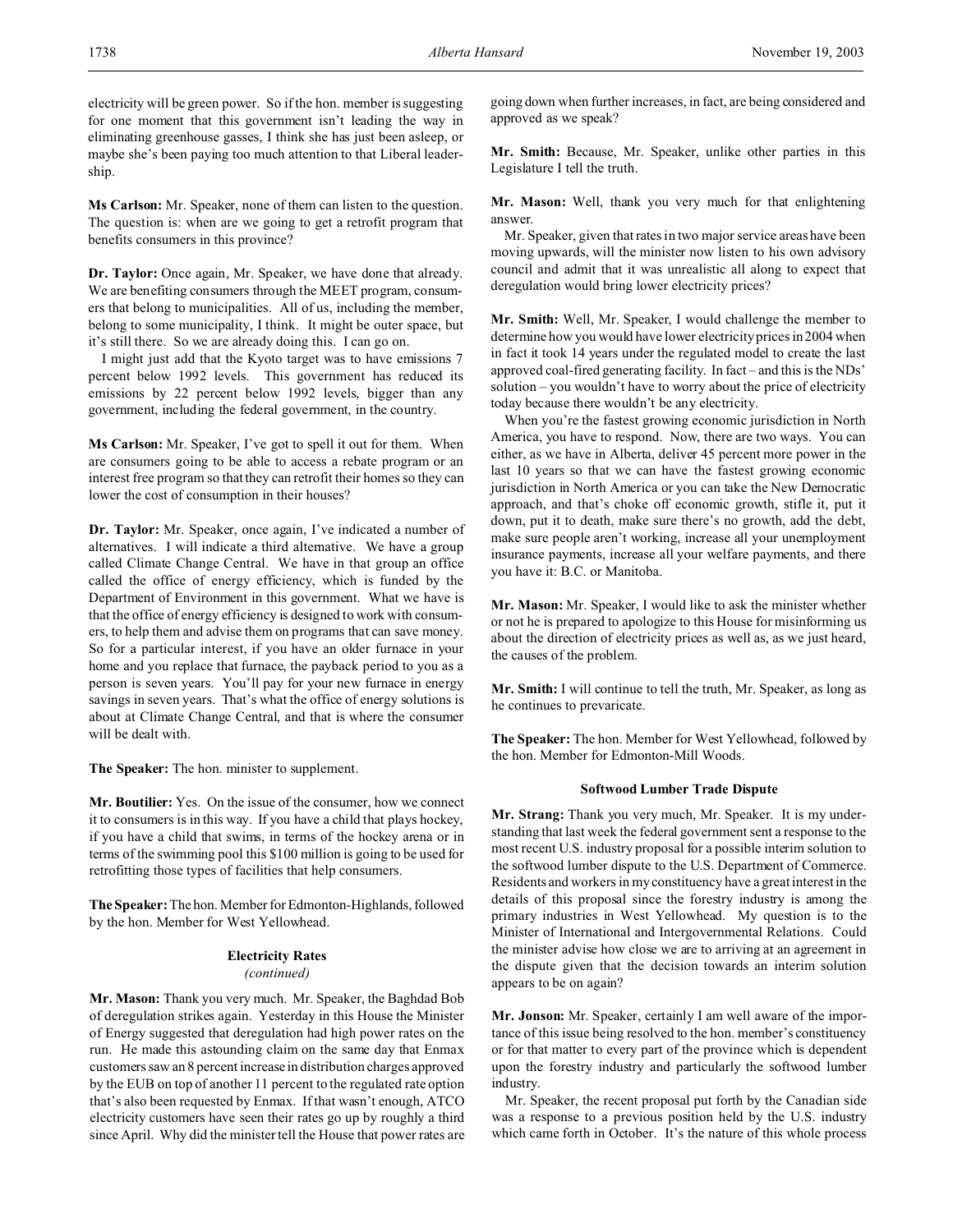that we are moving toward, I hope, a solution in the fairly near future, but it is a very complex issue, one which requires give-andtake on both sides. Certainly, every effort is being made to reach a long-term solution in this particular case. We would not advocate here in Alberta that in any way we reject proposals outright, and we hope, of course, that the Americans will continue to look seriously at our proposals as well, and I'm hopeful of a resolution.

#### *2:30*

**Mr. Strang:**My first supplemental question is to the same minister. The federal government's counterproposal suggests a hard cap on export of softwood lumber amounting to 32 percent of the U.S. market share. What is Alberta's position on this figure?

**Mr. Jonson:** Mr. Speaker, the member is quite correct here I think. The position that we're in right now is that Canadian and U.S. government officials developed a framework for an interim agreement this past summer which proposed a hard cap of 32.5 percent. That is, softwood lumber exports would be subject to export permit fees until the total amount of lumber exported exceeds 32.5 percent. It sounds like it's a very small difference, but this still translates into millions of dollars.

The U.S. industry proposal last month proposed a hard cap at 30.5 percent. That figure is simply too low to be acceptable to the Canadian government and to industry, so Canada's counterproposal is 32 percent with respect to market share. We believe at this particular point in time that from the Alberta industry's point of view it would be fairer to have a market access of 33 to 33.5 percent. This is our traditional market share and seems to be a reasonable share of the U.S. market, and we feel that should be maintained.

**The Speaker:** The hon. member.

**Mr. Strang:** Thank you, Mr. Speaker. My second supplemental question is to the same minister. The minister has talked in the past about the draft policy by the U.S. which could pave the way towards a long-term solution in the future. Can the minister provide an update about the status of this bulletin?

**Mr. Jonson:** Mr. Speaker, it is our understanding that progress is being made in terms of developing this policy bulletin. Certainly, there is built into that policy bulletin, we understand, a number of conditions, but there has been, I think, considerable progress in making the bulletin one which may be acceptable to both sides. The situation right now is that we are waiting for the officials in the United States to complete that particular document. We are hopeful that that will be available in the next number of months and we will be able to get down to evaluating it. Hopefully, it will be the basis for opening the border again with respect to softwood lumber.

### **Recognitions**

**The Speaker:** The hon. Member for Wainwright.

#### **Allan Johnstone School**

**Mr. Griffiths:** Thank you, Mr. Speaker. It is an honour today to recognize and extend congratulations to the students of the grade 5 class of Allan Johnstone school in Hardisty, Alberta. Led by their teacher, Jerry-Lynn Burden, all 11 students of the grade 5 class painted pictures and wrote text that were compiled into a book entitled *Standing Guard: Through the Eyes of the Sentinels*. That compilation was submitted to the Kids Are Authors competition sponsored by Scholastic Book Fairs. The book recounts the story of grain elevators from their first appearance on the prairies to their sentinel stature in every small town across the land and, finally, to their current slow disappearance from prairie towns.

Out of hundreds of entries across Canada these grade 5 students won first place, grand prize honours for the entire nation. The students are Dayton Buelow, Megan Granger, Jayden Mowbray, Alex Drager, Meaghan MacKinnon, Tianna Thompson, Aaron Wasserman-Bitzer, Jessica Drozdowski, Taiten Maclean, Chantalle Striga, along with their outstanding teacher, Jerry-Lynn Burden. You've done your community and our province proud. Congratulations.

#### **Peter Papasideris**

**Mr. Lord:** Mr. Speaker, Calgary-Currie is certainly the constituency of champions, and I'd like to tell you about yet another one of them. Peter Papasideris opened his corner beauty salon in our district in 1972. Not many people ever knew that our quiet little Greek barber is also one of the greatest long-distance rifle marksmen alive today, a man capable of hitting dead centre bull's-eyes at distances up to 1,000 yards.

Peter joined the King's Own rifle regiment in Calgary in 1967, winning three gold medals in the centennial that year. He quickly took silver at the nationals and since then more than three dozen other medals and trophies worldwide as a member of Canada's national team. Individually he took Queen's silver in England against 1,600 of the world's best shooters in 1983, silver again at St. George's in 1992, and, finally, the gold at England's famous Clement-Smith match, posting three perfect dead centre bull's-eyes at 500, 550, and 600 yards respectively. Peter has been asked again to join Canada's national shooting team next year as well as represent Greece in the next Olympics. Not bad for a 68-year-old soft-spoken hairstylist, the only person in the world to win the Des Burke award twice. He's also in the Canadian shooting sports Hall of Fame, although he can't seem to get into Alberta's yet.

Congratulations, Peter. Calgary-Currie is proud of you. Thank you, Mr. Speaker.

**The Speaker:** The hon. Member for Edmonton-Mill Woods.

#### **J. Percy Page High School**

**Dr. Massey:** Thank you, Mr. Speaker. Today I would like to congratulate J. Percy Page high school on being recognized by Canada Schoolnet as one of Canada's innovative schools in 2003- 2004. The recognition is for leadership, commitment, and success in the innovative integration of information and communication technology to improve learning. The telelearning programs at Page are made possible through partnership with Shaw Communications, Netera Alliance, the Galileo Network, and Canarie.

Tapping into Canada's high-speed communications network students and teachers at the school use videoconferencing to connect in real time with peers and experts around the world. Students have participated in conversations with their counterparts in Switzerland, Ireland, France, and Germany as well as at home here in Canada. Research, multimedia presentations, and consultations are the heart of those conversations. The school looks forward to even new learning opportunities that will be available in the spring of 2004 when the school opens their new telelearning centre.

J. Percy Page owes the success to the work of an outstanding professional staff and a student body intent on seizing the moment to become a cutting edge leader in telelearning.

Thank you.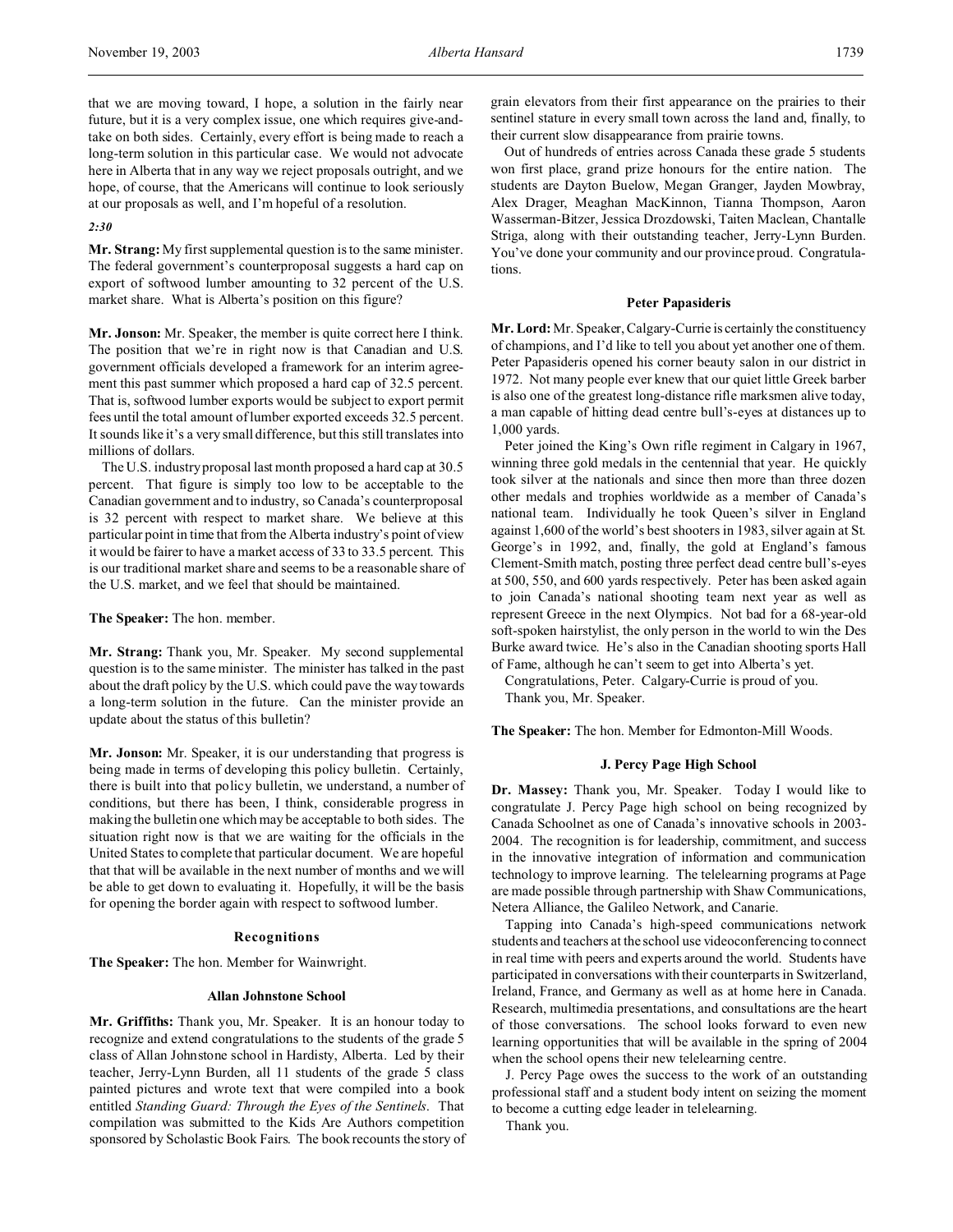**The Speaker:** The hon. Member for Edmonton-Highlands.

### **Edmonton School Lunch Program**

**Mr. Mason:** Thank you, Mr. Speaker. I'm very happy to rise today and recognize the 10th anniversary of Edmonton's school lunch program, a program of the Edmonton City Centre Church Corporation. Beginning in November 1993 the program that struggled with limited resources managed to feed 300 children in two schools. Currently one in five children in Edmonton lives in poverty, so the program has expanded to feed 2,200 children in 11 elementary schools a hot nutritious lunch.

In addition to making sure these children have full tummies, this program also offers a nutritious snack midmorning to 6,400 children in 32 elementary schools. It runs a breakfast club for junior high students, a young chef's program to teach children to cook, and operates a collective kitchen for adults.

I applaud the hard work of Martin Garber-Conrad, executive director of the Edmonton City Centre Church Corporation, and Jasmine Hoeven, program manager, as well as all the hardworking staff and volunteers who work to feed the hungry children in our communities.

**The Speaker:** The hon. Member for Wetaskiwin-Camrose.

#### *2:40* **City of Wetaskiwin**

**Mr. Johnson:** Thank you, Mr. Speaker. It's my pleasure to rise today and recognize the city of Wetaskiwin, which won the Communities in Bloom national award for the population category of 10,000 to 20,000 and the GLAD Tidiness Effort national award. The community of Wetaskiwin is extremely proud to be given this honour, and on October 30 the city had an awards ceremony to recognize the many volunteers, businesses, and organizations that participated in the Communities in Bloom program over the past five years.

The Communities in Bloom award is given to communities that are committed to fostering civic pride, environmental responsibility, and beautification through community participation and the challenge of friendly competition. The reward was foreshadowed by the receiving of the GLAD Tidiness award, which is given to the tidiest community. Receiving this award is a great honour but not totally a surprise, as many visitors to Wetaskiwin remark on how pretty and clean the city is.

Congratulations, Wetaskiwin, for good work and these outstanding accomplishments.

Thank you.

#### **Dr. Harvey Woytiuk**

**Mr. Danyluk:** Mr. Speaker, it's an honour for me to recognize Dr. Harvey Woytiuk of St. Paul, who was recently named Alberta's family physician of the year. Each year the College of Family Physicians of Canada presents these awards to outstanding family doctors in each province for their embodiment of all that a family doctor is meant to be: a caring, compassionate, and skilled personal physician committed to the health and well-being of their patients and community.

The Lac La Biche-St. Paul constituency is indeed privileged to have Dr. Harvey Woytiuk serving the area as one of Alberta's many rural physicians who exemplify these traits. The balance between professionalism and personal life in small towns can be challenging, and I can personally attest to Dr. Woytiuk's professionalism when it comes to treating his patients. No matter how reluctant the patient,

Dr. Woytiuk is ever ready with sound advice and direction, minus the sugarcoating, when dealing with hard-core resisters like myself.

Thank you, Dr. Woytiuk, for your tireless dedication to the wellness of your patients and community, and congratulations on receiving this well-deserved reward.

#### **Kelsey Trach**

**Mr. Snelgrove:** Mr. Speaker, it's a great pleasure for me today to rise and recognize a young lady and her family from the Vermilion area. With the devastating loss of her mother, Patricia, who succumbed to cancer this past April, Kelsey Trach was motivated to raise funds for support programs for cancer victims and medical research in hopes of a cure. Kelsey's story is proof that if you have the desire, one person can make a difference.

In conjunction with the Canadian Finals Rodeo Kelsey decided she would like to raise \$1,500 for the Canadian Cancer Society by making a trip to the CFR, from Vermilion to Edmonton, by horseback. The task was a natural fit as Kelsey's mom loved to watch her ride. Kelsey's sincere and humble goal generated a tremendous outpouring of support from her family, friends, and community and even strangers who stopped to support her along the way. With the assistance of her father, Peter, and after a five-day horseback ride in abnormally cold temperatures Kelsey arrived at Skyreach on time, having raised over \$15,000.

I'm honoured to recognize this amazing 16 year old who simply wanted to give back in her mother's memory. On behalf of the members of this Assembly I offer our sincere congratulations. We are honoured to have both Kelsey and her father, Peter, with us today.

**The Speaker:** Hon. members, might we revert briefly to Introduction of Guests?

[Unanimous consent granted]

#### head: **Introduction of Guests**

*(reversion)*

**The Speaker:** The hon. Member for Edmonton-Strathcona.

**Dr. Pannu:** Thank you very much, Mr. Speaker. I have the honour of introducing to the House four University of Alberta students who have worked very hard to generate public debate on Bill 43, focusing, naturally, on their primary concerns, dealing with removal of the tuition cap, the minister's power grab to be able to intervene in student affairs at the university, and centralization of power in his hands. These students are Zita Dube, Sara Katz, Tara Narwani, and Chris Samuel. I believe they're sitting in the public gallery. I'd ask them to rise and receive the warm welcome of the Assembly.

**The Speaker:** The hon. Member for Edmonton-Centre.

**Ms Blakeman:** Thank you very much, Mr. Speaker. Earlier today during question period we were joined in the public gallery by 16 grade 6 students and their instructor, Mr. Szott, from l'école Grandin school in my constituency. I was watching them watch the proceedings, and they certainly seemed engaged. I look forward to talking with them later, and I hope you will join me in recognizing their attendance in the Assembly.

Thank you.

#### head: **Presenting Petitions**

**The Speaker:** The hon. Member for Edmonton-Centre.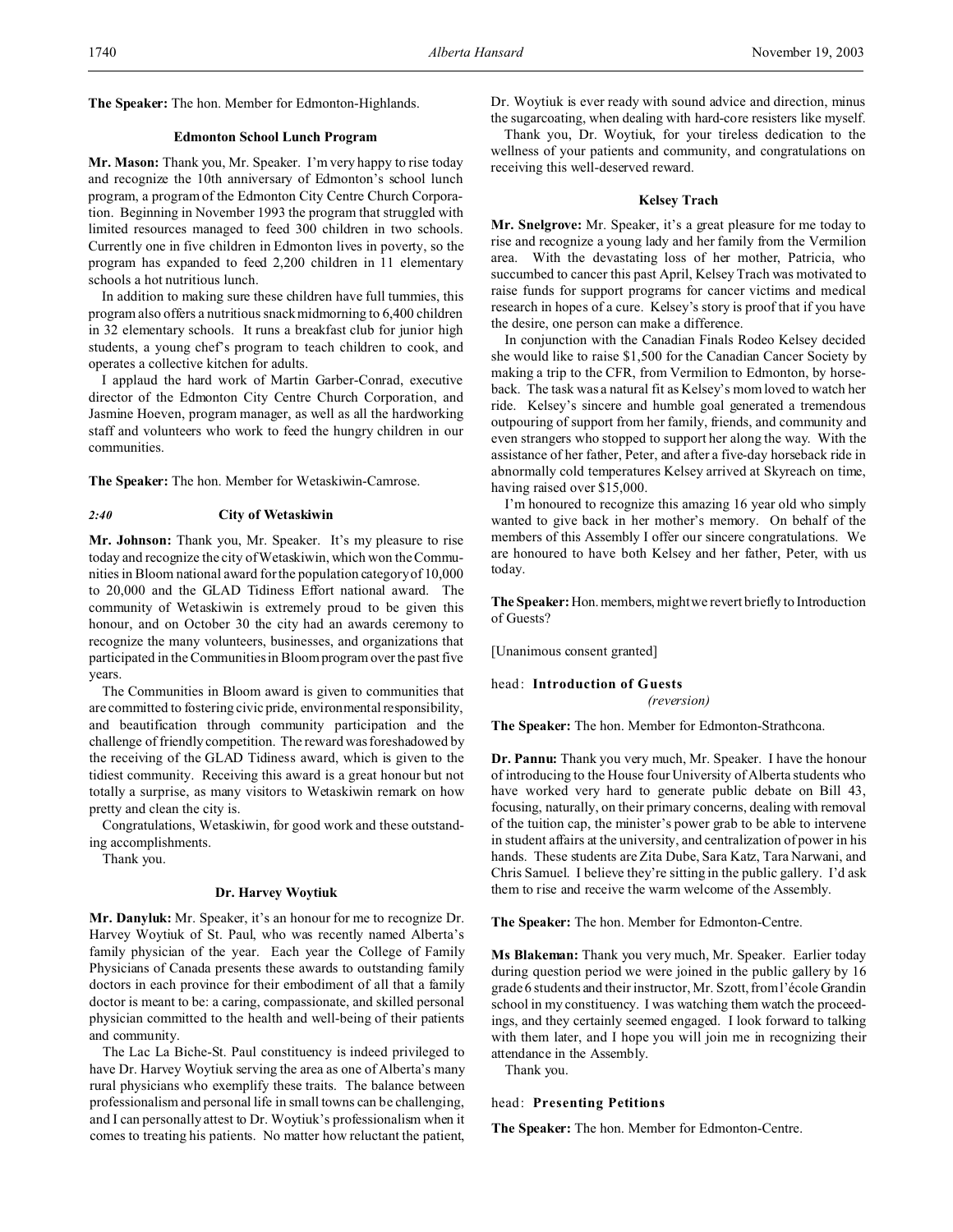**Ms Blakeman:** Thank you very much, Mr. Speaker. I'm pleased to present with your permission 1,077 Albertans who petition the Legislative Assembly

to significantly amend Bill 43, the proposed Post-secondary Learning Act, such that the tuition fee policy be included in the legislation, and urge the Government of Alberta regulate tuition levels in a manner consistent with the principles of affordability and accessibility.

Thank you.

**The Speaker:** The hon. Member for Edmonton-Highlands.

**Mr. Mason:** Thank you, Mr. Speaker. I have a petition signed by 1,000 Albertans for a "province-wide moratorium on confined feeding operations (also known as 'factory farms')."

#### head: **Introduction of Bills**

**The Speaker:** The hon. Minister of Municipal Affairs.

#### **Bill 46**

#### **Municipal Government Amendment Act, 2003**

**Mr. Boutilier:** Well, thank you very much, Mr. Speaker. I request leave to introduce Bill 46, the Municipal Government Amendment Act, 2003.

The bill includes provisions to confirm the authority of municipalities to collect off-site road levies as a condition of subdivision or development to help offset some of the transportation-related costs that come with new growth, and there's lots of new growth here in Alberta.

The bill also expands the liability protection of municipal boxing and wrestling commissions to cover other combative sports and the commissions and officials acting in good faith. [interjection] Question period is not part of that.

Finally, the bill adjusts the effective date for commencing the improved equalized assessment reporting process as outlined in Bill 23, the Municipal Government Amendment Act, of 2002. This will allow municipalities more time to prepare for transition to the improved reporting system.

Mr. Speaker, the bill in this proposed enabling legislation is based on consultation with municipal stakeholders and is a product of the minister's council on roles, responsibility, and resources, that three members of this Assembly also belong to.

Thank you, Mr. Speaker.

[Motion carried; Bill 46 read a first time]

**The Speaker:** The hon. Minister of Revenue.

#### **Bill 47**

#### **Tobacco Tax Amendment Act, 2003 (No. 2)**

**Mr. Melchin:** Thank you, Mr. Speaker. I request leave to introduce Bill 47, the Tobacco Tax Amendment Act, 2003 (No. 2).

This bill amends the existing act to reflect a reduction to the cigar tax rate. These were previously announced effective August 1 of this year. All tobacco taxes were increased in Budget 2002, and while other provinces followed suit with cigarette and loose tobacco tax rate increases they did not do the same with cigar rates. This amendment will more closely align the rate with surrounding provinces. The new rate in no way represents a backing off on the commitment of this government's high tax strategy to discourage tobacco use. The new rate still represents an increase in cigar taxes from the 2002 levels.

Other changes included in the bill address administrative concerns, and all have been addressed and discussed with the tobacco industry.

Thank you, Mr. Speaker.

[Motion carried; Bill 47 read a first time]

**The Speaker:** The hon. Minister of Innovation and Science.

## *2:50* **Bill 48 Alberta Heritage Foundation for Science and Engineering Research Amendment Act, 2003**

**Mr. Doerksen:** Thank you, Mr. Speaker. I'm pleased to stand and request leave to introduce Bill 48, the Alberta Heritage Foundation for Science and Engineering Research Amendment Act, 2003.

The bill is a result of recommendations from the Auditor General of Alberta to clarify the meaning of the term "real value of the Endowment Fund over the long term."

[Motion carried; Bill 48 read a first time]

**The Speaker:** The hon. Minister of Health and Wellness.

# **Bill 52**

## **Health Professions Amendment Act, 2003**

**Mr. Mar:** Thank you very much, Mr. Speaker. I beg leave to introduce Bill 52, the Health Professions Amendment Act, 2003.

This bill would establish changes to how health professionals, professional colleges, and government collect and share necessary health information. These amendments will give regulatory colleges the authority to collect and provide information to government and for government to release that information. Other amendments will balance the need to collect and release information with the need to protect privacy.

Thank you, Mr. Speaker.

[Motion carried; Bill 52 read a first time]

#### head: **Tabling Returns and Reports**

**TheSpeaker:** Well, Member for Edmonton-Highlands, you can start off quickly, briefly.

**Mr. Mason:** Thank you, Mr. Speaker. I have two tablings today. The first is an Enmax news release dated October 2, 2003, regarding their application to the EUB requesting a tariff increase. If approved, typical residential bills for customers served by Enmax in 2004 will increase by 11 percent to about \$75 per month from the current average of \$68.

The second one is a letter from Brett Bergie, the provincial director of ACTISEC, and he indicates that he's "concerned and outraged at the Premier for traveling instead of doing his job." He has enclosed a page from the popular children's book *Where's Waldo?* so that we can play "Where's the Premier."

## **Speaker's Ruling**

**Referring to the Absence of Members**

**The Speaker:** Hon. members, I'm going to refer all hon. members to *House of Commons Procedure and Practice*. There's not going to be a backdoor way of doing something you cannot do through the front door. I quote from page 522:

It is unacceptable to allude to the presence or absence of a Member or Minister in the Chamber. The Speaker has traditionally discour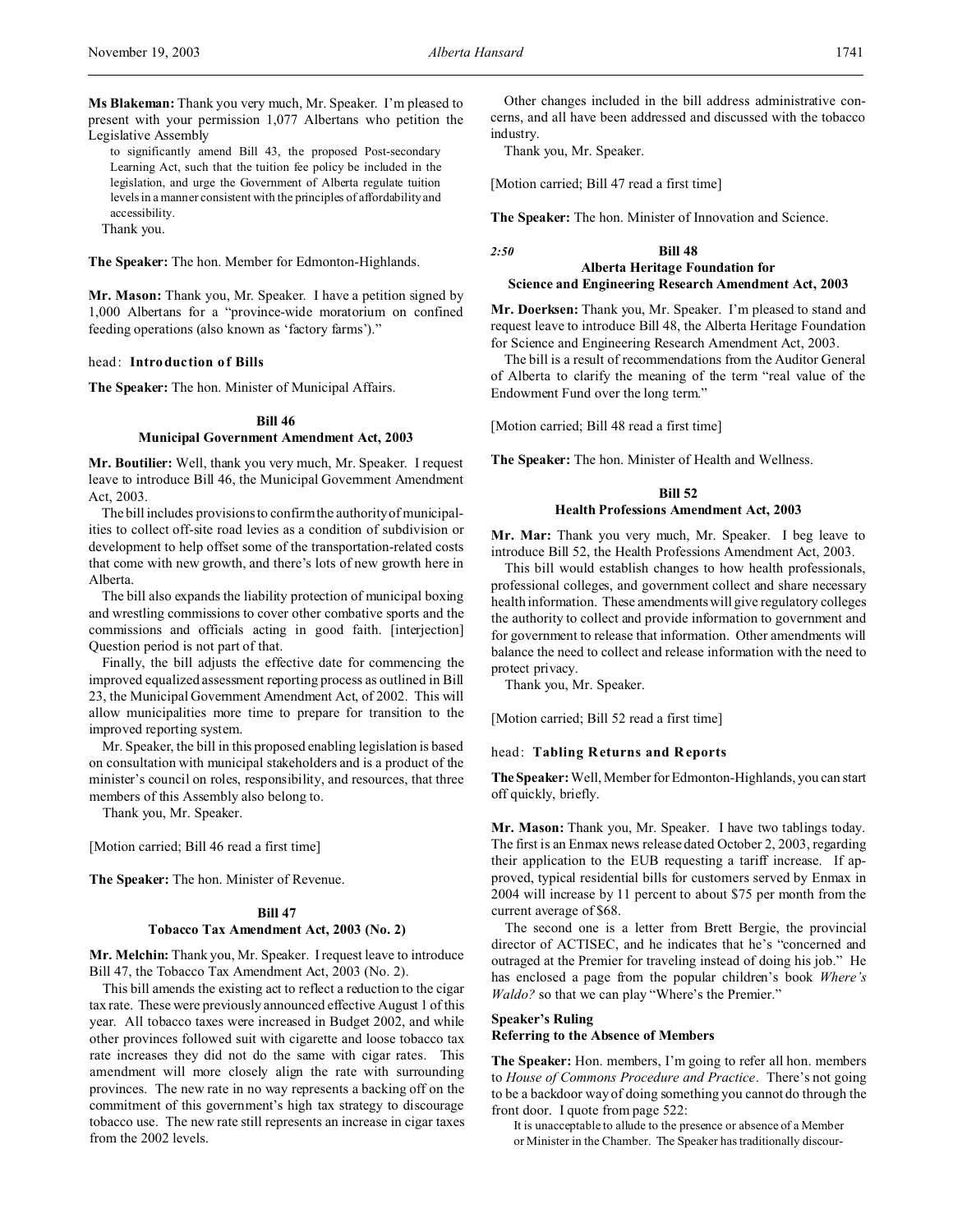aged Members from signaling the absence of another Member from the House because "there are many places that Members have to be in order to carry out all of the obligations that go with their office."

This is time-honoured, and there's not going to be a backdoor way of doing something you cannot do by walking through the front door, and I will not allow such tablings in the future.

The hon. Member for Edmonton-Strathcona.

## head: **Tabling Returns and Reports** *(continued)*

**Dr. Pannu:** Thank you, Mr. Speaker. I've got three tablings. The first one is a document prepared by Cambridge Strategies Inc. Its title is Alberta Bill 43: Post-secondary Learning Act, and their analysis leads them to claim that this act centralizes and concentrates power in the hands of the Minister of Learning as never before.

The second tabling, Mr. Speaker, is a copy of a letter that was sent to me by Tim Belec from Drayton Valley in which he expresses very serious concerns about Bill 43 and also urges the government and the Minister of Learning to adequately fund K to 12 education.

The last one, Mr. Speaker, is a news release dated November 18, 2003, from Action for Education, a parents group in Edmonton which is seeking to make sure that the government implements the recommendations of the Learning Commission.

Thank you, Mr. Speaker.

**The Speaker:** The hon. Member for Edmonton-Centre.

**Ms Blakeman:** Thank you very much, Mr. Speaker. I'd like to table a selection of letters that were written by young voters at a getpolitical party that I hosted on November 8 at Azimuth Theatre. I'm tabling the appropriate number of them. The first is from Jennifer Spencer, who is commenting on tuition fees and debt and the need for all socioeconomic levels to be able to access postsecondary education in Alberta.

The second is from Joe Vanderhelm, who writes his concern with Bill 43: the ability to dissolve student unions and the removal of tuition caps.

The fourth letter is from Nicole Schafenacker, who expresses concern with Bill 43 and asks that the Minister of Learning help them to strengthen themselves with education.

Finally, a lengthy letter from Mark Henderson talking about, among other things, deregulation of tuition, which will limit and "crush the dreams" of many bright Albertans.

Thank you, Mr. Speaker.

**The Speaker:** The hon. Member for Edmonton-Riverview.

**Dr. Taft:** Thanks, Mr. Speaker. My first tabling is a pair of lab test results for toxic molds at the Holy Cross hospital dated July 2001 and August 2001 and detailing extensive issues with toxic mold, the lab test paid for by the Department of Infrastructure.

My second tabling is five copies of an article regarding the health personnel restraints in Bangladesh. Yesterday the Premier seemed incredibly concerned that the MLA for Red Deer-North would be heading to a country with only one doctor. As the Premier said, "There is only a clinic and in the whole country one doctor . . ."

**The Speaker:** Hon. member, we're into tablings. Get on with it. Table the document, and let's move on.

The hon. Member for Edmonton-Glengarry.

**Mr. Bonner:** Thank you, Mr. Speaker. With your permission I would like to table the appropriate number of copies of a study prepared for the Parkland Institute by Lisa Prescott. It's titled Unaccountable: The case of Highway Maintenance Privatization in Alberta. In this report she goes on to compare the current privatization of the primary highway maintenance system in the province with the previous government-run program in the province of Alberta and the major difficulty she encountered in trying to make a comparison over which system was cheaper.

Thank you.

**The Speaker:** The hon. Member for Edmonton-Gold Bar.

**Mr. MacDonald:** Thank you very much, Mr. Speaker. I have two tablings this afternoon. The first is on behalf of a constituent. It's a letter that David Masluk from 50th Street wrote on October 30, 2003, and this is a message he's sending in regard to the Learning Commission recommendations.

The second tabling I have this afternoon is the Alberta Liberal Plan for Public Auto Insurance, because everyone needs to know "there is an alternative to skyrocketing auto insurance rates."

Thank you.

**The Speaker:** The hon. Member for Wetaskiwin-Camrose.

**Mr. Johnson:** Thank you, Mr. Speaker. The Alberta Alcohol and Drug Abuse Commission as an agency of the government of Alberta reporting to the Minister of Health and Wellness contributes to the health and well-being of individuals, families, and communities in Alberta. The commission continues to provide leadership in delivering services that assist Albertans in achieving freedom from the harmful effects of alcohol, other drugs, and gambling. Today it's my pleasure to table AADAC's 2002-2003 annual report. This report summarizesthe activities and achievements of the commission over the past year.

Thank you.

**The Speaker:** The hon. Member for Red Deer-North.

**Mrs. Jablonski:** Thank you, Mr. Speaker. Today I'm tabling five copies of six letters written by members of the Red Deer community including the mayor of Red Deer, Gail Surkan; Councillor Morris Flewwelling; chairman of the Catholic school board, Gord Bontje; and other community leaders asking that the government help to protect and preserve the heritage of our province by rebuilding and restoring the beautiful and historic Michener Administration Building, that was struck by lightning and set on fire on June 18 of this year.

Thank you.

**The Speaker:** Well, the chair would like to table the appropriate number of copies of a memorandum from the hon. Member for Lac La Biche-St. Paul requesting that Bill 208, the Occupiers' Liability (Recreational Users) Amendment Act, 2003, be givenearly consideration in Committee of the Whole.

## **Privilege Contempt of the Assembly**

**The Speaker:** Hon. members, yesterday we had an initial presentation with respect to a Standing Order 15 application. I indicated today that we would be recognizing the hon. Minister of Infrastructure and additional participants if they wish to participate.

### *3:00*

**Mr. Lund:** Thank you, Mr. Speaker. Responding to this accusation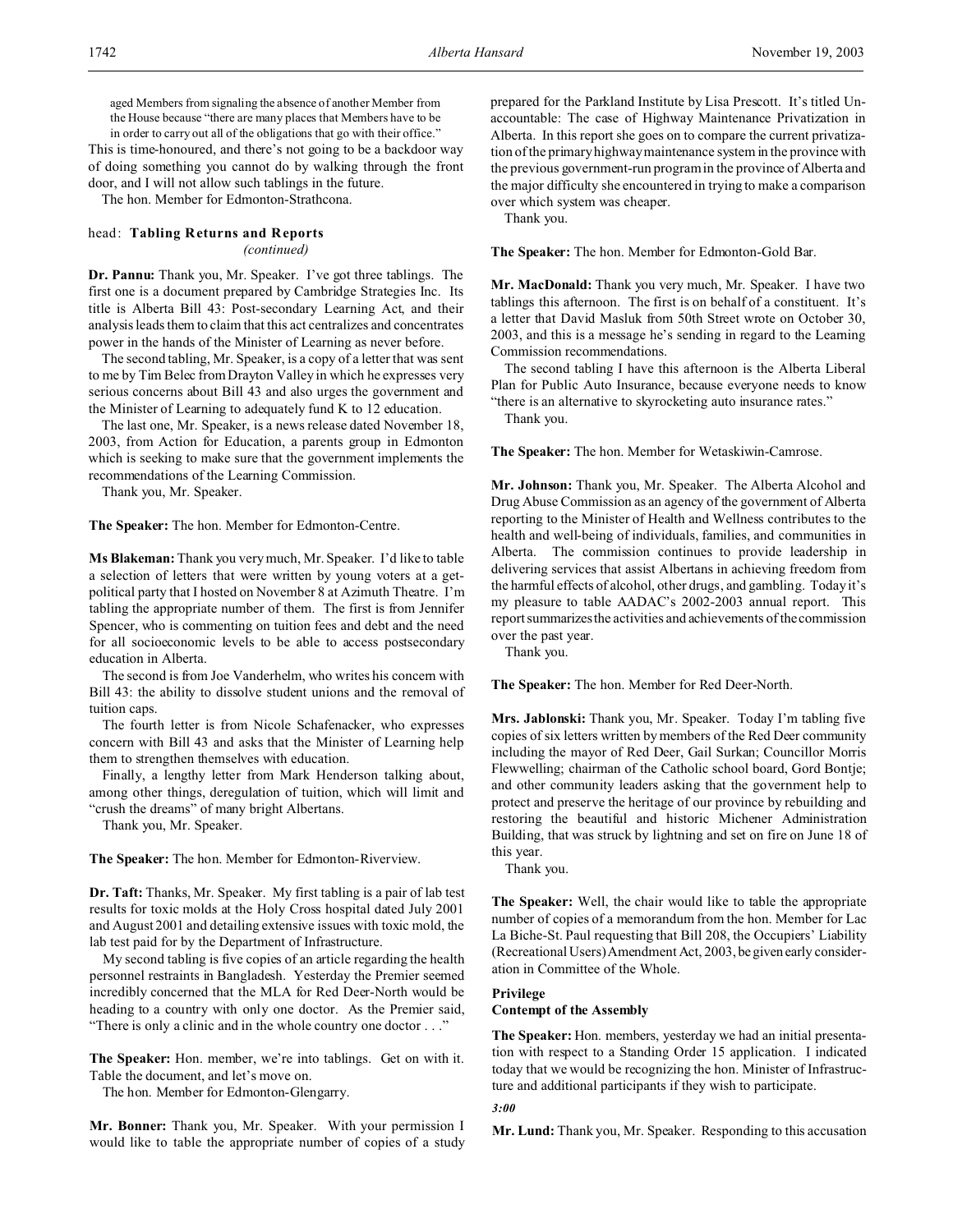today, I will clearly show that my answers were consistent when he asked the questions. I will show that the answers were accurate when I answered the questions. I also would like to put the whole thing in context and draw to the members' attention how extremely important it is when we're dealing with issues like a situation where we're taking testing that the tests be complete and be accurate, because putting out in the public things that are not accurate just really creates nothing but misinformation. It can be construed in the wrong way. It creates nothing but havoc.

Starting on May 12, we had involved ourselves in trying to find a location to house the Court of Appeal in Calgary. There was a mold issue that had caused us to have to vacate the building, so we were trying to find a location to house them. This was started back in '01 – actually, they vacated in January – and through the whole process we were looking at a number of facilities. Of course, it was extremely important that whatever building we selected – there were a number of criteria, but one of them was air quality. The justices needed to have what they deemed superior air. So that was a real concern.

One of the buildings that we looked at was the Holy Cross hospital. Starting on May 12 in this Legislature, the Member for Edmonton-Riverview was asking questions relative to the testing and the mold situation in the Holy Cross. I'm not going to read the whole question and/or answer but just the portions that relate to his question relative to the Holy Cross.

His first main question on May 12 as recorded on page 1569 of *Hansard* reads: "Why have tests for mold at the Holy Cross [hospital] never been made available to the public?" My answer was:

The Holy Cross did not measure up in some other areas, so in fact I'm not even sure if the study was ever completed on the air quality, because there were other issues that determined that in fact that wasn't a suitable location for the Court of Appeal.

First supplementary: once again the member asks about and talks about the difficulty in what molds could cause, and he says, "Will the minister immediately release all test results for mold at that site?" My answer:

I just indicated that before the testing was completed, we had abandoned that site as a possible site to house the Court of Appeal. . . I'm not even sure that the air quality report was ever completed, and if it was, I'm not sure where it's at.

I never did see that report.

Then moving on to May 13, page 1621 of *Hansard*, again in the member's lead question he asked, "What policies does the Department of Infrastructure have for responding to buildings that test positive for these molds?" I won't go through the whole answer, but relative to the testing that this is all about I answered:

We do not know [when] the process started. I don't believe it was ever completed. We do not have in our possession, as far as we can determine, any final results relative to the testing on that site.

Mr. Speaker, I think it's important that I add in here that, in fact, because of what happened on the Monday, we started a process internally to try and find out if there was anything in the department. I still hadn't had anything by the time of the question period on this particular day.

The member then in his supplementary makes some comments that I had sidestepped the question, so I answered again:

Mr. Speaker, as I indicated, we cannot find any final results. As a matter of fact, as I said earlier, there has to be a lot of testing done in order to determine if there is a toxic mold.

Then in the next supplementary the member once again asks a question:

Given that sitting on the results of the tests for mold at the Holy Cross vastly increases the legal liabilities to this government, why has the department chosen to sit on the results, or have they simply [lost them]?

My answer partially was: "As far as this building was concerned, we never completed because there were other issues that came up that ruled out this particular building."

Then on the 15th, which is the Thursday – and this is the day that I tabled what we had received from the department on the 14th. Incidentally, I tabled the results that the member today, as far as I can understand from what he said – and I don't have it in front of me. I take it it's the same thing as I tabled back on the 15th. He once again in his main question asked, "What [has he] learned about his department's testing for toxic mold at the Holy Cross hospital?" There was an interjection, so we go on down to the comment that relates directly to the testing: "The fact is that I told the member on Monday and I told him again on Tuesday that the testing that was started in the Holy Cross hospital was never completed."

In a supplementary he asks again about being in possession of "any lab results that speak of toxic mold at the former Holy Cross hospital." The answer, again, was: "To do an air quality test, and clearly, as this shows, the tests were never completed."

Now, Mr. Speaker, as part of that filing that  $day - I've$  got what was filed here. Yesterday in the member's comments it was quite interesting how he selectively chose certain parts to read. So I will fill in the parts that he didn't read and also what he did read. From April Turnbull within my department – the response that came to us is dated May 14, 2003. It starts off:

Mr. Lee, I am sending this on behalf of Sandy Fisher, Alberta Infrastructure.

We are looking for any information you have on any testing you conducted at the Holy Cross Hospital that involves mould.

We have the one paper dated August 2001 that you sent our office (includes Petro Canada [building] and Bankers Hall tests).

We would really appreciate it if you could call Sandy Fisher . . . and let him know what, if any, additional information you have regarding the above.

Then Tang Lee e-mails back:

Enclosed is the report from the Microbiological laboratory that was completed on October 24, 2001. The XL file is for bacteria and the Word file is for the fungi and bacteria.

Sandy Fisher is aware that I did not complete our report for the Holy Cross Hospital as the decision was made for the Court of Appeal not to move into this building. I have a partial very rough draft of this project and will proceed to complete it if so instructed.

I must tell you, Mr. Speaker, that, in fact, we had made the decision back in late July, early August not to proceed to this site. So, as a result, this testing was not complete, but I think it's important at this point to point out that because we were concerned about the issues the hon. member was raising, we actually took this report that was sent to us on May 14 – that was the first time that we saw it – and we sent it to a lab, Golder Associates, to have it analyzed.

#### *3:10*

Basically, in the conclusions they say:

Based on our review of the data provided, and taking into consideration the points listed above . . .

It's two pages, so I'll file it so that it can be seen by others. . . . there is not enough information provided by the assessment to draw a conclusion on the state of the air quality in the Main and 7th Floor at the Holy Cross Hospital.

This is where the testing had occurred.

To address these concerns would require a comprehensive visual investigation, potentially including semi-destructive testing, conducting interviews with the building operators, gathering historical information regarding past history of water-intrusion events, and completing an inspection of the HVAC systems as a minimum. Following the results of the observations during the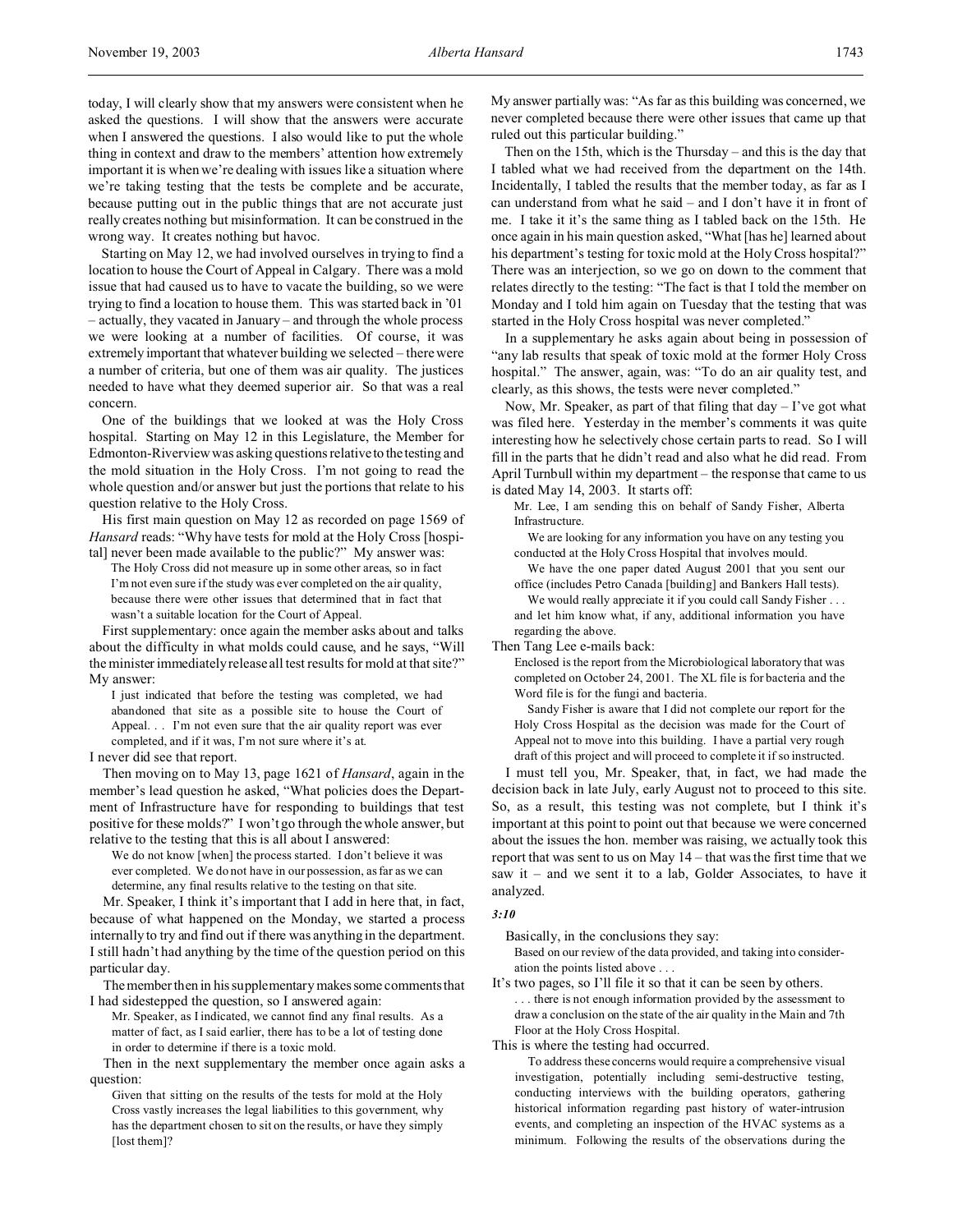visual inspection, a sampling strategy (including surface, bulk, viable and non-viable airborne fungi samples) could be prepared to assist in [addressing] the impacts of potential fungi in the building and the quality of the air.

That's one of them.

Then I've got a copy of a letter that was sent to the owners of the building from Carrier Environmental Consulting. I'll read it.

As requested by Enterprise Universal Inc. at the Holy Cross Centre, Carrier Environmental Consulting Inc. completed a review of past . . . (fungi) investigations conducted by Jacques Whitford Environmental Limited and Mr. Tang Lee from the University of Calgary. The sample results conducted under the direction of Dr. Tang Lee in July of 2001 did not indicate sample locations, type of fungi species [determined], sample technique and whether indoor or outdoor samples were completed. The report is therefore considered inconclusive and can not be considered to be relevant in indicating a sound representation of the evaluation of microbial contamination. Jacques Whitford conducted an investigation . . . in the 1967 building of the Holy Cross Centre in September of 2001. On reviewing the results and conclusions of the Jacques Whitford report it is the opinion of Carrier Environmental Consulting Inc. that the results did not indicate fungi contamination.

As well, Mr. Speaker, in the package we did have this report from August. This one was sent, but it was a preliminary report that dealt with the Holy Cross – it was dated August 29, 2001 – with the very heading "Indoor air quality assessment of alternative facility for the Calgary Court of Appeal, Interim summary." When we go over to the section dealing with the Holy Cross, we read:

Many areas of this former hospital had been vacated for several years. It had previously been occupied by hospital beds, kitchen, cafeteria, etc. Presently the area being considered for [the government of Alberta] is being demolished which can affect . . . air quality sampling.

That, I think, is extremely important. It does go on to talk about some things that they have found.

One of the things that the member made a lot of talk about and emphasis on yesterday was the TNTC, which is the too numerous to count. Mr. Speaker, those can be dust particles, they can be bacteria, they can be a number of things other than fungi, so one should not get carried away just because you see TNTC beside a reading.

I want to read another couple of paragraphs.

There is a clear lack of maintenance of this facility but that may be due to a lack of tenants. Bird droppings were found near the air intake, on the roof and inside the stair penthouse (due to a broken window that permitted birds to enter).

If the [government of Alberta] is contemplating this building for occupancy then a considerably more extensive examination of the facility is required. As it is now, it is not suitable for occupancy [by the government].

Mr. Speaker, by this time we had decided that that was not an area that we were going to pursue.

The member went on yesterday in Hansard Blues – and I must apologize that I just got this off the Blues, so I don't have the exact numbers. His leadoff to the question or point that he was making says, "Is the minister saying that his department has never had possession of positive tests for toxic mold at the Holy Cross hospital?"

Then my response, Mr. Speaker. As I pointed out in the area, quoting from *Hansard* before, "The fact is that when we were looking at locations to house the Court of Appeal, the Court of Appeal asked Mr. Tang Lee to do an air quality test, and clearly, as this shows, the tests were never completed." That was the part that I filed on May 15, that was the part that the member filed also yesterday, and today I believe he filed the numbers. But, in fact, it clearly shows on the cover sheet that the tests were not complete.

Now, going on from yesterday, the member says that

it is absolutely clear that the minister did, in fact, have the test

results at his disposal. In the words of the e-mail . . .

And he's referring to the one that he filed yesterday. ". . . the report from the Microbiological laboratory [that] was completed on October 24, 2001." Completed, Mr. Speaker, a [full year] before I asked the question.

That is absolutely not the case, Mr. Speaker. The author and the people that did the testing clearly state that that was not a complete test. They did a preliminary. Here again I have to emphasize how extremely important it is that we do not mislead the public with putting out information that is not complete. Test results in the first instance were as much just visual as opposed to actual tests. When they're not complete, it can really send the wrong message.

Mr. Speaker, yesterday when the member went on talking about the minister having this information earlier, the fact is that May 14 was the first that we had this, and Tang Lee, the author, clearly says that he had not sent it.

The member went on quite a bit yesterday talking about some emails from Fruman, one of the justices. She had toured the building and was talking about the situation, the way she felt. Yes, I toured the building myself, Mr. Speaker, and, yes, it was moldy, and it had a musty smell to it, but the fact is that without the proper diagnosis you do not know the level and what types of molds are in there.

Going on to some of the other areas, the member claims that there are a lot of, once again, TNTC strips, which means too numerous to count. But those are contaminated strips. They don't necessarily mean mold, and in some of the results that I've seen in other areas, that is a very difficult issue.

#### *3:20*

I want to take the opportunity to read into the record a fax that we got from Tang Lee. This is dated May 29, 2003, so it was after the House had adjourned. It says:

Hello Mr. Bob Smith;

Thank you for taking time from your busy schedule to come down to Calgary to discuss the air quality examination of the former Holy Cross Hospital building with me and Sandy Fisher. As you know, we did not complete our air quality report on this project as a decision was made to seek another site for the Court of Appeal.

In examining my files and e-mail correspondences, it is clear that I had kept both Alberta Infrastructure and Alberta Justice apprised of our examination, but we did not send them any microbiological laboratory report until I was contacted by Ms April Turnbull on May 13, 2003.

Mr. Speaker, that's what we've been saying all along, and that was confirmed by Dr. Tang Lee.

We had only submitted an interim summary dated August 29, 2001. And that's the one I read portions of, and quite frankly that didn't

tell us anything, as was confirmed by others that have looked at it. Furthermore, our concerns about the air quality in this building is only valid for the date of the examination (July 19, 2001) and for the locations on the 7th floor and the main floor of one wing of the former Holy Cross Hospital site. It is unknown whether the air contaminants including moulds have amplified or spread to other locations as we have not examined the building since 2001.

I apologise if there is any misunderstanding of this matter that may have cast any doubt on the integrity of the Minister, MLAs and staff of your department.

I would like to file that.

On top of that, Mr. Speaker, the member asked the office of the Information and Privacy Commissioner to investigate this. So that occurred. I want to also file a letter dated August 5, 2003. The part of it that I want to read into the record is the last page, and Case Closure is highlighted.

The Commissioner's interest in this matter is to assure the public and its representatives that the duty to warn is being performed.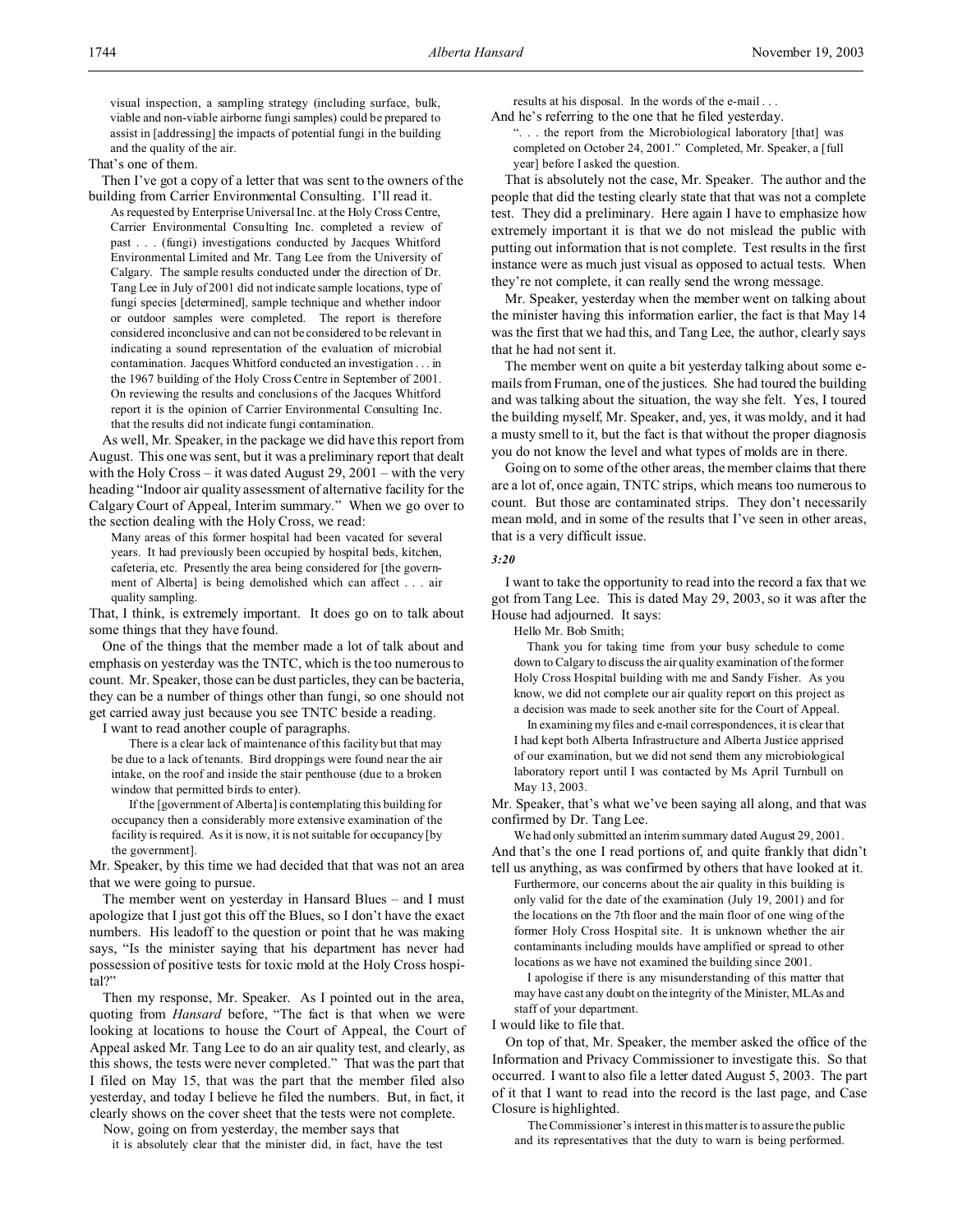The Commissioner and the public would not expect to see a warning issued where the public body does not see the presence of a risk. Given that Alberta Infrastructure effectively is saying that it does not see the presence of a risk, then it follows that no warning is to be expected from Alberta Infrastructure.

I have been given no reason to doubt, and several reasons to accept, that Alberta Infrastructure has properly applied itself to the examination of the information in its possession. That diligent application of public-body attention was the objective of our watch, and that objective has been satisfied. With the objective attained, the watch is now ended.

This letter was sent to Dr. Kevin Taft, MLA, Official Opposition.

Mr. Speaker, because we find it so important, if there is a danger to the public somewhere and we know about it, we, in fact, act. So we asked Tang Lee back in June to give us all of the information that he might have on file relative to this whole issue, and he writes back. This is dated June 12, 2003.

Hello, Mr. Smith;

As requested, I am sending you the e-mail messages pertaining to the Holy Cross building. It is a written record of the discussion during the time of our examination but may not necessarily convey verbal communications such as telephone calls and meetings.

Of interest to our discussions are the e-mail messages of August 26, 2001, July 26, 2001, and July 25, 2001.

Also attached is the key to the location of the mould samples. The keys refer to the location code in the laboratory report. Please contact me again if you require any clarification.

Mr. Speaker, I think that what we've clearly shown is that we answered the questions consistently; we answered them correctly. We did not have any completed reports. We have shown that when the information we did have, in fact even the information we got on May 14 for the first time, was sent to others that are in the business, the labs, they said that it was incomplete. Anytime you're dealing with something like this, it is extremely important that it be complete and it be accurate.

As far as I'm concerned, there is no way that I have interfered with the member's privileges. I have not done anything except make absolutely sure that if there's any danger, the public knows it.

**The Speaker:** Hon. minister, can I assume that all documents referred to by the minister will be tabled? All documents, so there's no misunderstanding in any of this.

I indicated yesterday that I would be prepared to hear additional members. Hon. Member for Edmonton-Rutherford, briefly, as a result of your past experience at the Canadian House of Commons with respect to similar matters.

**Mr. McClelland:** Thank you, Mr. Speaker. I listened attentively to the representation of the hon. Member for Edmonton-Riverview and again this afternoon from the Minister of Infrastructure, and I quote *Beauchesne's* 31(1): "A dispute arising between two Members, as to allegations of facts, does not fulfill the conditions of parliamentary privilege." I would suggest to the House that this is a matter of debate and not a matter of privilege.

Thank you, Mr. Speaker.

## **The Speaker:** I take it that there is no further input.

Well, I will take this matter under advisement. Hon. members, I will not be in the House tomorrow. It's okay for a member to say that they're not going to be in the House tomorrow. I'm going to the graduation of my son at the University of Alberta, so I think that's a legitimate reason to not be here. So this matter will not be dealt with until Monday.

head: **Orders of the Day**

head: **Government Bills and Orders** head: **Second Reading**

## **Bill 44**

#### **Personal Information Protection Act**

**The Speaker:** The hon. Member for Spruce Grove-Sturgeon-St. Albert on behalf of the Minister of Government Services.

**Mr. Horner:**Thank you, Mr. Speaker. I am pleased to move second reading of Bill 44, the Personal Information Protection Act.

Albertans value their privacy and want to ensure that their personal information is not being used inappropriately by business and other private-sector organizations in Alberta. The Personal Information Protection Act will establish clear, concise, and commonsense rules for private-sector organizations when collecting, using, and disclosing personal information. If Alberta does not enact the Personal Information Protection Act, the federal Personal Information Protection and Electronic Documents Act will govern personal information collected in Alberta's private sector on January 1, 2004.

#### [The Deputy Speaker in the chair]

#### *3:30*

Alberta's act will address Alberta's private-sector needs better than the federal act. Our legislation is drafted to make it easier for small businesses to follow. In developing the Personal Information Protection Act, Alberta has worked closely with British Columbia, which recently passed its own personal information protection act. In doing so, Alberta and British Columbia have been leaders among the other provinces in developing similar privacy legislation to protect the interests of their residents while balancing the needs of business.

The act requires businesses to obtain consent when collecting a customer's personal information. Once the customer consents, the business can use and disclose information as agreed with the customer. Exceptions to consent exist in certain circumstances. These include when using an employee's personal information for payroll purposes, if the information is publicly available, or for debt collection, the sale of a business, emergencies, and other similar matters when obtaining consent is not reasonable.

An individual will be able to obtain access to his or her own personal information held by a business as long as the request is reasonable and nothing prevents access. Organizations can charge reasonable fees for providing access. The act will not affect not-forprofit or charitable organizations unless they are carrying on commercial activities. In these instances the act will only apply to the personal information handled that relates to the commercial activity.

Alberta's Information and Privacy Commissioner can receive complaints under the act. If the commissioner finds that a business has breached an individual's privacy, the individual can go to court to recover damages for loss or injury.

The Personal Information Protection Act will not apply to personal information protected by the Freedom of Information and Protection of Privacy Act or when the Health Information Act applies. The act will also not apply to personal information collected, used, or disclosed for personal or domestic purposes or journalistic, literary, or artistic purposes.

Mr. Speaker, Albertans have told us that they value their privacy. The Personal Information Protection Act protects Albertans' personal information held by businesses and other private-sector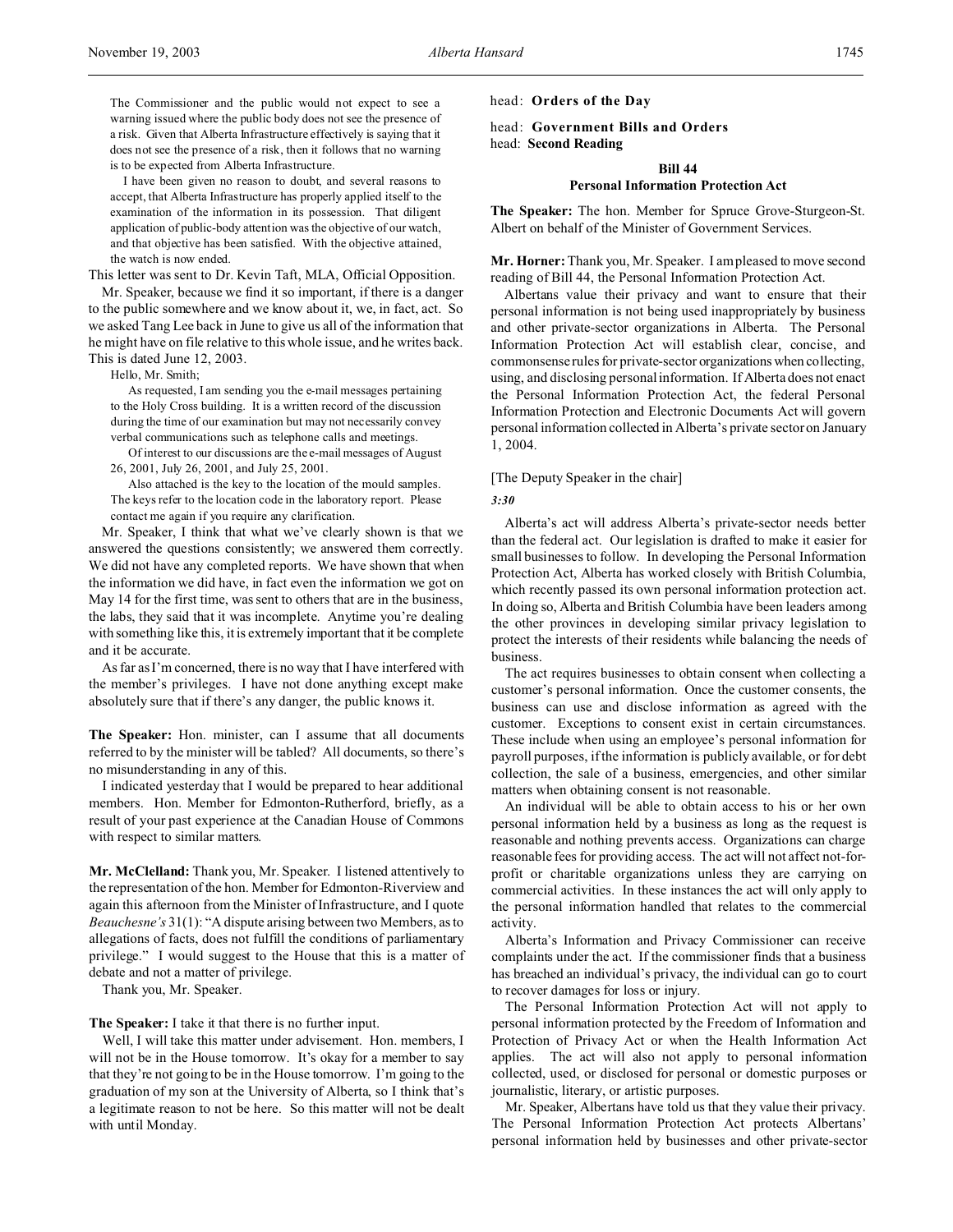organizations while ensuring that these organizations can continue to collect personal information for legitimate business purposes. This made-in-Alberta legislation also ensures that both citizens and businesses can deal with a provincial independent body rather than a federal one to resolve disputes. I and, I know, the hon. Minister of Government Services look forward to the debate on this bill as our process continues.

Thank you, Mr. Speaker.

**The Deputy Speaker:** The hon. Member for Edmonton-Gold Bar.

**Mr. MacDonald:** Thank you very much, Mr. Speaker. Bill 44, the Personal Information Protection Act, certainly is interesting legislation. It has been described by various interested parties as everything from being very necessary to being very, very fuzzy. Now, the purpose, of course, of debate in the Assembly is to get answered a lot of the concerns that have been raised by various groups through the drafting process of any legislation. Hopefully, we are going to get significant answers in regard to this legislation.

Now, Mr. Speaker, when we compare this draft legislation to that in B.C. and we compare this legislation to the federal legislation, of course everyone is aware of what would happen if we didn't have our own Personal Information Protection Act. We have many things to consider when we discuss personal information in any form, and there are many occasions where there are legitimate reasons to collect and use personal data, but occasionally there are dubious reasons as well. This is why we need privacy protection.

We welcome the debate on Bill 44, which has sat on the Order Paper since last summer. Now, I understand – and I'm very grateful for the time that the Ministry of Government Services officials have provided for a background brief on this bill – that there are some amendments coming forward later on. I think this side of the House will also have at least one if not more amendments to this legislation. So the fact that there are amendments coming forward indicates that the draft bill, or the bill that was tabled in the Assembly here in the spring, was a work in progress.

Certainly, there are reasons why we need privacy protection. The business community has known for a couple of years that this type of legislation was evident. Many corporations have by letter over the summer expressed their opinions on this legislation, and I would like to thank them for their correspondence. In particular I would like to express my public thanks to the Enmax Corporation for providing copies of what they along with the Calgary Chamber of Commerce stated in September to a standing policy committee regarding this legislation. It's interesting to note. Hopefully, some of their concerns and observations and research on this bill will be incorporated into the debate as we continue.

Not only the business community was consulted but also labour unions, Mr. Speaker. There are many organizations that are going to be affected by this legislation, but one of them certainly will be unions. To date I'm not satisfied that unions will not be hurt, that there will not be a harmful side to this for labour organizations. With this legislation in place, how will they be able to conduct an organizing drive? You know, a union organizer can start a petition. How will that affect the ability to gather names and addresses, et cetera, in the process of a certification drive on one business or another?

It has been explained to me that with section 17 in Use of Personal Information, 17(b) in particular, the Labour Relations Code will in fact work and work well, and there will be no problems. Certainly, on this side of the House we have to distribute this legislation, and it will be interesting to hear from the labour groups in regard to this bill and how it affects them.

Many consumers in this province, Mr. Speaker, commented regarding the pressure that's applied by businesses to supply personal information in order to receive a product or service. There's probably not an hon. member in this House who at some time has not been asked for a phone number when there was a cash transaction. We have to be very, very careful, and we have to be very cautious about providing information.

How will this be changed with Bill 44, Mr. Speaker? Businesses certainly will have to obtain our permission to use or share our private information. Section 8 of this legislation will allow consent to be either oral or written. It may be implied or deemed. There are also provisions for opting out. We are, as I understand it, delegating to regulations the form of consent. This is what was worrisome for the commissioner in Ottawa. The Privacy Commissioner of Canada in Ottawa had some reservations, which he expressed in May of this year regarding Bill 44.

*3:40*

Hopefully, as we go through this legislation, the reservations that were expressed by the Privacy Commissioner will be addressed, but in the review of Bill 44, the review of the draft, the commissioner states in a letter that has been made public:

I think it important to inform you now, before it becomes law, that Bill 44 has a number of very grave deficiencies that would in my view would make it impossible for the Government of Canada to recognize this legislation in its current form as substantially similar to the federal Personal Information Protection and Electronic Documents Act.

Now, this is quite a long letter, and it's an interesting letter. The commissioner goes on to outline in this letter what are considered to be major weaknesses of this bill, and these are:

- A major weakness of this Bill is the discretion it gives the Lieutenant Governor in Council (the Cabinet) to issue sweeping regulations dealing with a broad range of matters, including:
- giving consent;
- the procedures to be followed in making and responding to access requests;
- the circumstances in which personal information can be collected, used or disclosed without consent; and
- the personal information to which the Act does not apply.

So those are some of the concerns that the commissioner had. Now, this government, we all know, likes to rule by regulation,

and it has not escaped the attention of some of the commissioners in Ottawa.

#### **Mr. Magnus:** What?

**Mr. MacDonald:** "What," the hon. Member for Calgary-North Hill states. [interjections]

**The Deputy Chair:** There's just the one member that's been recognized, and I'll put you on the list for the next one if you want to.

The hon. Member for Edmonton-Gold Bar.

**Mr. MacDonald:** Yes. Thank you, Mr. Speaker. These regulations that are discussed are not to my knowledge public documents. Therefore, I have a certain reluctance to endorse this bill from the start. Now, we have discussed the past practices, the habits of former Progressive Conservative governments. When you're looking at a 30-year period, you almost divide them up like you're studying Chinese history. The first Conservative government would routinely table regulations along with the draft legislation of the bill so that members of the House could see them. To my knowledge I have not seen these regulations tabled, and in order to have full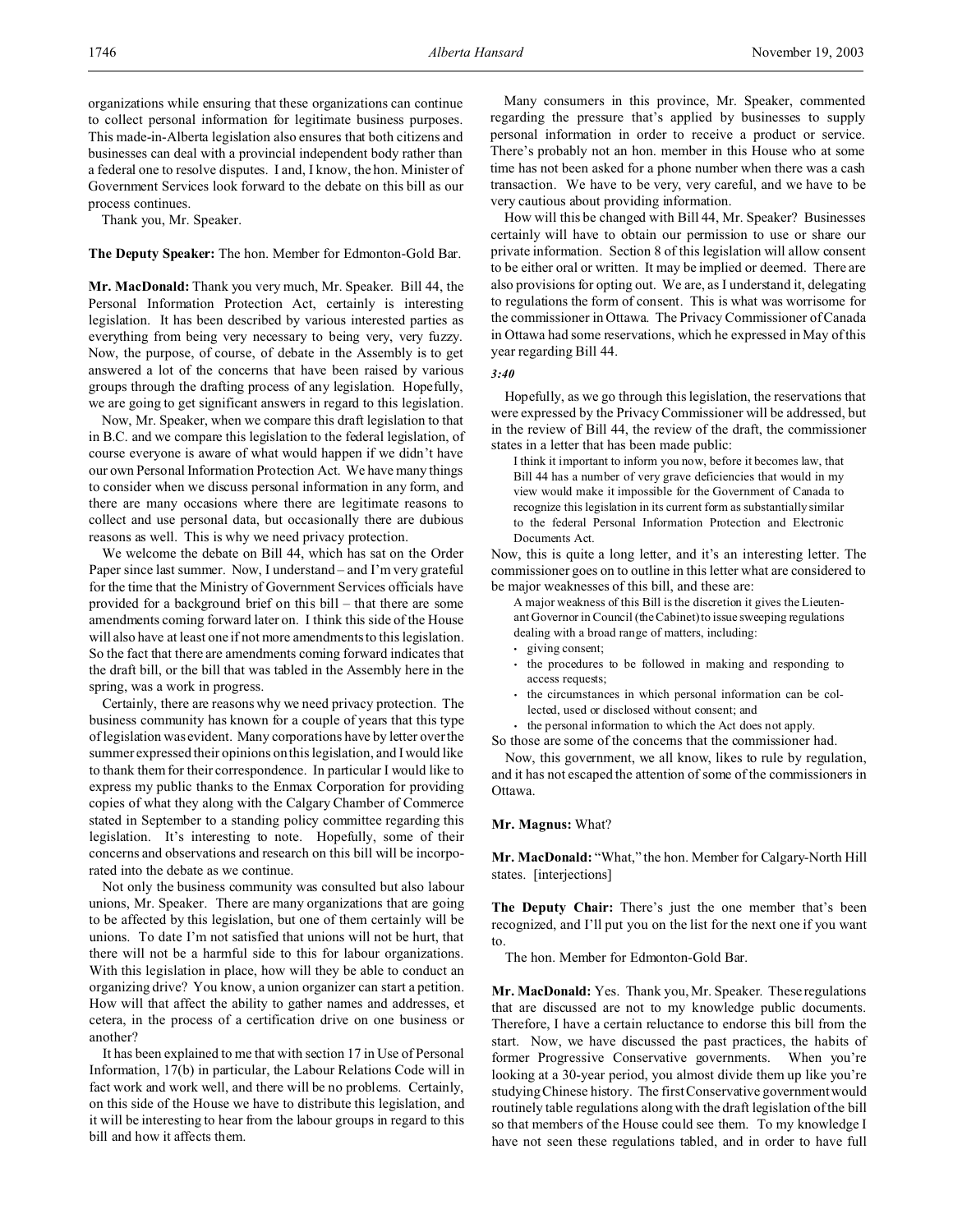support of this legislation from this member, I would like to have an opportunity to at least read this list of regulations.

Mr. Speaker, also, how much is this legislation going to cost corporations? My questions to the Minister of Government Services would be around these costs. Has the Minister of Government Services conducted any studies to calculate the cost of this legislation to Alberta businesses, large and small? Will the business community in this province with this legislation – and hopefully they will have a level playing field once this legislation becomes law. The Americans have been developing privacy legislation for several years. They're in advance of ourselves.

The federal act, which was referred to by the previous speaker, was a response to the European Community's 1995 data protection directive, which prohibited companies and member EC states from doing business with nonmember companies unless there was an equivalent privacy protection in the foreign law. So the sales pitch for the private-sector privacy laws is the same around the world, and that is: it's good for business, and it's good for freedom as well.

Mr. Speaker, when we discuss this bill further, we have to always recognize the balance between what is good for freedom, good for consumers, and what is good for business. Now, currently in this province there is a hearing going on at the EUB in regard to Direct Energy. Direct Energy is essentially buying a list of customers, over 860,000 customers, of utilities. It's amazing that we're talking about Bill 44 here and this company is willing, for \$127 million, to purchase a lot of ATCO's goodwill that's been built up over the years. But along with that goodwill is the list of names of utility customers, addresses. There's a lot of information there, as there is a lot of consumer information with other utility companies. So we have to be aware of the transfer of information. We have to be aware of the big data banks that exist and how this information can be used and whether that use is inappropriate or appropriate.

So even though I have some reservations about this bill, I think that at this time it is the best we can do. Certainly it is fuzzy. The regulations are not public, but it'll be interesting to see and read the discussion on Bill 44 as it proceeds through this Assembly.

Mr. Speaker, at this time I would like, please, to adjourn debate on Bill 44. Thank you.

[Motion to adjourn debate carried]

# **Bill 43 Post-secondary Learning Act**

**The Deputy Speaker:** The hon. Minister of Learning.

**Dr. Oberg:** Thank you very much, Mr. Speaker. I rise today to move second reading of Bill 43, the Post-secondary Learning Act.

Bill 43 is probably one of the most exciting bills to hit the postsecondary education system in Alberta in a long time. What we have done in this bill is we have combined four acts – the Universities Act, the Colleges Act, the Technical Institutes Act, and the Banff Centre Act – into one bill.

If you remember, Mr. Speaker, back in May of this year the bill was introduced, and at that time I had stated that I was going to take the bill out and talk to the people about the bill. Subsequently, we will be bringing forward several amendments effective, hopefully, as soon as committee on this bill takes place. We have had excellent consultations with all of the affected parties. As a matter of fact, I've met twice with the students' associations. All the presidents and boards of governors of our various postsecondary institutions are in favour of the new amendments and, indeed, are in favour of the bill. I have talked to the opposition parties about the particular amendments as well, so they are fully aware of what is coming forward this evening. Therefore, I would suggest that we table the amendments as soon as possible in committee, and hopefully we can do that as quickly as possible.

In direct response to what the previous member was saying, I will be tabling draft regulations as it affects tuition policy as well. Therefore, Mr. Speaker, I would urge the Legislative Assembly to take this bill into committee as soon as possible so that I can indeed put these amendments on the floor and we can start talking about it.

Mr. Speaker, again, I'll just basically say that this is a bill that will do a lot of things to the postsecondary system, not the least of which is to provide the ability for colleges and technical schools to provide baccalaureate degrees, to provide degrees where quality is warranted and thereby dramatically increase access for our students. So I would ask the Legislative Assembly to move into committee as soon as it sees fit, and I will be able to table the amendments.

Thank you.

*3:50*

The Deputy Speaker: The hon. Member for Edmonton-Mill Woods.

**Dr. Massey:** Thank you, Mr. Speaker. I would like to make a few comments at second reading of Bill 43, the Post-secondary Learning Act. As the minister has indicated, the process around this bill was one where the bill was introduced in the spring session and then left over to be reconsidered as we meet here in the fall. During that time there has been a lot of reaction and a lot of consultation with interested groups: the boards of governors, the administrators of the various institutions, the faculty and college and technical institute associations, the students. Of those groups the reaction has been primarily favourable from the first two and unfavourable, as best we can determine, from the students.

Now, the minister indicated that there had been consultation with the students, and I'm still not quite clear what the result of that consultation was. As late as yesterday the students were demonstrating on the steps of the Legislature, upset about the provisions in the bill with respect to tuition and also the provisions in the bill for a wide variety of other changes with respect to students' unions in the province and their governance and the role that they play in institutions.

I think it's for that reason, Mr. Speaker, that we are anxious to see the formal amendments that the minister will be proposing to the Assembly. I think that that has been the position of some student leaders, too, in the province, that they have held in reserve their judgments with respect to the bill until they see the amendments as tabled. They want to know exactly the wording of those amendments. The minister did extend us the courtesy of going through those amendments in chart form, and we, too, would like to see what exactly is going to be proposed.

One other important aspect of the legislation is the regulations. When we met with the minister, one of the things we discussed was the possibility of having at least a draft set of regulations available for consideration while the bill is before the Legislature, and I'd be interested, to the minister, with respect to if that is going to be done. It's extremely important for students, Mr. Speaker, because the regulations, as I understand it, will have some great impact or possible impact on those parts of the bill that deal with tuition. As I indicated earlier, tuition is a major concern for students and their parents and with respect to this act.

So we could go through the bill. Second reading is usually the opportunity to look at the principles that rest behind the bill. I think that as we've looked at it, one of our concerns is the centralizing of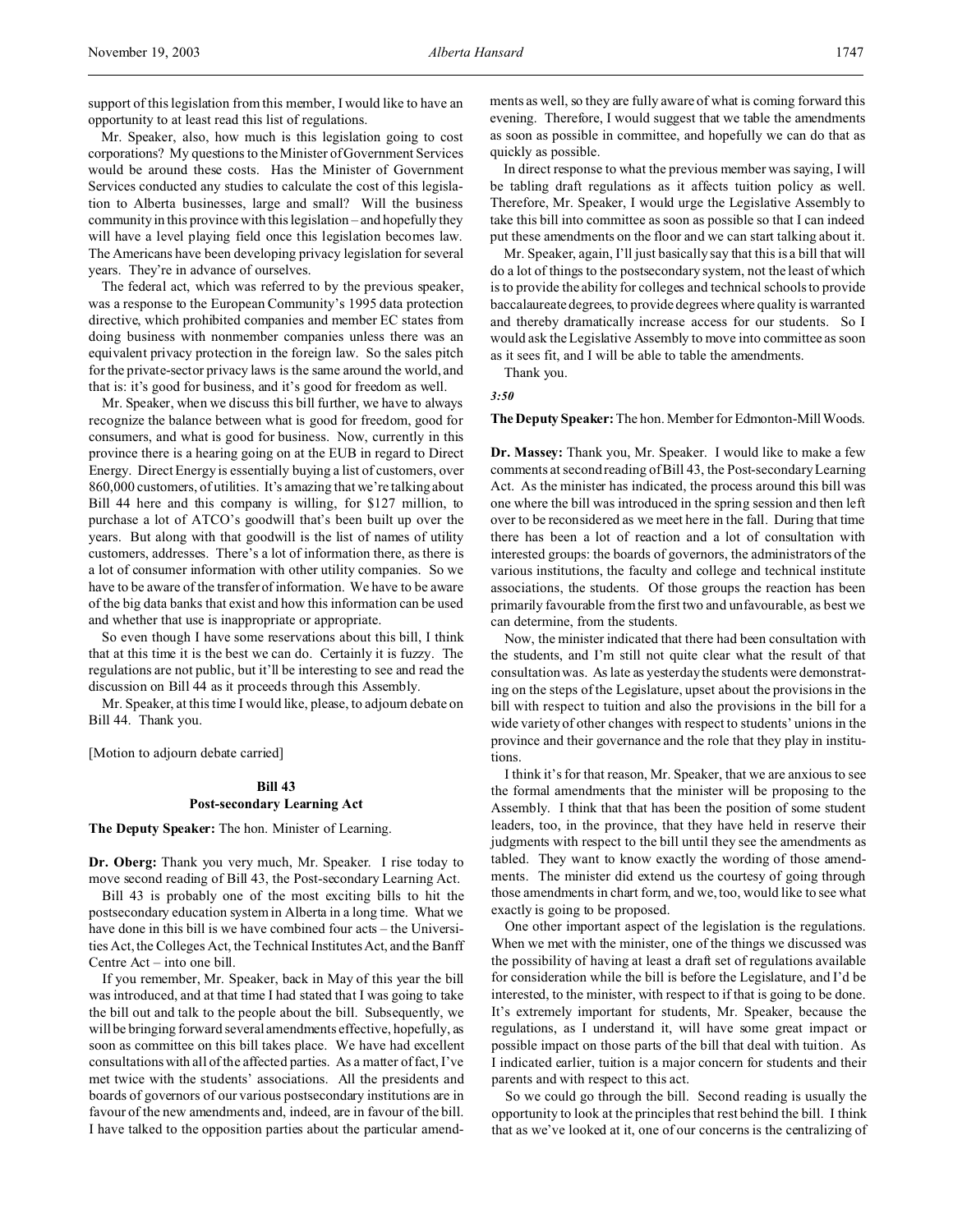power in Edmonton, and that's done at the loss of autonomy, we think, for some institutions and for some of the groups that are involved, particularly students.

The bill has also, I think, an underlying principle that tries to make all postsecondary schools part of one large system. Our fear is that that might be at the expense of the uniqueness of each of the institutions, and I think that that's a fear that is shared by others. If we end up making each of the institutions and their programs interchangeable, then I think we'll have lost some of the very uniqueness that makes Alberta's postsecondary system a stronger system. We do have institutions like Athabasca, which has a unique contribution to make, the institutes. Anything that would take away from that uniqueness I think is something that we should question before we endorse. So it's that notion of centralizing power in Edmonton and within the minister's office that we would like to explore. We'd like to see how the amendments that are going to be introduced might affect that.

We're also concerned with the prohibition of strike action by professional staff, and, again, this has a long history in the province. We would be loath to see rights taken away from groups that they previously were able to exercise even if there has never been a strike in the history of the postsecondary system in the province.

The principles underlying tuition I think are really important principles. I imagine they are going to occupy a great deal of the debate once we move to the committee stage and we see the government's amendments.

There are other principles with respect to the powers of universities, particularly their actions within a municipal environment and being able to make moves that affect zoning and their exemptions from that zoning that are contained in the bill and, again, that I think are important and those provisions that are put forward with respect to expropriating land. So a lot of important principles have been embedded in the legislation, but, again, Mr. Speaker, the devil is in the amendments and in the regulations, and we are anxious to see both of those.

Thank you.

**The Deputy Speaker:** The hon. Member for Edmonton-Rutherford.

**Mr. McClelland:** Thank you, Mr. Speaker. I just wanted to rise and put a few thoughts on the record with regard to Bill 43, the Postsecondary Learning Act, which I see as being probably one of the most important pieces of legislation that this body will deal with in quite some time because it deals with one of the cornerstones of the future of this province and is recognized by the Learning Commission and by the Future Summit.

Over the course of the summer since this bill was first introduced, there has been a good deal of representation by the postsecondary education institutions: NAIT, SAIT, the universities, Grant MacEwan. There has been a good deal of representation from the students' associations, individually and collectively. Mr. Speaker, if I may, in speaking to that representation of the students' associations in particular, I want to acknowledge the considered and courteous representation of the students' association to me in particular. From those representations it seems to me that the students' concern as regards Bill 43 centres around tuition, tuition caps, and the nature of the representation of the students' association to the board. To whom should the students' association be accountable?

My response to them, Mr. Speaker, was that it makes, at least in my estimation, good common sense for the students' association to have fidelity to the board or to the institution of which they're a part. It makes sense because they are part of the whole.

#### *4:00*

Then the question of the composition of the board came into play, especially in connection with the tuition cap. With removal of the tuition cap the potential exists, in the minds of students that have contacted me, that eventually over time students may end up paying more as a percentage of the cost of their university education than they do now and that perhaps their representation on the board could be in proportion to the amount of tuition that goes in to paying the cost of education. So, for instance, if the students through tuition paid 30 percent of the cost of their education, then their board representation should be something in the neighbourhood of 30 percent so that there's a balance between what the students are paying in tuition and their representation on the board during their time at the particular institution.

Another notion that came up was the representation on the university senate. The representation was made to me that it would be of benefit to the educational institutions if the senate provided for more alumni representation, because the alumni representation on the senates of the various universities can become the centrepiece of community involvement in that educational institution. Whether this requires a change in the composition of the senate or of the number of seats available for people on the senate is a matter that would come up.

But we'll leave this contribution to this debate at this point now, Mr. Speaker. Again I commend the Minister of Learning for bringing this to the table. I think that this, in my estimation and representing the constituents of Edmonton-Rutherford, will be a cornerstone in the future of our country.

Thank you, Mr. Speaker.

**The Deputy Speaker:** Hon. Member for Edmonton-Strathcona, are you wishing to make a comment or ask questions? There being none, then the hon. member may continue debate.

**Dr. Pannu:** Thank you, Mr. Speaker. I'm pleased to rise and speak to Bill 43 in its second reading. I must, however, express serious difficulty in speaking about Bill 43, which from my meeting with the minister two days ago, which I appreciate, is not going to be Bill 43. It's going to be substantially amended. It makes it very difficult, therefore, to be put in the situation in the House to commence debate in second reading of a bill which will substantially change, and we know beforehand that it will substantially change.

I had hoped that the minister would either make those changes that he's going to propose by way of amendments available to us ahead of time so that we wouldn't be unnecessarily wasting time commenting on the language of the bill as we find it incorporated in the bill or that he had in fact had six months – and I commend him for encouraging consultations and engaging in those consultations with various interest groups and stakeholders. But it would have been much better if the minister had in fact made changes in the bill and brought the bill in in its new form so that we could approach debate in the second reading of the bill in a more serious and effective manner.

That said, Mr. Speaker, I would like to take this opportunity to make observations on the bill as I find it before me. To begin, I think I want to acknowledge the role of the student leaders who were here earlier today sitting in the gallery and who represent students' unions and provincial umbrella organizations across the province, the Council of Alberta University Students and, similarly, the college and institute students' executive committee. They have done a wonderful job of encouraging debate and presenting their analysis, in many cases quite critical of various parts of the bill. I applaud their effort as students to show a level of engagement which is very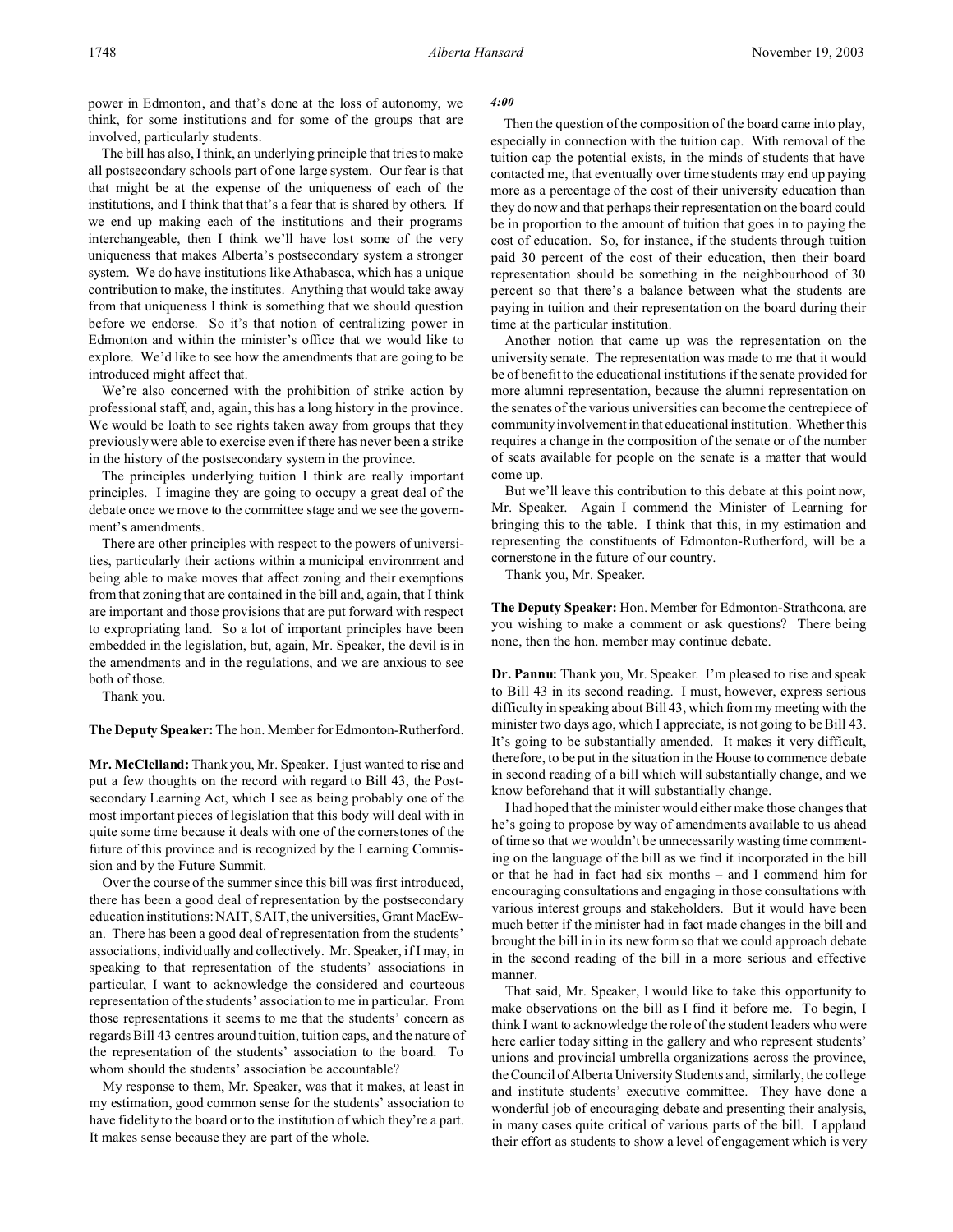refreshing. We need to revitalize and revive this tradition of public debate on legislative matters that concern many of us and are going to have an impact in a very important way on the future of postsecondary public education in this province.

I can assume that the Minister of Learning would agree with me that the leaders of student organizations have indeed made a very important contribution to this debate that has unfolded over the last few months. As a result of the efforts of student leaders and faculty associations and community leaders and others, what started out, in my view, as a very seriously flawed bill as presented in the spring sitting is now likely to be seeing some improvement in it, but I will withhold my judgment until we see the amendments and have debate on them.

The minister, as I said, met with me on Monday afternoon to brief me on the proposed amendments. While I appreciate the gesture and the opportunity, I think it would have served everyone's interest had copies of the proposed amendments been made available to all stakeholders and certainly to members of this Assembly.

During our meeting the minister and I had a little debate. He tried to blame me for my previous actions in the ruling of the Speaker on March 5, 2003, for not being able to make copies of the proposed amendments available prior to the actual amendments being tabled at the committee stage. As you will recall, Mr. Speaker, the March 5 ruling focused very narrowly on the government's practice of providing information on bills once they were placed on notice and before they were introduced to the news media prior to the same information on a bill being provided to members. In the Speaker's ruling it was specifically stated that extensive consultations at the drafting stage of bills were allowed and strictly within the purview of the government and the minister.

Alternatively, the minister could have withdrawn Bill 43 and introduced it as an amended bill. That would have allowed us to have a more meaningful discussion at this stage of the debate. Given the fact that we have not yet seen the amendments, I will keep my comments somewhat more general and abstract. They have to be, I guess.

In all of the discussions I've had with students and community leaders, there's one issue that trumps all others, and that is the rapidly rising cost of postsecondary tuition. This has really emerged as a key issue for students. Imagine the outcry, Mr. Speaker, if our corporate taxes in Alberta had tripled over the past decade. Imagine the outcry if energy royalties had tripled over the same period. Far from raising corporate taxes, they are being cut in half over a number of years. But that's not what's happening to student tuition fees. Tuition and related fees have more than tripled since 1990, the highest percentage increase in Canada during this time frame, and tuition continues to go up at several times the inflation rate year after year after year, so students have a real concern.

#### *4:10*

In a recent study done by the minister's own department, high school graduates indicated that the number one reason for not taking postsecondary education was the high cost. Over 70 percent agreed that the tuition and other costs are a barrier to further study. Recently the TD Bank, hardly an institution that normally is critical of Alberta government policy, released a report indicating that the prohibitive cost of postsecondary education was becoming a significant obstacle threatening Alberta's future prosperity.

While the amended Bill 43 might try to keep a legislative cap of 30 percent on those postsecondary institutions below the cap, postsecondary institutions that have reached 30 percent will be allowed to go above the cap. In other words, students attending the University of Lethbridge and some other institutions will find their

tuitions making up a larger than 30 percent share of the operating costs of those institutions.

What's needed, Mr. Speaker, is not a formula for endless increases in tuition as facilitated by Bill 43. What is needed is to put a brake on endless tuition increases. That's why I'll be introducing an amendment to Bill 43 that implements a freeze on tuition fee increases in this province. Quebec has frozen tuition fees for six years, Manitoba for two. Newfoundland has actually reduced tuition fees in the past few years. If these provinces, which do not have our oil and gas wealth, can afford to put a brake on tuition increases, why can't Alberta? That's what students keep asking me. Young Albertans not fortunate enough to come from well-to-do families have two options: go deeply into debt or not get a postsecondary education. An educated and skilled populace is the best investment a society can make in its own future prosperity. Alberta should be encouraging young people to seek postsecondary education, not punishing them with ever increasing tuition.

Bill 43 takes us even further away from the goal of making public postsecondary education affordable and accessible. For that reason, I have very serious concerns and reservations about Bill 43 and therefore my support for it.

Bill 43 also has several other failings which vastly outweigh a few of the positive features of the bill. For example, I remain unconvinced that the minister needs to give himself the power to audit and/or dissolve the elected student associations or their executives. Student union leaders should be accountable to students, not to the Minister of Learning, Mr. Speaker.

Bill 43 expressly prohibits both faculty and graduate students from free and fair collective bargaining, including those very rare instances where it may be necessary to engage in job action. In fact, Bill 43 not only strips away protections under the Labour Relations Code but also protections under the Employment Standards Code. All of these regressive measures are being implemented as part of a broader agenda, it seems to me, by the Tory government to take away the right to strike from everyone employed in the broader public sector. It would be one thing if the right to strike was being abused, but it has not been.

The history of collective bargaining in our colleges, institutes, and universities has been such that there has been rarely an action taken along these lines by any of the faculty associations. In fact, except at Mount Royal College, one solitary example, all other faculty associations have voluntarily negotiated away their right to strike, but these faculty associations and graduate student associations as well are free to negotiate back the right to strike. Unfortunately, this basic and fundamental right is being legislated out of existence in Bill 43. I'll wait to see the amendments. I hope the minister has changed his mind on that issue and that we'll be able to put this concern of mine away for good.

Finally – well, not quite finally yet  $- I$  do want to acknowledge that Bill 43 does provide some better protection to neighbourhoods from unreasonable expansion of universities and decisions affecting the neighbourhoods. I had a meeting this morning with representatives from the Windsor Park community as well as from Garneau. They still have some concerns, and they're waiting to see the bill in its amended form before they have anything more to say, but they did want me to reiterate their concerns about this bill and the protection they are seeking and hoping that this will provide to them. So I will have more to say on this as debate moves into committee; that is, how to make sure that protection could be made even better.

Mr. Speaker, I want to just quote the concern of faculty associations with respect to what the bill is proposing to do to their rights by using a quotation from ACIFA, which is the Alberta College-Institute Faculties Association. In a letter that I think they wrote to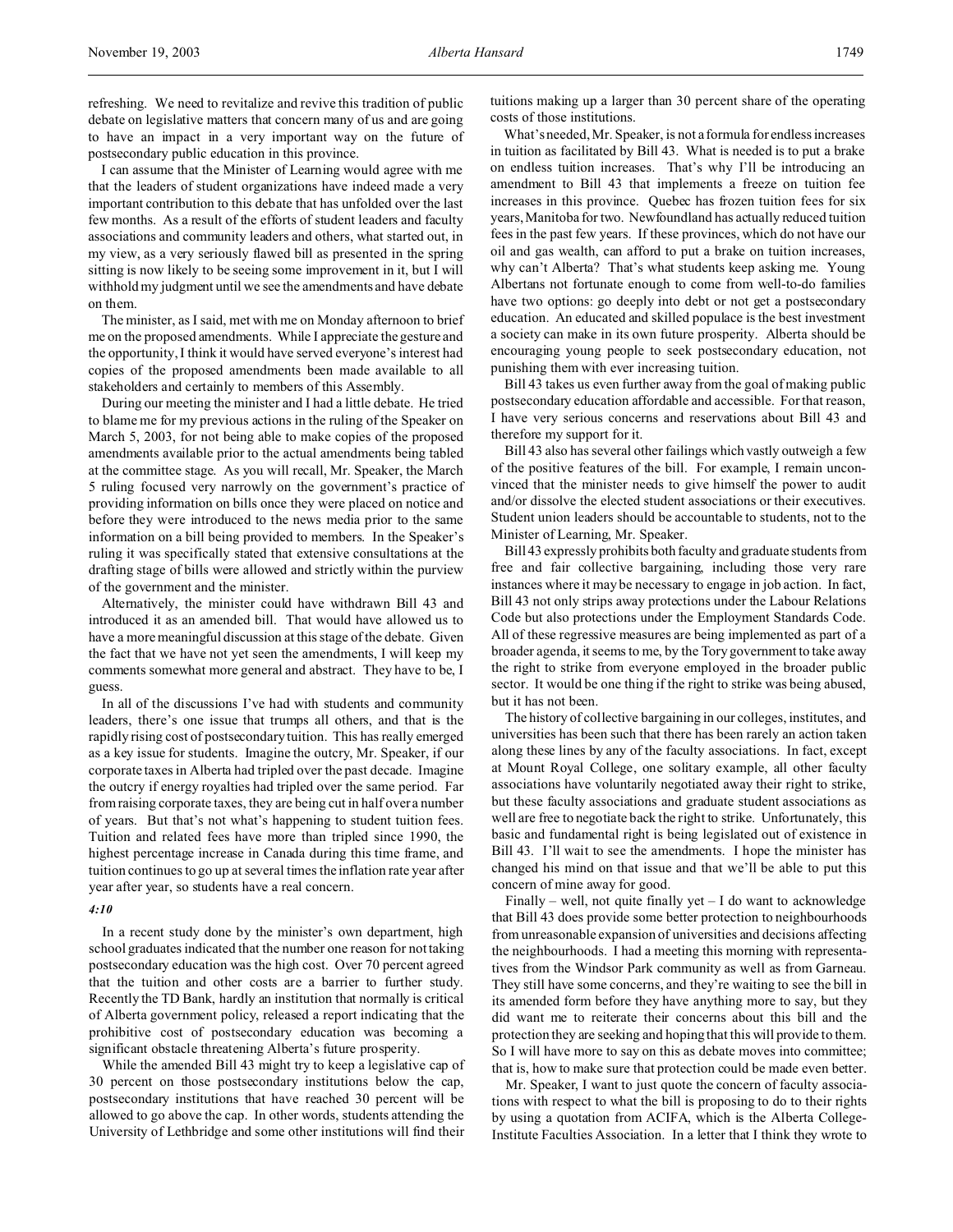the minister, they particularly focus on section 88 of the bill, and they say that

section 88, which imposes arbitrary restrictions on existing collective [bargaining] agreements freely negotiated in good faith, represents an unprecedented and unwarranted attack on the collective bargaining rights of faculty in our system.

In our view, Section 88 constitutes a clear violation of international conventions on freedom of association principles, as set out as recently as March 2003, in a series of rulings by the International Labour Organization (ILO) on complaints concerning several pieces of legislation passed by the government of British Columbia.

A legislated prohibition of strike action by academic staff members can only have a negative impact on the labour relations climate in our sector. No other jurisdiction in Canada has enacted such a drastic measure, which will do significant and lasting damage to the reputation of Alberta's post-secondary system, and create a bar to the recruitment of world-class scholars and teachers to our province.

Moreover, we are unaware of any actions or circumstances which necessitate or justify the inclusion in the proposed Post-Secondary Learning [Act] academic staff members of an express prohibition on strike action by academic staff members.

There's a bit of a problem with the wording there.

We do not accept that Section 88 can be justified by the need for consistency or uniformity throughout the post-secondary system, where currently only one academic staff association retains the right to strike under the terms of its collective agreement.

I will return to this later as we'll have more opportunities. Thank you.

**The Deputy Speaker:** Before I recognize the hon. Member for Edmonton-Centre, the minister was making a signal, and I could only presume that's under Standing Order 29(2) to ask a question or make a comment, or was it something else? No? Okay. Fair enough.

Are you wishing to make a comment or ask a question?

**Ms Blakeman:** Yes, I did have a question. I'm wondering if the member can expand on his thoughts on the faculty associations.

**The Deputy Speaker:** The hon. Member for Edmonton-Strathcona, a door has opened for you.

**Dr. Pannu:** Thank you, Mr. Speaker. Faculty associations are extremely concerned about the lack of any reasons, any evidence that the government has given with respect to why in Bill 43 it's being proposed that the right to strike by faculty associations and by graduate student associations will be taken away. In a reasoned debate in order to justify an action as drastic as this, what the faculty associations see is a violation of international agreements with respect to our fundamental rights to collective bargaining and the other instruments that are available to employees to seek redress to their concerns. These are matters that go to the very heart of democratic institutions and democratic societies and communities.

## *4:20*

So faculty associations have two serious reasons to oppose this particular provision of the bill that is represented in section 88. One, it directly limits their own ability to exercise their rights, but secondly, and perhaps even more importantly, they see it as a serious assault on the very project of building a democratic society and expanding democratic freedoms and rights rather than rolling them back. Section 88 is seen by them as an attempt to roll back our democratic rights and the expansion of democratic practices across our institutions, in particular postsecondary institutions, which are most important because our future leaders are exposed to the practices and experiences in those organizations. They then learn how to conduct themselves based on the experience that they have had in those institutions. Often people mirror the experiences that they have had in such institutions when they become decisionmakers themselves, and that's why I think the faculty associations are so profoundly concerned about the provisions of section 88, and they would like to see section 88 taken out of the legislation altogether.

**The Deputy Speaker:** The hon. Member for Edmonton-Centre to continue debate?

**Ms Blakeman:** Continue debate if I may.

The Deputy Speaker: Okay. You're on.

**Ms Blakeman:** Thank you very much, Mr. Speaker, for the opportunity to speak in second reading on Bill 43, the Post-secondary Learning Act.

I would like to express my appreciation to the students who join us in both the public and the members' galleries. This is democracy in action, and I appreciate you coming down to listen to what's happening because it's your participation that's going to carry us forward and hopefully strengthen Alberta. My thanks to you all for coming down for this, and I hope you come back lots.

It's been an interesting situation. As I listen to the debates – and obviously there have been a number of meetings go on around this bill already with the minister and students' groups, official critics from the opposition and from the third party  $-1$  just want to name the situation that we're dealing with here with this bill.

We have a bill that's brought forward in the spring. It's left over the summer for people to have a look  $at - good$  idea, lots of feedback, excellent that it engendered that kind of discussion – but then when we get into debate on it, there's this all-fired rush to just get through second reading. Well, we have second reading as part of parliamentary process for a reason. It's an opportunity for us to discuss whether the general principle of the bill is something that we want to proceed with.

There's this interesting sort of pressure, perhaps attitude, and of course the minister has lots of opportunity to stand up and rebut me on this, but, sort of: let's get straight to these amendments because, gee, you know, spending even an hour debating in second reading is too much. We, especially in this Assembly, have got into a situation where that kind of pressure is always on, that any debate is too much as far as what I'm picking up from the good members opposite and could we just please proceed immediately to Committee of the Whole and, gosh, if you want to talk too much there, then there's the new guillotine motion which is a time-restraint motion.

So I just want to name what I've been listening to already today and some of what I've heard, admittedly thirdhand or secondhand, in exchanges to try and sort of hustle this all the way through. We have these processes available to us, and I would expect encouragement of good use of parliamentary process from the members opposite.

Two of the other things that I've heard are: the carrot dangling in front of us, that if we just hustle on through into Committee of the Whole, we'll get the amendments tabled. I appreciate that very much. I know that the students appreciate that very much, but there is nothing stopping the member from tabling the amendments now.

**An Hon. Member:** Yes, there is.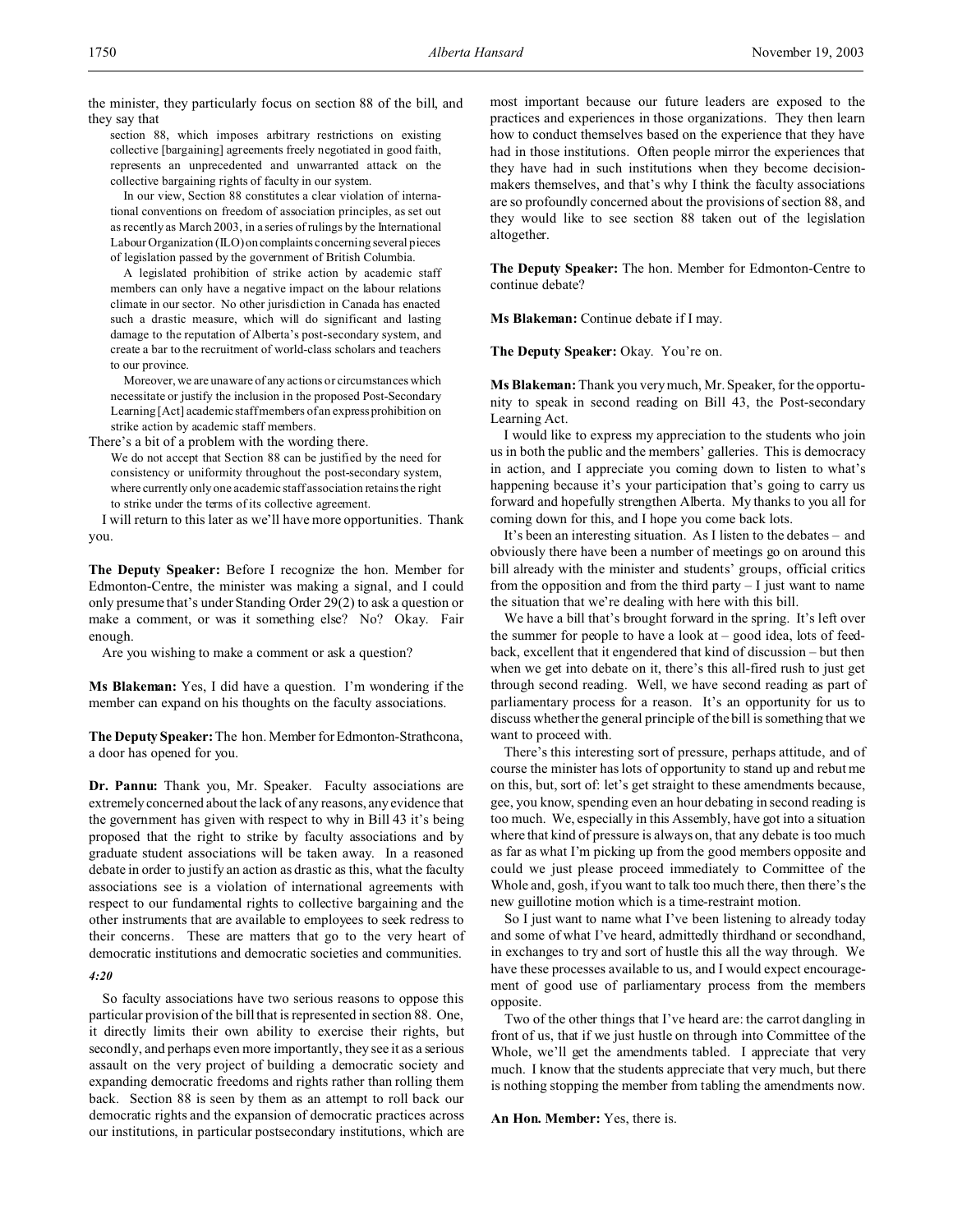**Ms Blakeman:** Well, we've certainly had draft amendments out there circulating on other bills and certainly available for discussion. Draft ones have been circulated all kinds of times.

The second thing is this carrot again dangled about that the minister will make the regulations available. Well, I think that the students that are here in the gallery would like to know if he is going to do that or not. Will he table the draft workings or whatever he's talked about with these regulations? They need to see that. That's part of their decision-making process as to whether they can support it. So where's the tabling? Let's have the tabling. [interjection] Now we get into the semantics of the wording of this. You table all kinds of drafts and white reports and considerations of things. So, fine, as long as those things are available for people to continue and have the discussion and be able to read them. So if the minister is on record as saying he's going to do it, I'm happy with that. That's what we wanted to hear.

There have been a number of points of concern that have been raised around what's been brought forward in this bill, and I think they can be lumped very loosely into a couple of categories. One is around the tuition and the fears of rising tuition costs for students, removal of the cap, and then some sort of percentage where it can continue to rise, and the students' fear is that they will be responsible for an ever increasing portion of the costs of university tuition. It will be directly tied to that. So there's an issue around cost to students, and with that, I think, goes a debt load and access to student loans.

Second to that is, to me, a really important issue about the freedom and integrity and independence of our institutes of higher learning, and the easiest way for me to sort of explain that is to talk about tenure, professors or instructors in postsecondary institutions having tenure. The point is so that they can explore and test the waters and challenge and think. That is where we house our thinkers, and it makes me very uneasy to have a bill that essentially pulls all the reins of power and control into the hands of a minister who then has a shell bill in which he is empowered to do a number of things under regulation.

Does that mean that I think that this minister is going to go out as soon as this bill is passed and, you know, start to direct what the university does? The controlling mechanism here is the approval of the business plans. Do I think that that's what his intention is, is to immediately rush out and do that? No, I don't. But I think the potential is there, and I think we have to guard against that potential.

We talk about economic diversification all the time. We talk about how we need to get away from the oil and gas sector. We talk about being a smart province with a great emphasis on high tech and creative thinking, and it's our intellectual property that is going to move us forward in the province. I think that if we understand that, we need to be protecting and upholding the independence of our postsecondary institutions, and I think that is being challenged with what we're seeing in this bill.

Sometimes that comes about because people are anticipating the situation that arose. To quote loosely from Shakespeare: will no one rid me of this man, in which the followers of a particular king or whoever thought that the intention was that the person be killed. That was the wish of the lord, and off they went and killed him, came back, and he went: oh, well, I didn't really mean that. But you took it to mean that.

So it can be put onto people, a sort of self-censorship that happens, and I've seen this happen once before. I think we've climbed back out of it, but I have seen it happen once before where because of what had been stated by the government – what this was was around community standards. In fact, what happened was the minister, quite rightly so, was very carefully monitoring community standards and never came in and imposed a community standard on any play or book or film or whatever. But what I saw was that the choices that were being made by the organizations became more and more careful for fear they would cross that line of community standards. Nobody knew where the line of community standards was; nonetheless, they all pulled back, and what we had was a period of less interesting production in the artistic world because they were self-censoring.

#### *4:30*

So I just want to put that example forward on the kinds of freedom to challenge and think and push forward academically that happen when there is fear that perhaps their funding won't be approved. It doesn't even have to be anything overt. I mean, there's just: the business plan gets sent back and gets sent back, and people go, "Oh, we don't know what we're supposed to do." They start to make adjustments hoping that's going to please everybody. I think that's what we have to really guard against here and one of the real concerns that I see.

The hon. members for Edmonton-Mill Woods and also for Edmonton-Strathcona have spoken about their concerns with banning labour strikes in the universities and colleges, which is always an area that is going to concern me. You know, you don't get organizing of labour unless people feel that there's a good reason to organize, that they need to be able to have a collective bargaining process to go and argue with a much larger entity and feel they need to come together for that. That collective bargaining process is about a balance. If you take away one of the legs of that balance, you're going to tip the table. It is no longer fair for those workers because they no longer have the right to strike. I think that, again, places what we're trying to do in our institutes of higher learning, certainly for the support staff that are there, in jeopardy.

The user pay. I appreciated the comments that were made by the Member for Edmonton-Rutherford, bringing forward a sort of notaxation-without-representation argument, that if they're going to end up paying higher tuition fees, they would correspondingly get more representation or more space on the decision-making board. Okay. Interesting argument. I think most of the students would far prefer not to have their tuition go up, and they would certainly prefer not to be taking on the kind of debt load that seems now to be an expectation.

I find it very interesting that the generation that we find in this House making the laws is, I think it's fair to say, a generation that came through university with fairly manageable student loans if any at all, yet this group is very quick to put a huge debt load on the students that come after us. Interestingly, this is also the same generation of you, my good colleagues in this House, that was the last generation that participated in student activism in our institutes of higher learning. Yet this is the same group that is so quick to want to slam that door closed on any student activism to come in the generation that's currently in these institutions or that are to come. Neat sort of: "Thanks, I enjoyed it, but no more for anyone else. We're going to close the door so no one else gets to enjoy those same privileges." Interesting.

You know the one thing that Bill 43 has done – and I really appreciate the minister giving this opportunity – is to mobilize and activate and energize a youth vote, which as we know we are not very good at in this province. Only 50 percent of our population votes now, and the percentage of people that are 18 to 30 that actually vote is one out of every five, I think, or possibly as high as one out of every four. So they account for 13 percent of the population, yet they're not out there. Frankly, I think it can be argued – and I will argue it – that when you see legislation like Bill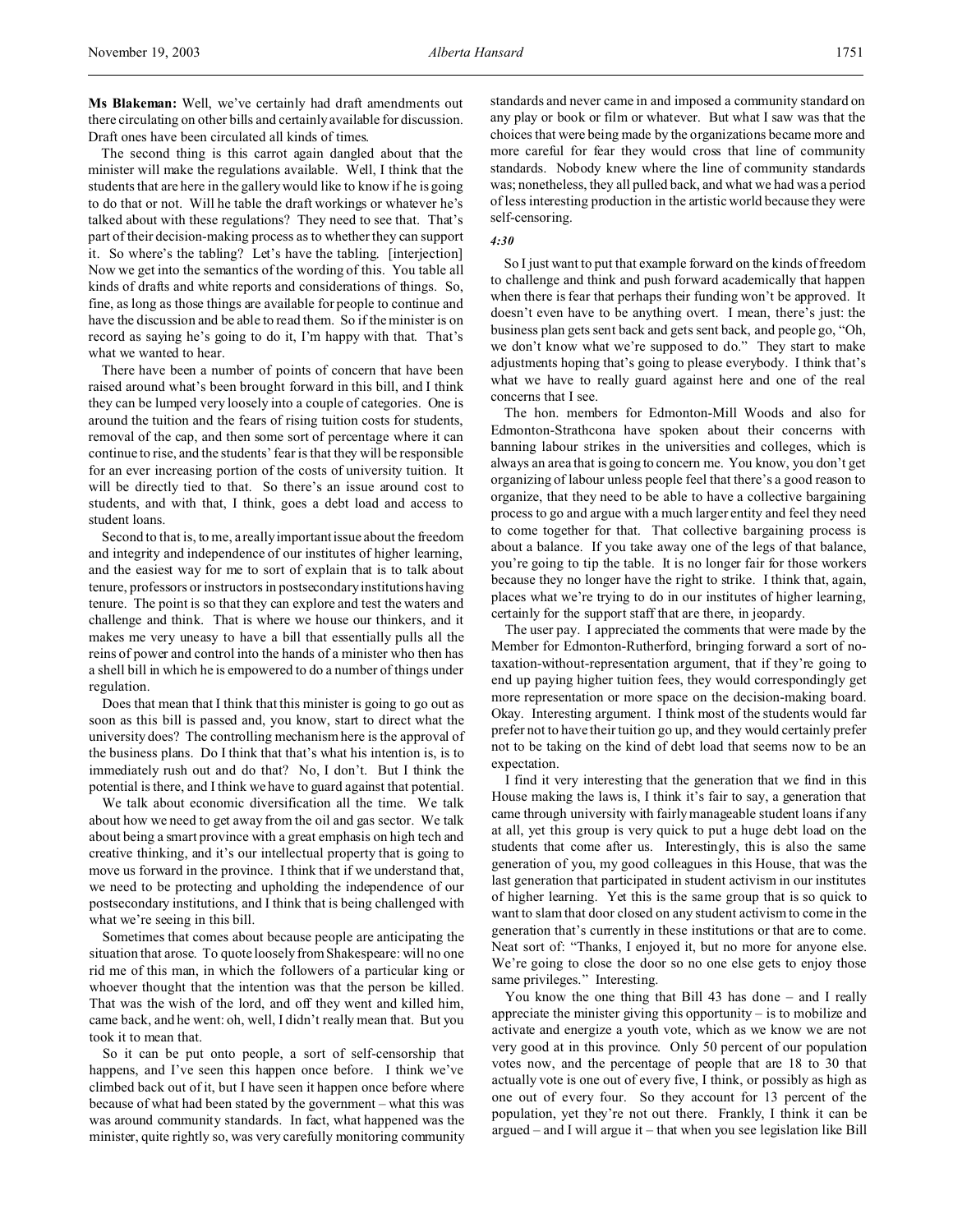43, it's reflective of the fact that that 18 to 30 demographic does not vote and everybody knows it. So if students or younger people don't like this bill, at this point there is no repercussion on the government for passing it – none – because younger people don't get out and vote. They're not making their voice heard. So if nothing else, this will help to mobilize that and for that I thank you. I think that's an incredible gift. [interjections]

**The Deputy Speaker:** Hon. member and hon. minister, under Standing Order 29(2)(a) you have an opportunity to ask questions or make comments, but right now we have the hon. Member for Edmonton-Centre.

**Ms Blakeman:** Thanks very much, Mr. Speaker. I think at this point I will conclude my remarks and carry on with further remarks when we're in Committee of the Whole. I certainly appreciate the opportunity to talk in wider terms about what this bill is presenting, particularly the context of this bill that we've had and all of the things that have surrounded it. It's been a very interesting process. Thank you, Mr. Speaker.

**The Deputy Speaker:** The hon. minister rose first. To make comment or question, hon. minister?

**Dr. Oberg:** Yes.

**The Deputy Speaker:** Go ahead.

**Dr. Oberg:** Thank you, Mr. Speaker. I just have one very brief question. The hon. member had talked a significant amount in her speech about the centralization of power in the minister's office. I guess my question to her is: have you met with the institutions in your city – namely NorQuest, Grant MacEwan, and the University of Alberta as well as NAIT – in order to ascertain their views? They unanimously gave me support for this bill. So the question is: have you met with the affected postsecondary institutions?

**Ms Blakeman:** I didn't quite hear the question at the end of that. You made a statement, but there was no question at the end of it.

**Dr. Oberg:** My question was: have you met with the four public postsecondary institutions inEdmonton to ascertain their position on Bill 43?

**Ms Blakeman:** My responsibility is to my constituents, who live in Edmonton-Centre, and I have certainly been very happy to meet with any of the students that asked me to. I have a different responsibility, and that's to the constituents. [interjections]

**The Deputy Speaker:** Hon. minister, if you wish to ask a question, please stand in your place and be recognized. Right now it's Edmonton-Rutherford.

**Mr. McClelland:** Thank you, Mr. Speaker. I'd ask the Member for Edmonton-Centre, who just spoke: notwithstanding the concerns over process and notwithstanding the responsibility that the member has as a member of the opposition to question the legislation, thereby making it stronger – and we understand the role of the opposition – I would really like to know . . . I'm really puzzled by the approach that the students' association has brought to me, saying that their fidelity is to their association, to the freedom. Some have represented to me that they feel that it's a violation of human rights that the students' association should have to report to the board, while it

seems to me entirely legitimate that a students' association of a particular institution should have its fidelity to the institution through the board. It's a perfectly natural consequence of responsibility because it's the board and the institution, not the students' association, that should be of primary importance. So I'm wondering what the Member for Edmonton-Centre feels in that debate, in that conundrum.

**Ms Blakeman:** I think my starting point in that debate is around who's paying the piper – in other words, who's funding it, or where's the money coming from? – and also the fact that you're dealing with an elected body, so you have a group of individuals that are adults who elect a group of people to perform certain services for them and represent them. I take it that you argue – and you have an opportunity to clarify – that then they must report to somebody else. I mean, it's an interesting concept, but those students pay for the students' union, they pay for the services the students' union offers, and they independently elect them.

So I think there's validity to the argument of challenge in which they're saying: why do they then have to report to someone else and have to come under the control of a different group?

**The Deputy Speaker:** Any further debate? The hon. Member for Edmonton-Glengarry.

## *4:40*

**Mr. Bonner:** Thank you very much, Mr. Speaker. I would like to just make a few additional comments on Bill 43, the Post-secondary Learning Act. Certainly all the speakers that have been up so far have covered the fact that this particular bill will repeal four existing acts: the Banff Centre Act, the Colleges Act, the Technical Institutes Act, and the Universities Act. It will mold them into one act. As well, we have also heard that in this entire process there has been quite a bit of stakeholder consultation. Certainly, the introduction of the bill in the spring did allow many of us the opportunity to have some stakeholder consultation over the summer and into the fall. I also have to say that I along with all other members and all other stakeholders or students that are in the crowd look forward to seeing the amendments and the draft regulations tabled in this Assembly.

While we do want to commence debate in Committee of the Whole and look at how the amendments and the regulations are going to substantially change what we initially thought Bill 43 was going to do, second reading is also, as pointed out by the Member for Edmonton-Centre, a very important part of the process of passing a bill in this particular Assembly.

Overall the process has been a good process, particularly for two of the groups, and certainly to the extent that our students have had the opportunity to look at the portions of the bill that directly affect them, it is unfavourable. One of the areas that is very unfavourable to students is the section of the bill that will remove the 30 percent tuition cap from legislation and leave it up to regulations. This has been quite a contentious issue for some time, and in the early '90s, when my oldest daughter was studying at university, she saw her tuition fees triple in the course of a four-year science program. This has a huge, huge impact on students who have limited abilities to work during the school year and don't have the ability to make great amounts of money during the summer at the jobs that are available.

But what we also forget in all of this, Mr. Speaker, is the fact that students have a lot of other expenses. When I was at university and when my daughters and my son were at university and now for students today, the price of textbooks has increased immensely. With the fact that textbooks don't seem to be recycled that much anymore but new editions come on quite often, they are faced with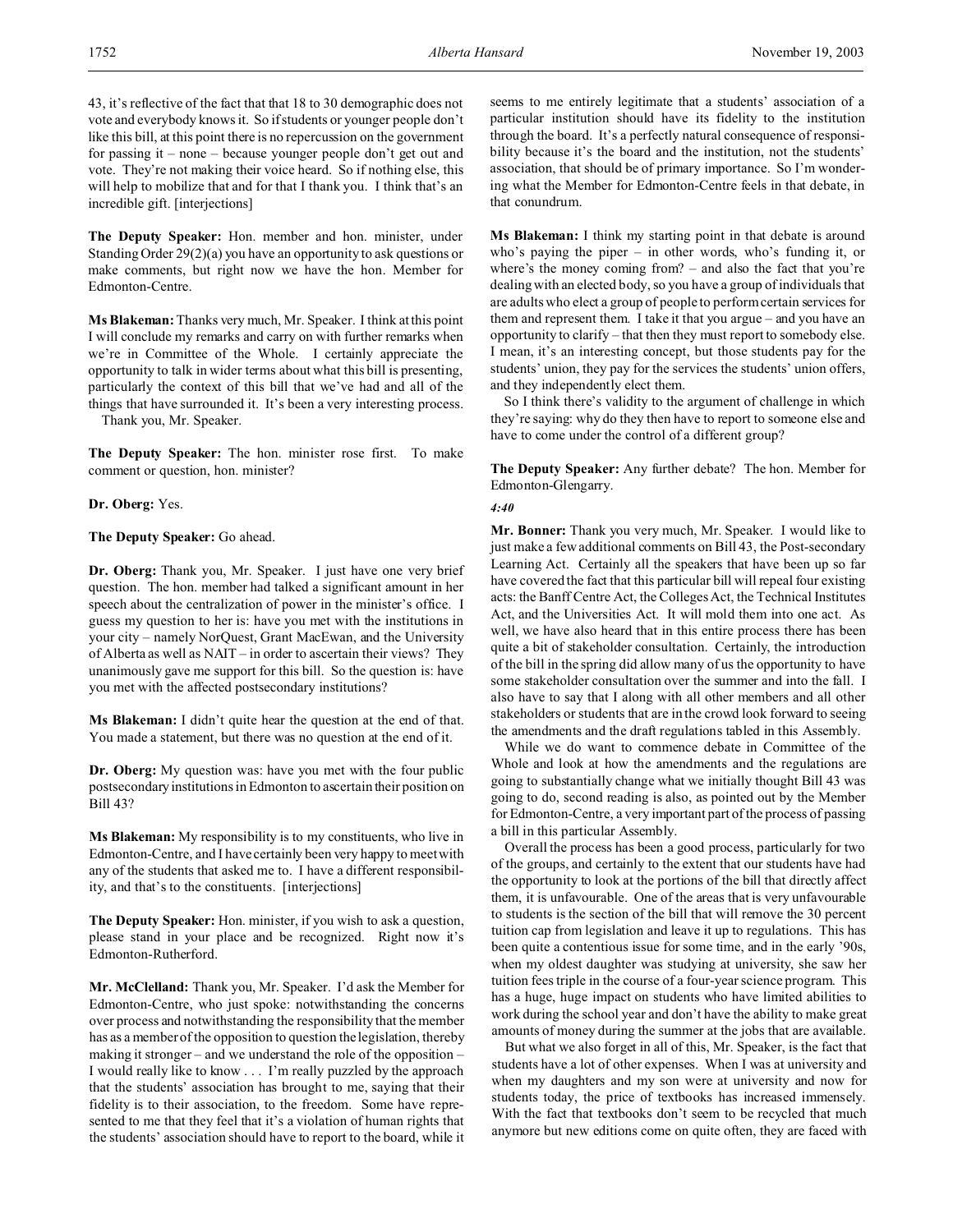these huge costs for textbooks as well. We all know that the cost of accommodation is another area where, certainly, expenses have risen drastically and continue to rise.

So what has happened here with these increased costs is that more and more we are limiting the accessibility of universities to all of our students. Certainly, that was not the dream of the pioneers in this province when, under the first Premier of this province, the University of Alberta was established.

# **An Hon. Member:** A Liberal.

**Mr. Bonner:** Yes, Premier Rutherford was a Liberal and had an excellent vision. I know he'd be disappointed in the direction that we're taking with our students today.

I heard, as well, the hon. Member for Edmonton-Rutherford describe our universities as a cornerstone of democracy. Certainly, when I think of democracy, I think of two key words, and they are: independence and freedom. What has happened in this bill is that when we do consolidate the minister's power over the universities and colleges and the students' union in there, we certainly are limiting independence. We are also limiting freedom. Perhaps the one greatest advantage that these institutions of higher learning have been able to offer students is the opportunity to exercise their creativity, and I would certainly not want to see any limiting of that ability for our students or that opportunity for our students.

Now, then, as well, when we look at the issue of consolidating the power with the minister, it has a tremendous amount of potential. It will also have great influence to limit the independence and the freedom of students. It is a loss of autonomy, and what I liked was the explanation given by the Member for Edmonton-Centre that certainly the students do have the right to their own associations because of all the reasons that she had given.

As well, I think that what happens here when we talk about consolidating power is that one of the ways that is done with this particular bill is it requires universities to submit regular business plans to the Minister of Learning, and it gives the Minister of Learning an opportunity to interfere in the operations of postsecondary institutions and certainly has the potential to threaten academic freedom.

Another point that was covered by the Member for Edmonton-Strathcona was the strike action of the professional staff being removed. For certain, I cannot see why we would want to make this part of the bill when it has never had a history. When we have never had a history of strike action in our universities, why would we want to limit job action? Certainly, even if we had, it is the right of workers to be able to take job action if, in fact, they do not like the negotiations that have gone on between them and their employer. So I definitely do have some concerns when we start to limit the rights of workers.

It almost makes me think: what do people envision down the road that they would require this put into legislation? What type of action is being planned that it would be put into legislation to limit job action by professional staff? When we take away these rights, rights that have never been abused, then it does lead to questioning, and we certainly want to see what is the detail of the regulations that limit this.

So with those few comments, Mr. Speaker, I will take my seat and listen to the comments of others as they speak about Bill 43, Postsecondary Learning Act. Thank you.

**The Deputy Speaker:** If there are no comments, then the hon. Minister of Learning to close debate.

**Dr. Oberg:** Thank you very much, Mr. Speaker. Thank you for giving me the opportunity to close debate. I think that a lot of the questions that have been raised by the hon. opposition parties will be answered with the amendments that will be tabled, hopefully this evening. The proposed tuition fee regulations will also be tabled this evening.

Just in quick response, as the hon. Speaker knows, as a minister of the Crown I am not able to share the actual writing of any amendments until they are tabled in the Legislature, which is the reason that we want to get into committee. It is not to stifle debate. It is actually to have a more reasoned debate as a considerable amount of Bill 43 has been changed following consultation with student associations, faculty associations, and boards of governors.

*4:50*

Mr. Speaker, the only comment that I would make on this is that realistically I certainly would ask each and every member who decides to speak on this bill to contact their postsecondary institutions and ask them quite simply whether or not they're in favour of Bill 43. What you'll find, I believe, is that there is unanimity among all the postsecondary institutions. I would ask as well that because of the ability of this bill to allow colleges and technical schools to grant degrees, there are an awful lot of students out there that are waiting for this bill. So I would just ask them to keep that in mind as we move forward to committee.

Thank you.

[Motion carried; Bill 43 read a second time]

# **Bill 45 Family Law Act**

**The Deputy Speaker:** The hon. Member for Calgary-Lougheed.

**Ms Graham:** Thank you very much, Mr. Speaker. I do take great pleasure this afternoon in rising in the Legislature to move second reading of Bill 45, the Family Law Act.

This bill represents a huge step forward for the citizens of Alberta for it modernizes, simplifies, and consolidates much of our provincial family law, which has been sorely in need of review and revision for many, many years. Family law touches each and every one of us either directly or indirectly, so it is very important that our Alberta legislation be understandable, be relevant, and be reflective of what Albertans see as fair and appropriate. Furthermore, as much as it is possible, it is important that our legislation be harmonized with the federal Divorce Act so that we don't create two classes of family law litigants in this province.

# [Mr. Klapstein in the chair]

Mr. Speaker, I introduced Bill 45 on May 15, 2003, the last day of the spring session, with the intent that the bill be held over until this fall session to give a final opportunity for review and comments. I'm glad that we took the time to receive further comments on the bill for we have received much good advice which will result in an improved piece of legislation. The clarifications and improvements will be contained in House amendments to be introduced during committee stage later in the session.

This bill, Mr. Speaker, represents a fourth stage in government's overall plan for family law reform, a subject which is near and dear to my heart. I'm very proud that our government is committed to family law reform, and in my remarks today I want to provide some background and context for this bill, how it fits into the plan for general family law reform, to also provide an overview of the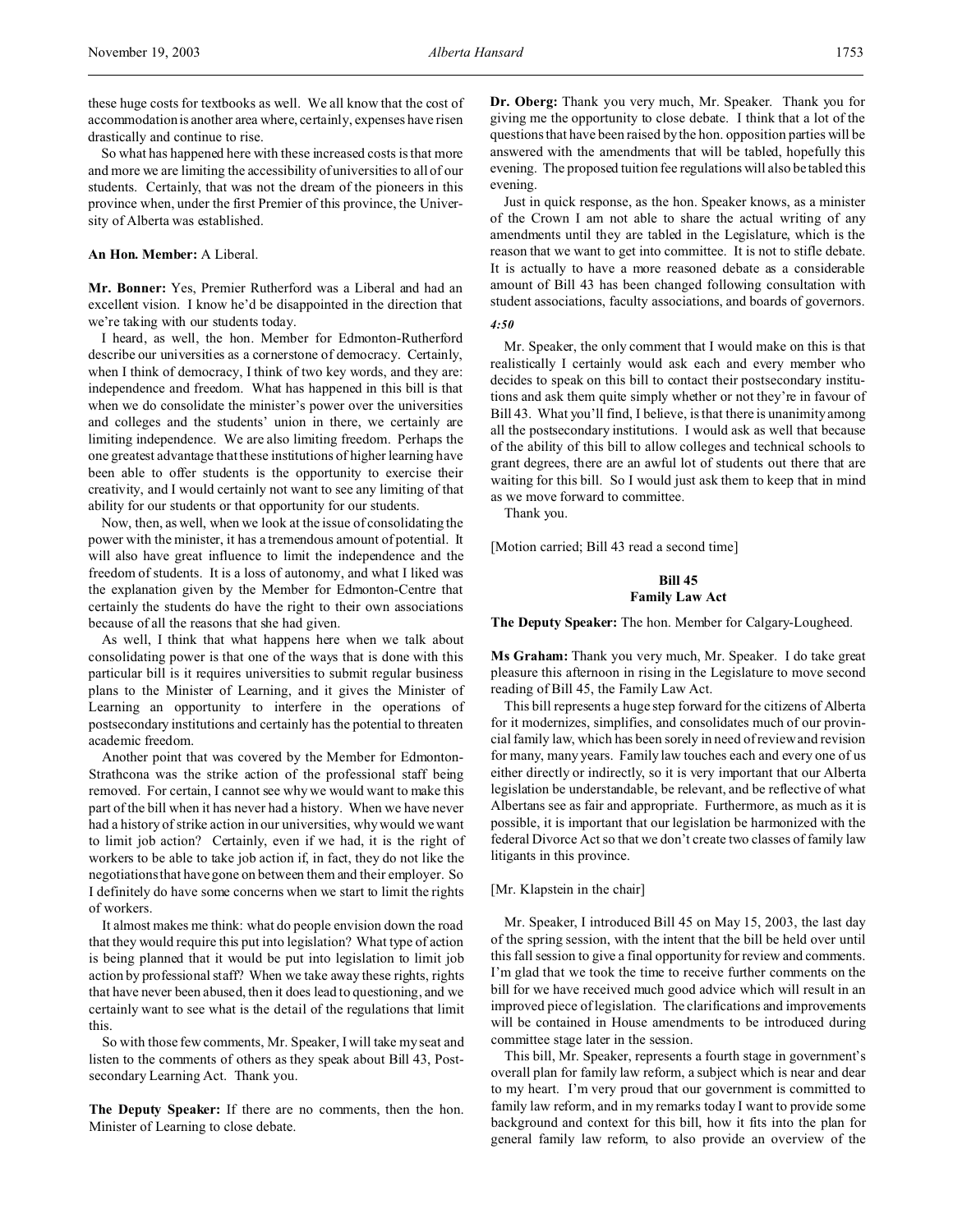## [The Speaker in the chair]

By way of background, Mr. Speaker, as I mentioned, there has been a longstanding need for family law reform in Alberta. I am told, in fact, that a general review of family law had not been conducted in the province since the 1920s. From my own perspective as a family law practitioner prior to my election in 1997 I had experienced firsthand in representing my clients the unnecessary confusion, duplication, and complexity caused not only by our outdated and overlapping family law statutes but also by the fact that we had two levels of court, our Provincial Court and the Court of Queen's Bench, handling family law matters as well as two levels of government involved in these matters.

It was in 1997 at the behest of the then Minister of Justice, Jon Havelock, that our government appointed an MLA committee to review the maintenance enforcement program and child access. I had the honour of chairing that committee along with the Member for Bonnyville-Cold Lake and the Member for Red Deer-South, now the Minister of Innovation and Science. The presentations that we heard from members of the public as well as interest groups and experts convinced the committee that significant changes were required to many aspects of family law in Alberta.

The report of the MLA review of the maintenance enforcement program and child access was presented to government in 1998, and since that time, Mr. Speaker, it has served as a guide to the government in changing family law to better serve the needs and priorities of Albertans in the 21st century. Some immediate changes were made as a result of the report of the MLA review, and members will recall that the government responded quickly with legislation to enforce access orders as well as with program and legislative changes to the maintenance enforcement program, which I think have served us very well.

The other two stages of family law reform called for by the review were a unified family court system and substantive family law reform. Because of the importance of these reforms to the everyday life of Albertans the government has proceeded most carefully and with extensive consultations to ensure that it is proceeding with the best possible suggestions for reform.

Progress is being made towards establishing a unified family court in the province, targeted for the spring of 2005, with the help of the unified family court implementation steering committee, which I am privileged to chair. This bill, the Family Law Act, represents many of the changes to substantive family law that were recommended by the report of the MLA review and addresses the goal of substantive family law reform.

Mr. Speaker, this bill represents countless hours of work by the Alberta Law Reform Institute and by Alberta Justice. Many of the proposals found in the bill came from reports on family law developed by the institute. The Department of Justice has also surveyed and studied best practices in legislation across the country and elsewhere. Hundreds of hours have been spent on public consultations as well as consultations with experts in family law. There have been extensive discussions inside government on these proposals, and all of this is reflected in Bill 45 as it now reads.

Over the summer, since introduction, there have been additional targeted consultations with government departments whose mandate may be impacted by Bill 45, with other justice programs and divisions which may be impacted, and there have been external reviews with senior legal practitioners, with all levels of court, with the Canadian Bar Association, family law and wills and estates

sections. There has also been additional input from members of the public, including the Alberta grandparents association. As a result, Mr. Speaker, I feel very confident in saying that there is broad support for Bill 45, particularly with the House amendments we intend to introduce resulting from this last consultation.

I would now like to provide a brief overview of the bill, which has as its main intent to make family law legislation more accessible and understandable to Albertans, and it accomplishes this in three main ways. First, it updates the law in relation to parentage, including parentage achieved through reproductive technologies. It updates the law with respect to rights and responsibilities of parents and guardians of children, with respect to custody and access to children, with respect to child support and support for spouses and adult interdependent partners.

Second, it consolidates and rationalizes provincial law which is presently contained in the Domestic Relations Act, the Parentage and Maintenance Act, part 5 of the Child Welfare Act, part 3 of the Provincial Court Act, the Maintenance Order Act, and various other related statutes.

Third, it harmonizes as much as possible with federal divorce legislation and other provincial family legislation such as the Adult Interdependent Relationships Act, the Matrimonial Property Act, the Interjurisdictional Support Orders Act, and notably with the proposed unified family court, which is to be enabled through the proposed Alberta Court of Justice act to be introduced by the Minister of Justice later this session.

#### *5:00*

In structure, Mr. Speaker, Bill 45 contains seven parts, each of which is devoted to a significant aspect of family law. It continues much of the existing family law but uses more modern terminology, and it does include some significant changes to the current provincial law, which I will now mention.

Part 1, entitled Establishing Parentage, includes new provisions on surrogacy and assisted reproduction, which will allow infertile individuals a means to achieve parent status.

Part 2, entitled Guardianship, Parenting and Contact Orders and Access Enforcement, sets out a detailed test for determining the best interests of children in all family law matters, including special criteria for family violence. It also contains a comprehensive list of the responsibilities and powers of parents and guardians of children. It eliminates the concept of custody and access and replaces it with the concept of parenting orders, which has the effect, it is hoped, of turning parents and courts away from the win/lose language of custody and access and toward arranging parental responsibilities and rights in a way that meets the needs of their child. It also introduces the concept of contact orders, under which grandparents and siblings and others may obtain an order allowing visitation or other contact with a child.

Part 3, entitled Support Obligations, will be subject to substantial change by House amendments. Division 1, which deals with child support, now currently provides an obligation to pay support for children up to age 18. It contains broad objectives but little detail on how child support amounts should be calculated. House amendments will be introduced to allow for support for a child up to the age of 22 provided the child is in full-time attendance at school. This will better harmonize, Mr. Speaker, with the Divorce Act.

There will also be House amendments bringing in the implementation of child support guidelines based on those now used in conjunction with the Divorce Act. The use of these guidelines is not new to Albertans as courts have been applying them in nondivorce matters for some time now. These guidelines are proven to have reduced litigation in child support matters, and we would expect that to continue.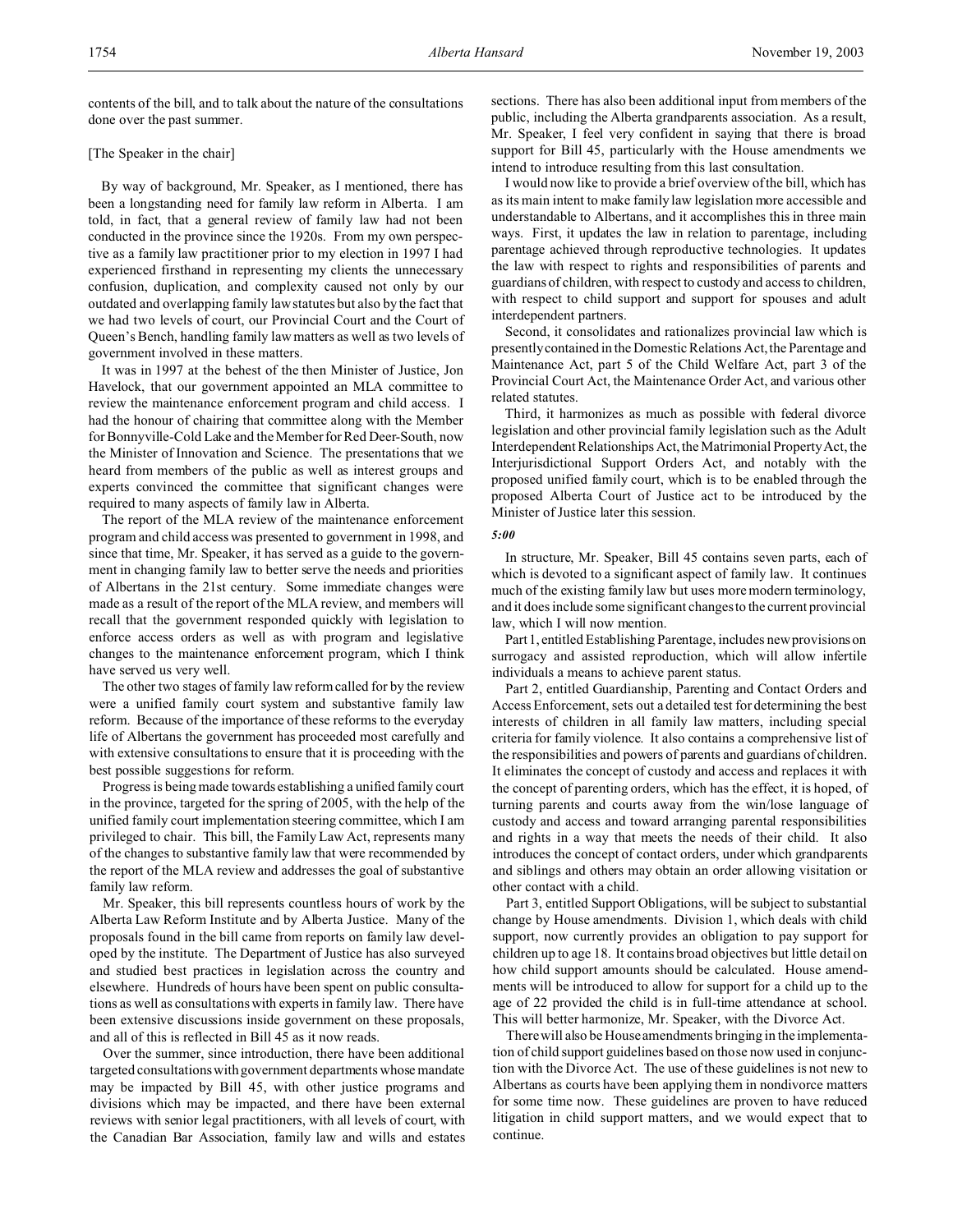Division 3 is called Support for Person in Need. Currently, it reenacts the almost 80-year-old Maintenance Order Act, which imposes an obligation on grandparents, parents, children, and grandchildren to support other family members who can't support themselves because of disability or similar cause. We will introduce House amendments to remove this division primarily in order to achieve greater consistency with our government's policy of encouraging financial independence of disabled adults.

Mr. Speaker, the remainder of the act contains general matters including the court powers necessary to operationalize the rights, responsibilities, and obligations set out in the act. Of note are provisions encouraging the use of mediation and other alternative dispute resolution processes, a clear right for a party to get financial disclosure for the purposes of determining support, and also provisions that will enable the court to require people to attend courses or programs such as parenting after separation. It will also eliminate such outdated legal concepts and actions as the jactitation of marriage. It will bring uniformity of concepts by making consequential amendments to other statutes, such as the Child Welfare Act, which deal with family matters as well.

As I mentioned, Mr. Speaker, it is the government's intention to introduce other House amendments which will cover many areas of the bill, most of which are to improve the clarity of the bill. Some proposed amendments are especially for the purpose of setting out which level of courts will have jurisdiction over the various parts of the act.

At this time, Mr. Speaker, I would like to personally acknowledge our Minister of Justice and his predecessor and their respective departments, particularly everyone on the family law team that I named in first reading, along with the family law reform institute, our courts, our practising bar, the CBA sections in the Law Society, other individuals and agencies working in the court system, my MLA colleagues in government, and the members of the public for coming forward with their valuable contributions to this important legislation.

Mr. Speaker, I conclude with the reflection that the introduction of this bill is a great milestone. It's the product of over six years of work with input from many, many Albertans. While we're not at the end of this journey, the bill does represent a major step toward achieving the government's commitment to complete reform of both the procedure and substance of Alberta family law and toward accessible justice for all Albertans.

Those are my remarks on second reading.

**The Speaker:** The hon. Member for Edmonton-Centre.

**Ms Blakeman:** Thank you very much, Mr. Speaker, and thank you very much to the sponsor of the bill. I said that I was looking forward to her opening remarks. I anticipated the thoroughness of them, and I do appreciate the effort that she put into doing a good explanation of what's contained in the bill, because others will look to *Hansard* in the future, and that's a nice sort of primer for them to go from.

As well, without repeating the many people that she named as being involved in the amending act, I would like to echo her thanks for people's time and care. This act covers topics which are very difficult for some people. We are talking about, for the most part, setting out the rules by which families come apart, and that is not an easy subject for anybody. So I appreciate the care that so many people have put into trying to craft the best possible legislation that they could.

I also think it was interesting to have the bill introduced at the end of the spring sitting and sitting over the summer for feedback. I think that process was very much worth while. It resulted in a great deal of feedback and has, as the member points out, resulted in, as someone once called it, a Mack truckload of amendments, which we are anticipating looking at this evening, in all likelihood.

So forgive me if I repeat occasionally some of the information that the member has already put on the record as I sort of walk through my initial reaction and discuss the bill in principle. The goal of this was to update and consolidate legislation. I think that for any of the lawyers in the Assembly here who've dealt with family law and certainly in my background in working with women's issues, there are some very difficult and trying situations that arise when legislation doesn't keep up with the times and doesn't necessarily recognize some of the new situations and relationships that have developed.

So it was certainly a good thing. Often I stand here and say: well, was it a good thing? Was there a need for this legislation? Yes, I think there was a need for this legislation. Is this the legislation that's going to address the need? I'm fairly confident that this is going to fill the gap that we needed it to fill. As I said, this is covering all the aspects of the statutes that deal with matters relating to relationship breakdown and children.

#### *5:10*

There are three acts that are being repealed, and it's also creating consequential amendments. It's repealing the Domestic Relations Act, the Maintenance Order Act, and the Parentage and Maintenance Act. It's essentially creating legislation that is the sole recourse of nonmarried couples upon the breakdown of that relationship. Married couples can still have access to the provisions in the Divorce Act. It is creating a more coherent legislative scheme for matters relating to relationship breakdown and specifically to children. This is long overdue and I think a welcome advance from the perspective of most of the family law practitioners.

I have spoken to some people over the summer that expressed reservations, but overall people were very glad to see this. Over the summer I identified a number of concerns that I had, especially where the legislation seemed to create an inequity, particularly between families that were married versus nonmarried. We cannot create those inequities anymore. The Charter, the Constitution, everything else says that you've got to treat those units the same, that same kind of family situation, and that's what we're trying to do here.

If we look at the general flow of what's happening in the bill, it's addressing a couple of key areas. It looks at establishing parentage, and as the member mentioned, there is some creation of some new ways of dealing with that now, and it's timely that we are looking at that and trying to set out some rules that everybody can operate by.

Part 2 is looking at guardianship, parenting and contact orders, and access enforcement, some of which we've done in this House over the last period of time, but in many cases not that many changes to the work that we did before but major changes to other things. Quite a section on guardianship, parenting orders, contact orders, and enforcement of access, as I said, support obligations, general powers of the court, and then you're into the consequential amendments.

So the establishment of parentage is putting mechanisms in place that will help determine who the father and the mother of children are. These were in the Parentage and Maintenance Act, and they provide the presumption of parenthood mechanisms by which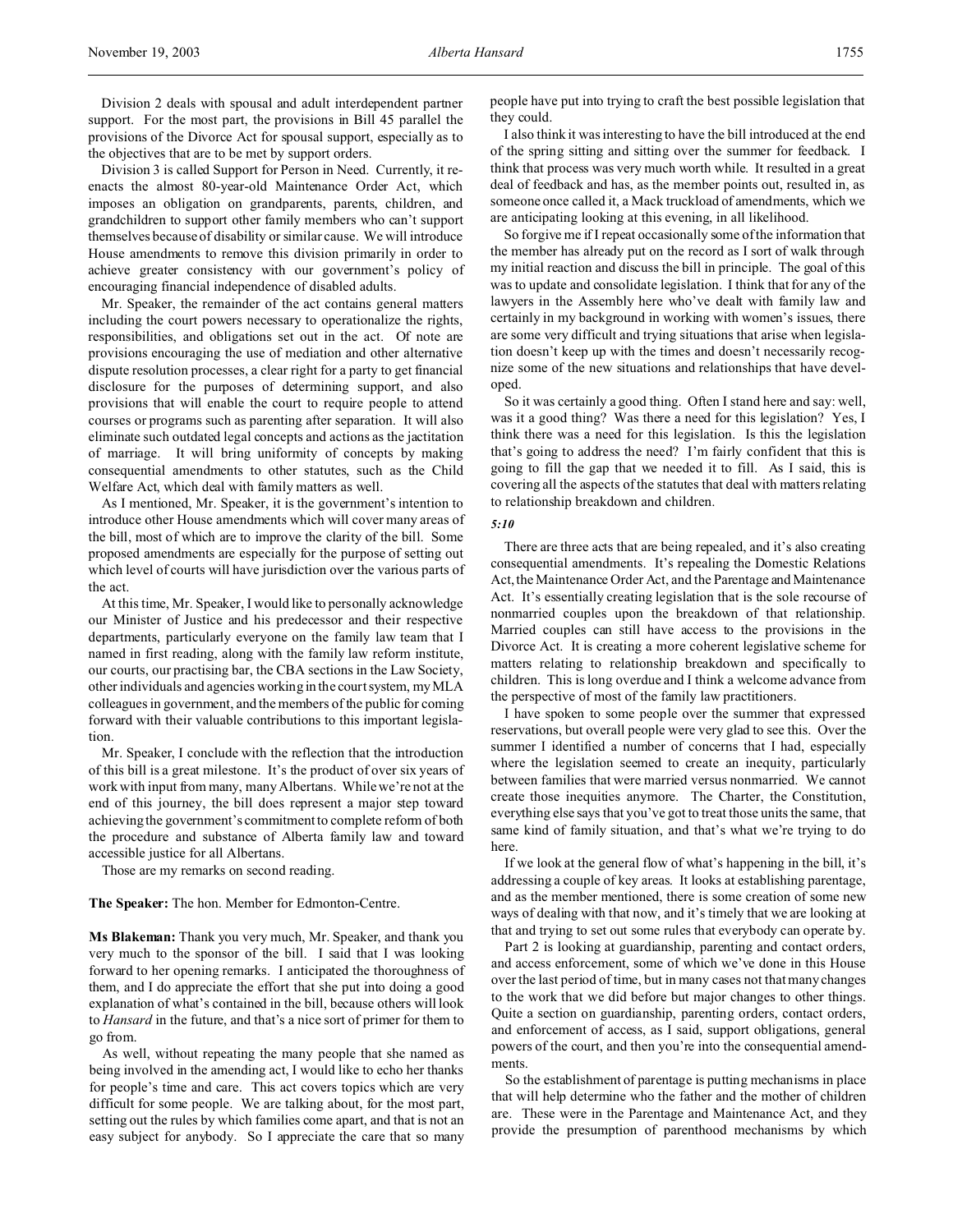Under guardianship, parenting and contact orders, and enforcement of access to children it identifies the guardians of children, usually the parents, and allows for the appointment of additional guardians if necessary. It also is providing for courts to make parenting orders, and that includes things like residential care of a child or guardian access to a child, allowing the courts to distribute different powers to make decisions about a child's welfare or their upbringing or their place of residence, all those kinds of decisions that have to be made, so the custody and access provisions that we're used to seeing with additional aspects to them as needed.

Part of, I know, what some of my colleagues want to speak about includes talking about contact orders, the ability for grandparents to seek contact orders. This is a situation of high emotion and great commitment and great difficulty, and I know that some people are going to speak to that a little later.

I've spoken before on enforcement provisions, and I think that when we get into Committee of the Whole, I'm going to comment on that again.

The member spoke quite a bit, actually, about support obligations and provisions for child support. Also, it still includes provision for spousal support. Because we have far more women in the workforce and more expectation through sheer economic demand that both partners and heads of households are working, there's less call upon this, less demand, but I think we still need to have it there for a number of reasons.

The surrogacy and assisted conception sections that are in here. There are a few issues that I hope we're going to have looked at or dealt with by the amendments. The intention of this section is to allow parents to be identified according to the intention of the parties involved rather than just on the basis of determining who's the biological parent and who gave birth to the child. It's moving beyond the mechanics of it, if you will.

A couple of examples around why that becomes important. You can have Dick and Jane or Sally and Dick, who want to have a child. Sally can't get pregnant. They find Jill, who is willing to carry a child for them. Jill gets pregnant with Sally's genetic material, and the child is born. Now, everybody agrees that Sally and Dick are the parents. That's the point of this. That was the intention of it. That's why everybody started out into this. But legally, as it stands right now, neither Sally nor Dick are the parents. They have to go through an adoption procedure. I think that anyone that's been through that knows that it can be costly and unnecessary. There has to be another way for us to do that, especially when the intention of the parents is so clear.

Another example of that. We're going to go back to Sally and Dick again. They want to have a child, but this time Sally can't get pregnant, because Dick is infertile. Sally and Dick go to a clinic. Sally is artificially inseminated. When the child is born, once again everyone expects that Sally and Dick are the parents of the child. That was the point of it. That's why they go into all of this. The problem is that Sally is the mother, but Dick is not the father. He will have to adopt the child. Again, costly and unnecessary. The point of this, the intent, was pretty clear to everybody, but the law as it stands now doesn't allow that to happen. The only mechanism that it gives them to make it legal, to rectify the situation, is going through that adoption process.

So there has to be a way for us to start out from the beginning and say: knowing that that's the intention, how do we set this up from the get-go, from the start? The bill does address situation B completely. That's the one where we've got Dick not able to be named the father without going through the adoption process. He can be declared the father, and Sally, who gave birth, is going to be automatically the mother under the law. But the bill does not address situation A, and I'm hoping that we will see amendments. I know that I have offered some language by way of amendments that may well address this problem, allowing for Sally to be named the mother.

What we have right now is that Sally can be named the mother, but there's no provision to allow Dick to be named the father of the child. He still has to adopt the child. We're only halfway down this road. We've got to be able to do this better, especially when this is a huge bill, and I'm sure that there's no great wish to have to revisit it in an amending act anytime in the future. So it would be nice if we could get this right as we're doing it here.

#### *5:20*

We also have a third situation, which is a surrogacy situation with same-sex parents. We're in the same problem here. We would have Sally being the mother because she gave birth, but there's no provision for a Jane, for example, to be named the second parent. Again I have made suggestions on how that could be accomplished. The second parent, Jane, would still have to go through an adoption there. So possibilities.

Those two sections are in essence trying to name a mother and name a father, and I think that where, actually, we start to stumble is where we try and put those kinds of gender-laden designations on things. That's not helping us with what we're looking at.

The other area that I'm struggling with and I think that some others certainly have raised with me is the notification section. I think this is coming to me from those that deal very directly with a lot of family law. The concern that's being raised there is that the child is to receive notice of all guardianship and contact order applications provided that the child is older than 16. I think that's what we're trying to achieve.

The worry about this is that these children – they're 16, but they're children – are to be served with affidavits that may well be sworn by parents who are not fond of one another and can be fairly inflammatory and really get on their horse and ride with some fairly hateful language. You now have set up a situation where this 16 or 17 year old is going to be receiving these affidavits. Not the best situation.

I think that in some cases we know that where this really goes awry is where members of the family try and use other members as a pawn in trying to achieve their ends when we have family breakdown. I think we want to be trying to make sure and trying to achieve that balance between a fair notification for those that are involved and still some protection for children who just really do not need to be used in the middle of a war between parents who can be using the child in the middle as a pawn. Is it likely that we would be allowing for a relationship between a child and their parent to deteriorate because of information that they've had to read in one of these affidavits? So I suppose the argument can be made that, you know, they don't have to read it, but I don't think that's too likely. So I'd like to have a look at that when we get to these amendments.

As well, in the parenting orders only guardians can apply for parenting orders, so it's important that the surrogacy and assisted conception sections are addressed here. Those parenting orders direct which parent has custody and which has access, and if we have a situation where the relationship has broken down and they can't agree, then the courts are having to figure this out, and the direction comes from the act.

We've got the contact orders, which I'd referred to. The provisions allow a parent or a person standing in place of a parent, a grandparent, for example, if parents have separated, to make an